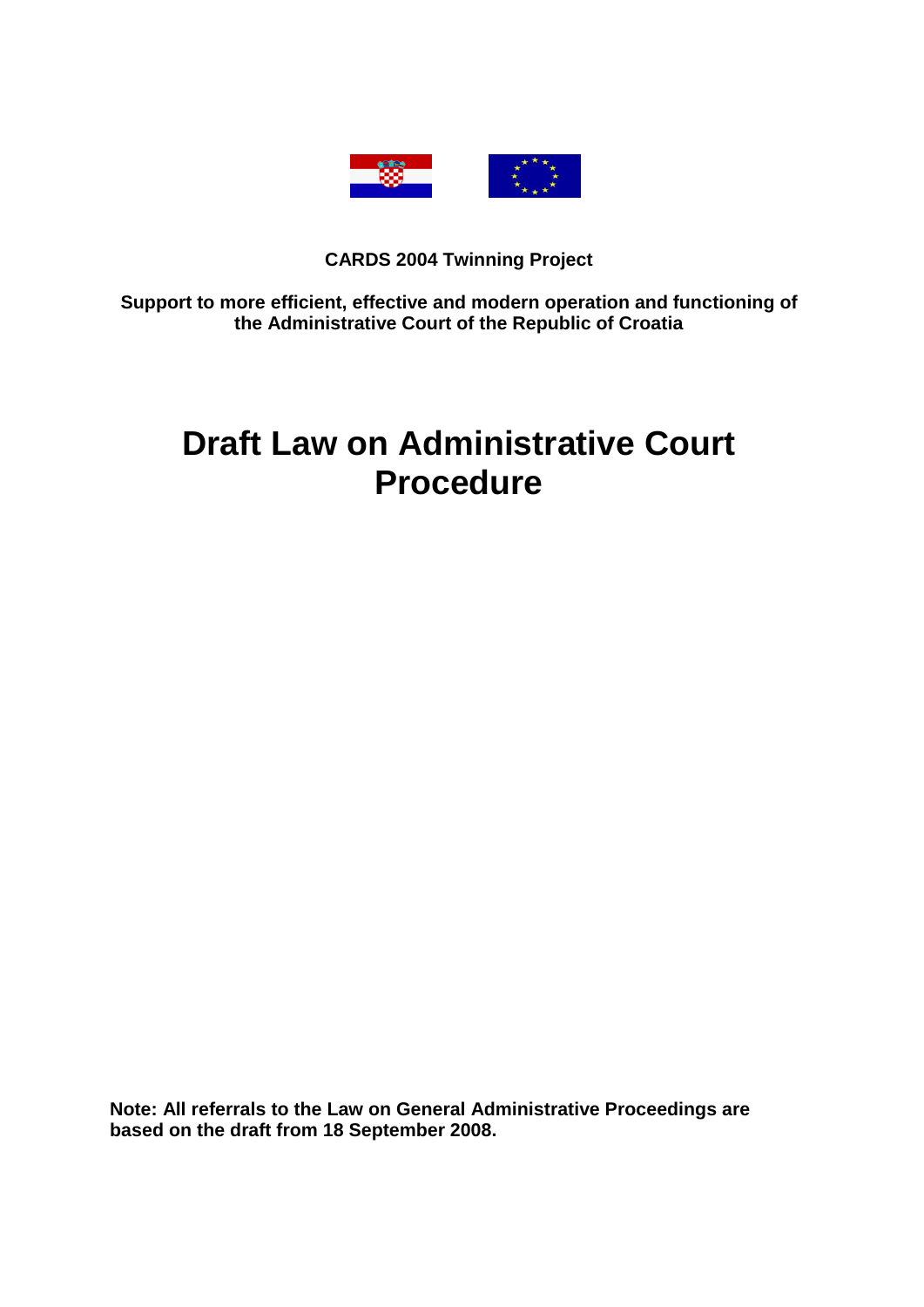The draft was prepared by a working group of Austrian and German experts and submitted to the Ministry of Justice on 13 February 2009.

Members of the working group:

Jaka Ćurković, Judge at the Higher Social Security Court Rhineland-Palatinate, **Germany** 

Klaus Hage, Resident Twinning Advisor and Judge at the Administrative Court Minden, Germany

Meinrad Handstanger, Judge at the Austrian Supreme Administrative Court

Eckart Hien, Project Leader and former President of the German Federal Administrative Court

Martin Koehler, Judge at the Austrian Supreme Administrative Court

Klaus Lernhart, Vice President of the Administrative Court Freiburg, Germany

Clemens Mayr, Federal Chancellery – Constitutional Service, Austria

Stefan Rosenmayr, Judge at the Austrian Supreme Administrative Court

Hannes Tretter, Junior Project Leader, Director of the Ludwig Boltzmann Institute of Human Rights and Professor at the University Vienna, Austria

The working group was assisted with the translation of the draft and the research of Croatian law by the following members of the Administrative Court of the Republic of Croatia:

Ljiljana Karlovčan Đurović, Vice President of the Administrative Court of the Republic of Croatia

Gordana Marušić Babić, RTA Counterpart and Judge at the Administrative Court of the Republic of Croatia

Inga Vezmar Barlek, Judge at the Administrative Court of the Republic of Croatia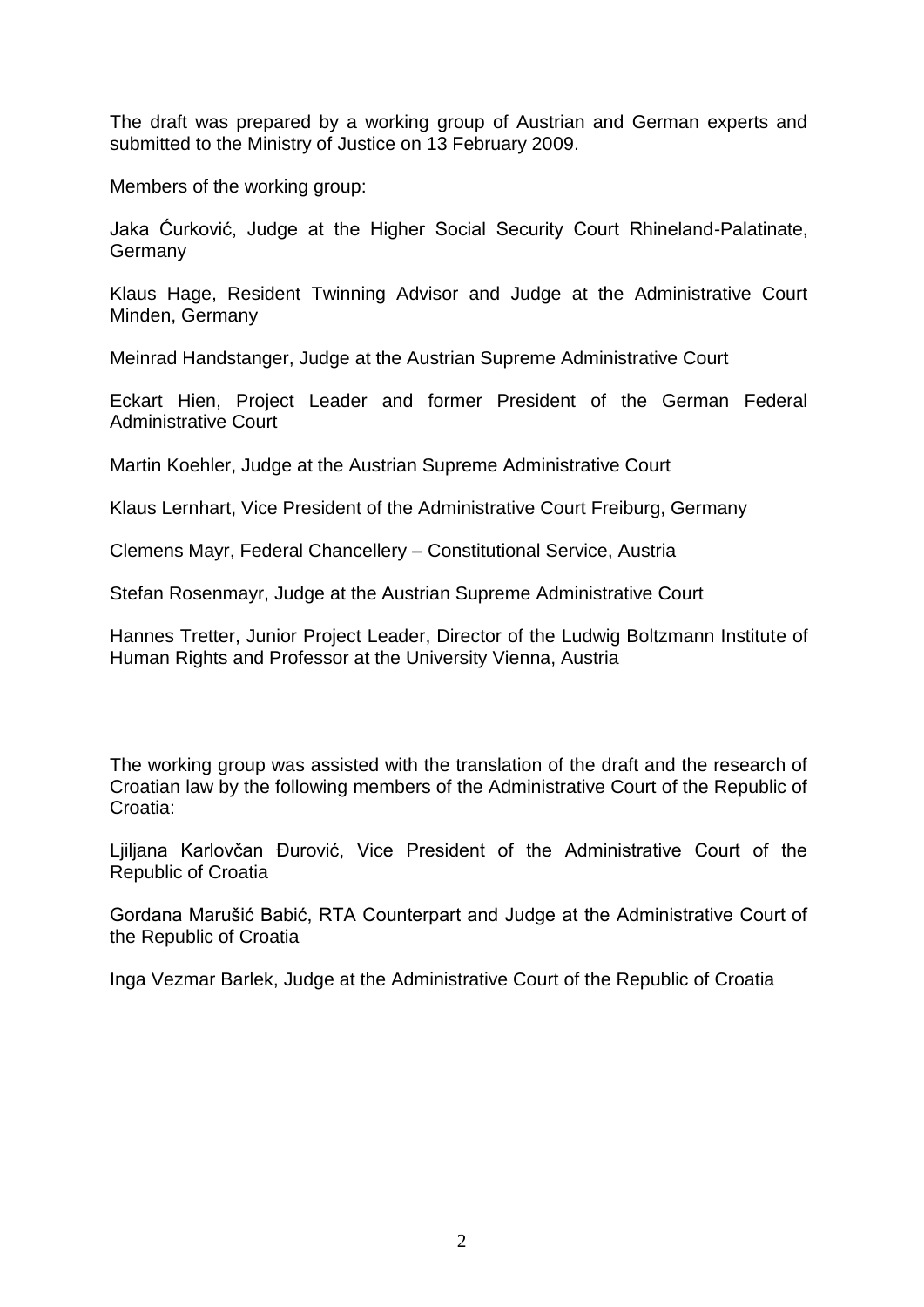# **Law on Administrative Court Procedure**

# **Table of Contents**

# **Part 1 General provisions**

- Article 1 Goals of the law
- Article 2 Scope of the law
- Article 3 General principles

# **Part 2 Organization of the administrative jurisdiction**

- Article 4 Administrative courts
- Article 5 Composition of administrative courts

# **Part 3 Jurisdiction**

- Article 6 Jurisdiction of administrative courts of first instance
- Article 7 Territorial jurisdiction
- Article 8 Jurisdiction of the Supreme Administrative Court of the Republic of **Croatia**
- Article 9 Referral of cases between administrative courts
- Article 10 Referral of cases to courts of other jurisdictions
- Article 11 Forwarding of cases to the Constitutional Court of the Republic of Croatia

# **Part 4 Types of actions**

- Article 12 Types of actions
- Article 13 Subject of actions for the repeal of an administrative act and actions for the issuance of an administrative act
- Article 14 Standing to sue
- Article 15 Completion of administrative remedy procedure
- Article 16 Administrative inaction
- Article 17 Deadlines for filing an action
- Article 18 Procedural orders issued by administrative bodies
- Article 19 Action for the control of the constitutionality and the legality of general acts

### **Part 5 General provisions on procedure**

- Article 20 Capacity to be a party and procedural capacity
- Article 21 Parties
- Article 22 Summons to join the proceedings
- Article 23 Actions against public authorities
- Article 24 Service of documents
- Article 25 Deadlines
- Article 26 Reinstatement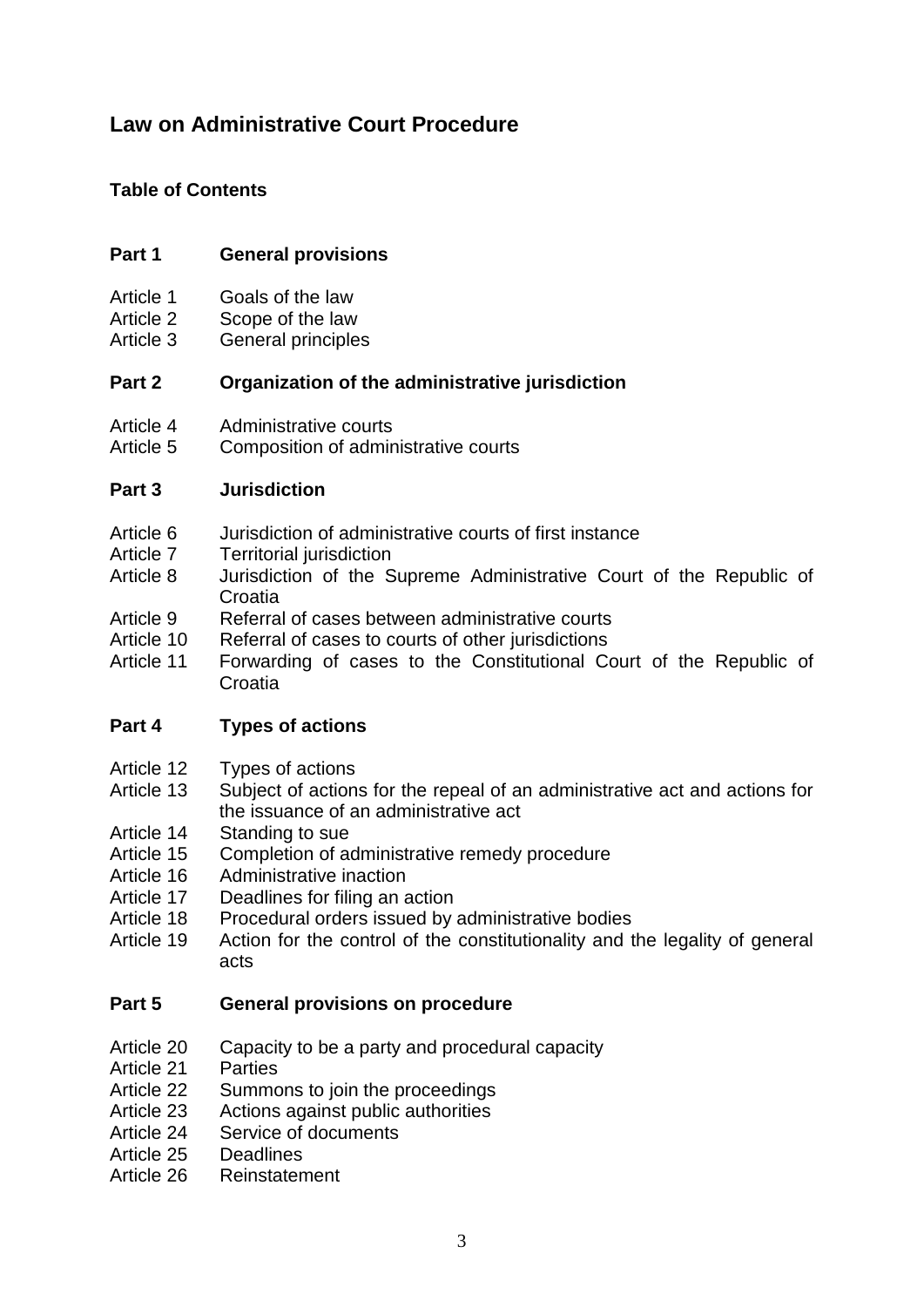- Article 27 Electronic communication
- Article 28 Service of electronic documents
- Article 29 Electronic files
- Article 30 Access to electronic files

# **Part 6 First instance proceedings**

- Article 31 Filing of an action
- Article 32 Actions from abroad
- Article 33 Content of the statement of claim
- Article 34 Service of the statement of claim
- Article 35 Right to be heard
- Article 36 Inquisitorial principle
- Article 37 Binding effect of the plaintiff's claim
- Article 38 Duty to advise the parties
- Article 39 Preparation of the oral hearing
- Article 40 Decisions by the reporting judge
- Article 41 Obligation to forward documents and files and to provide information
- Article 42 Access to files
- Article 43 Exclusion of late pleadings
- Article 44 Amendment of the action
- Article 45 Principle of public oral hearing
- Article 46 Judgment without public oral hearing without consent of the parties
- Article 47 Summons to hearings
- Article 48 Appearance in person
- Article 49 Procedure at hearings
- Article 50 Taking of evidence
- Article 51 Withdrawal of the action
- Article 52 Acknowledgement of the claim
- Article 53 Amendment of the administrative act
- Article 54 Court settlement
- Article 55 Mediation
- Article 56 Suspension of proceedings
- Article 57 Pilot proceedings

# **Part 7 Decisions**

- Article 58 Types of decisions
- Article 59 Basis of decisions
- Article 60 Composition of the bench
- Article 61 Deliberation and voting
- Article 62 Issuing of decisions
- Article 63 Content of decisions
- Article 64 Correction of obvious errors
- Article 65 Complementation of decisions
- Article 66 Operative part of the judgment action for the repeal of an administrative act
- Article 67 Operative part of the judgment action for the issuance of an administrative act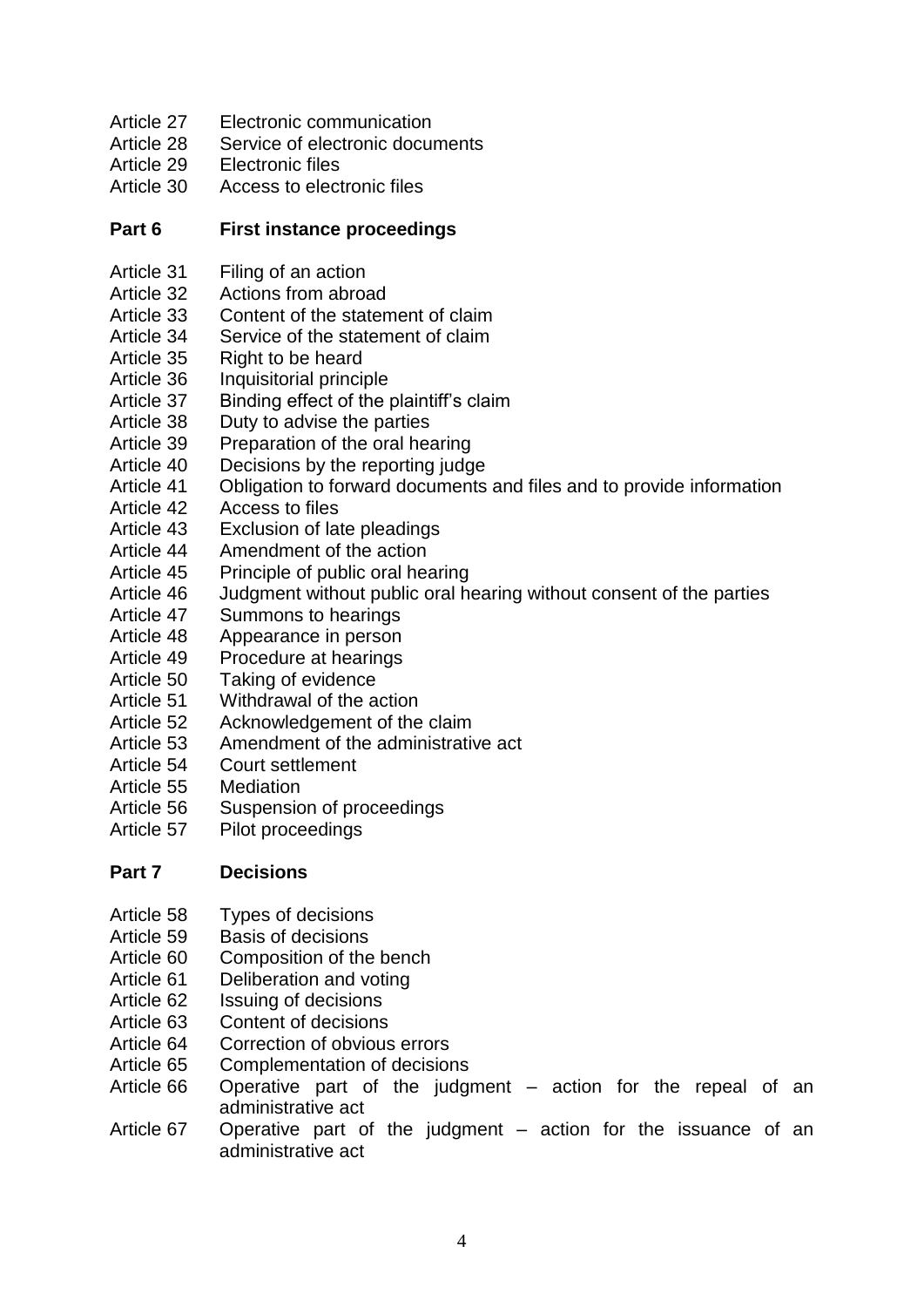- Article 68 Operative part of the judgment action on the declaration of the unlawfulness of a ceased administrative act
- Article 69 Operative part of the judgment action for performance
- Article 70 Operative part of the judgment declaratory action
- Article 71 Operative part of the judgment complementary provisions
- Article 72 Control of discretion
- Article 73 Violation of procedural rules in administrative proceedings
- Article 74 Operative part of the judgment action for the control of the constitutionality and legality of general acts
- Article 75 Res judicata effect

# **Part 8 Legal remedies**

- Article 77 Right to appeal
- Article 78 Complementary provisions
- Article 79 Public oral hearing in appeal proceedings
- Article 80 Exclusion of late pleadings in appeal proceedings
- Article 81 Complaint
- Article 82 Suspending effect of complaints

# **Part 9 Reopening of proceedings**

- Article 83 Reopening of proceedings
- Article 84 Deadline for the filing of a motion for reopening
- Article 85 Filing of a motion for reopening
- Article 86 Decision on the motion for reopening
- Article 87 Complementary provisions

### **Part 10 Provisional proceedings**

- Article 88 Suspending effect
- Article 89 Restoration, ordering and declaration of the suspending effect
- Article 90 Administrative acts affecting third parties
- Article 91 Temporary injunctions
- Article 92 Complementary provisions

# **Part 11 Costs of proceedings**

- Article 93 Decision on the apportionment of costs
- Article 94 Legal remedy against decisions on the apportionment of costs
- Article 95 Principles for the apportionment of costs
- Article 96 Third parties
- Article 97 Withdrawal, acknowledgement and court settlement
- Article 98 Administrative inaction
- Article 99 Reopening of proceedings and reinstatement
- Article 100 Failure to take evidence in administrative proceedings
- Article 101 Costs based on fault
- Article 102 Violation of procedural rules in administrative proceedings
- Article 103 Distribution of costs between several parties
- Article 104 Reimbursable costs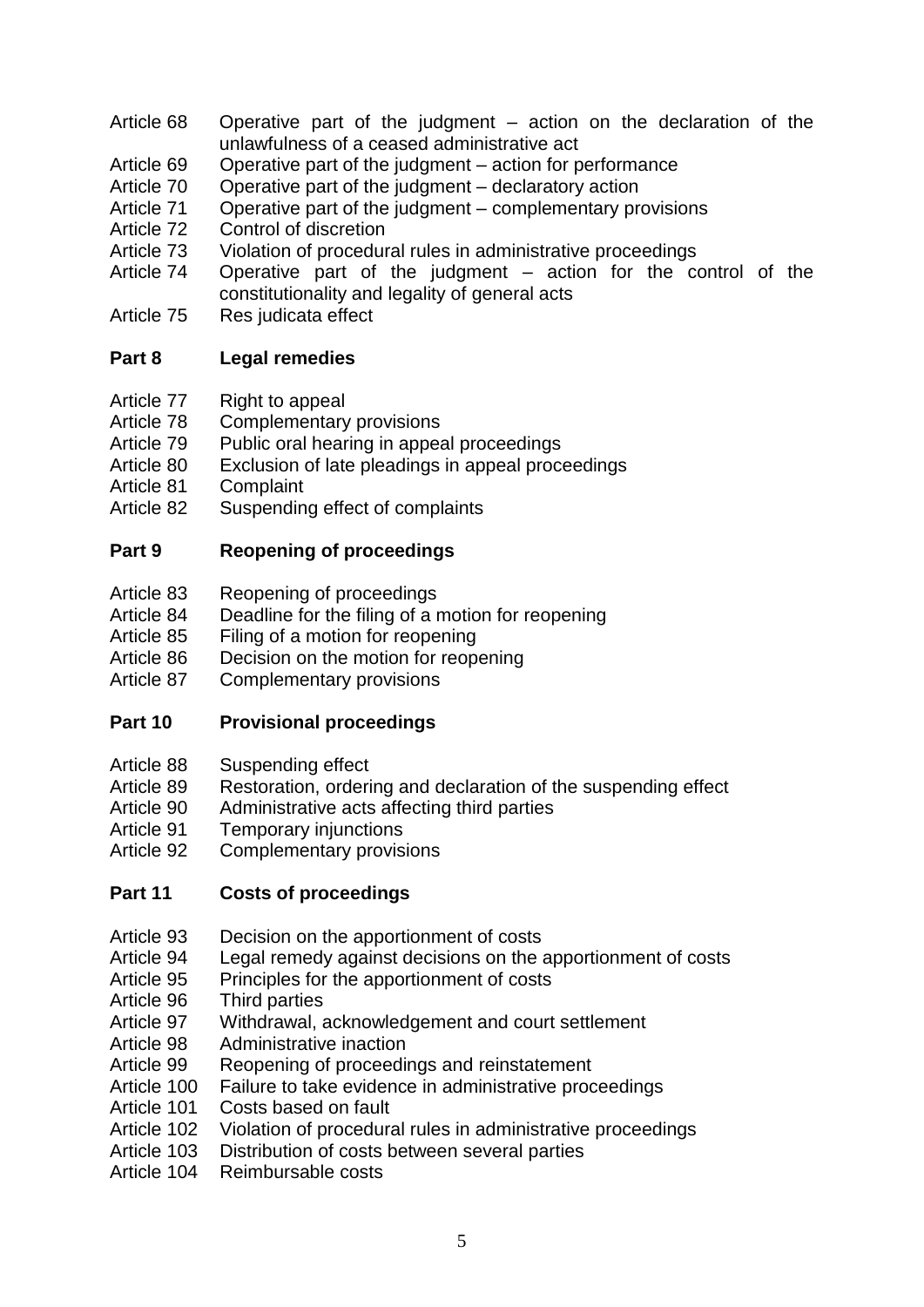- Article 105 Determination of reimbursable costs
- Article 106 Complaint against rulings on the determination of reimbursable costs

### **Part 12 Enforcement**

- Article 107 General Provisions
- Article 108 Enforceable titles<br>Article 109 Enforcement agai
- Enforcement against individuals, legal entities and other entities entitled to sue
- Article 110 Enforcement against administrative bodies
- Article 111 Penalty fines
- Article 112 Issuance of administrative acts by the court
- Article 113 Commissioner

### **Part 13 Complementary provision**

Article 114 Reference to the Civil Procedure Act

### **Part 13 Transitional and concluding provisions**

- Article 115 Supreme Administrative Court of the Republic of Croatia
- Article 116 Establishment of new administrative courts of first instance
- Article 117 Delegation of judges to the Administrative Court of the Republic of Croatia
- Article 118 Proceedings on a request for the protection of constitutionally guaranteed human rights and fundamental liberties
- Article 119 Pending cases
- Article 120 Entering into force
- Article 121 Expiration of the Law on Administrative Disputes

### **Part 1 General provisions**

#### **Article 1 Goals of the law**

In order to ensure judicial protection of the rights and legal interests of individuals, legal entities and other entities entitled to sue and in order to ensure the legality of administrative measures the administrative courts decide in administrative court proceedings.

### **Article 2 Scope of the law**

(1) This law applies in administrative court proceedings.

(2) Administrative court proceedings comprise all proceedings concerning administrative matter unless such a matter is assigned by law to any other court than an administrative court

(3) Provisions in specific laws which deviate from provisions of this law remain unaffected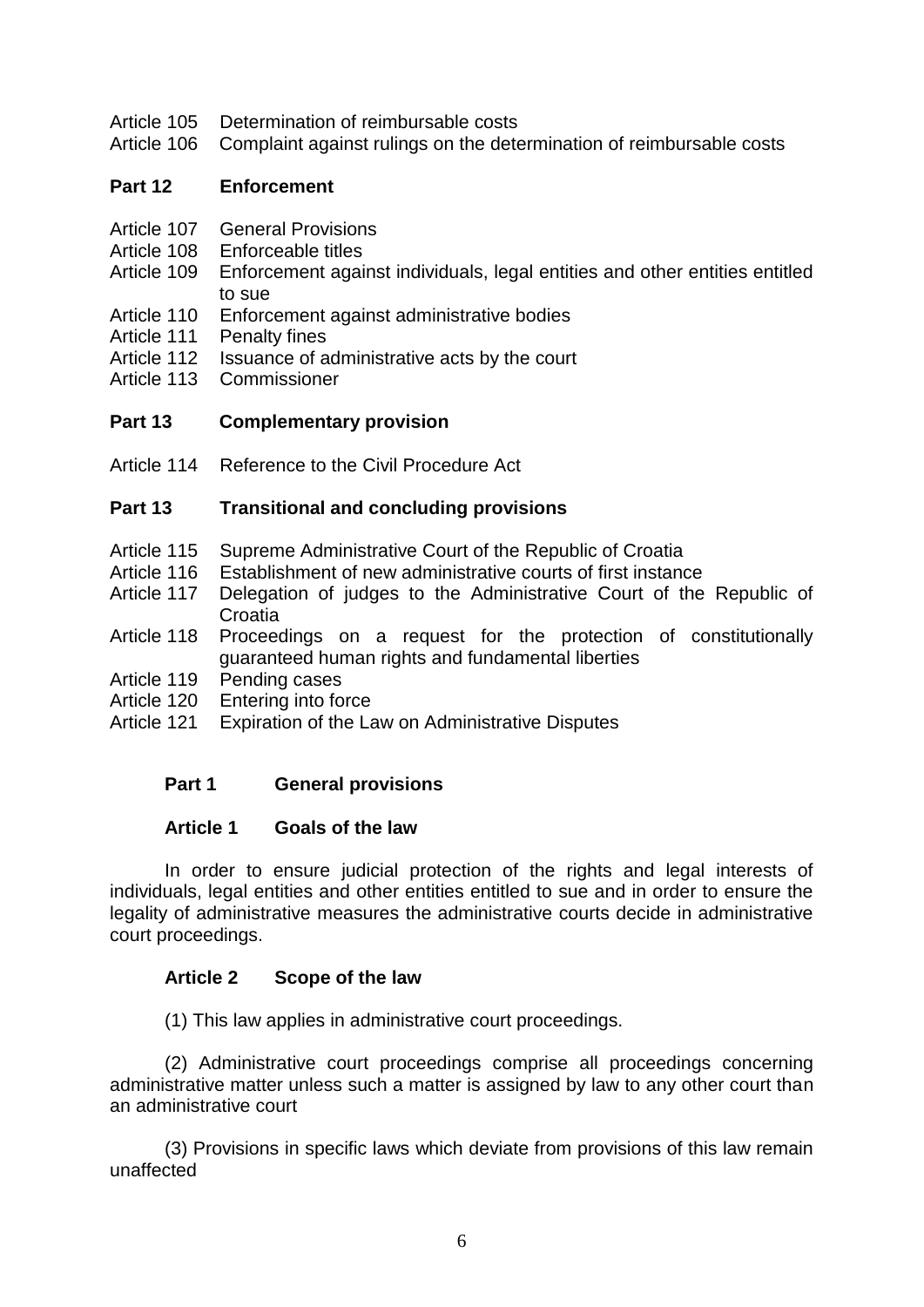### **Article 3 General principles**

(1) Administrative court proceedings have to be conducted in conformity with the right to a fair trial.

(2) The parties are entitled to a public oral hearing before at least one court instance.

(3) Administrative courts are obliged to conclude proceedings within a reasonable time.

(4) Administrative courts are entitled and obliged to establish facts themselves, if facts are not clear or disputed.

(5) Administrative courts are not limited to cassatory decisions, but are also competent to impose obligations on state bodies, bodies of units of local or territorial self government or other public bodies which do not have the character of a legal entity and their territorial units and branches (in the following: administrative bodies).

### **Part 2 Organization of the administrative jurisdiction**

#### **Article 4 Administrative courts**

(1) Administrative jurisdiction is exercised by administrative courts. Administrative courts are administrative courts of first instance and the Supreme Administrative Court of the Republic of Croatia.

(2) Administrative courts are independent of and separated from public administration.

### **Article 5 Composition of administrative courts**

(1) Administrative courts decide in chambers of three judges.

(2) At an administrative court of first instance the chamber can by ruling assign cases to one of its members as a single judge, if these cases do not display any particular complications of a factual or legal nature and if they are not of general importance. This ruling is non-appealable. An appeal against a judgment cannot be based on the fact that a case has not been assigned to a single judge.

(3) A case must not be assigned to a single judge if an oral hearing before the chamber has already taken place.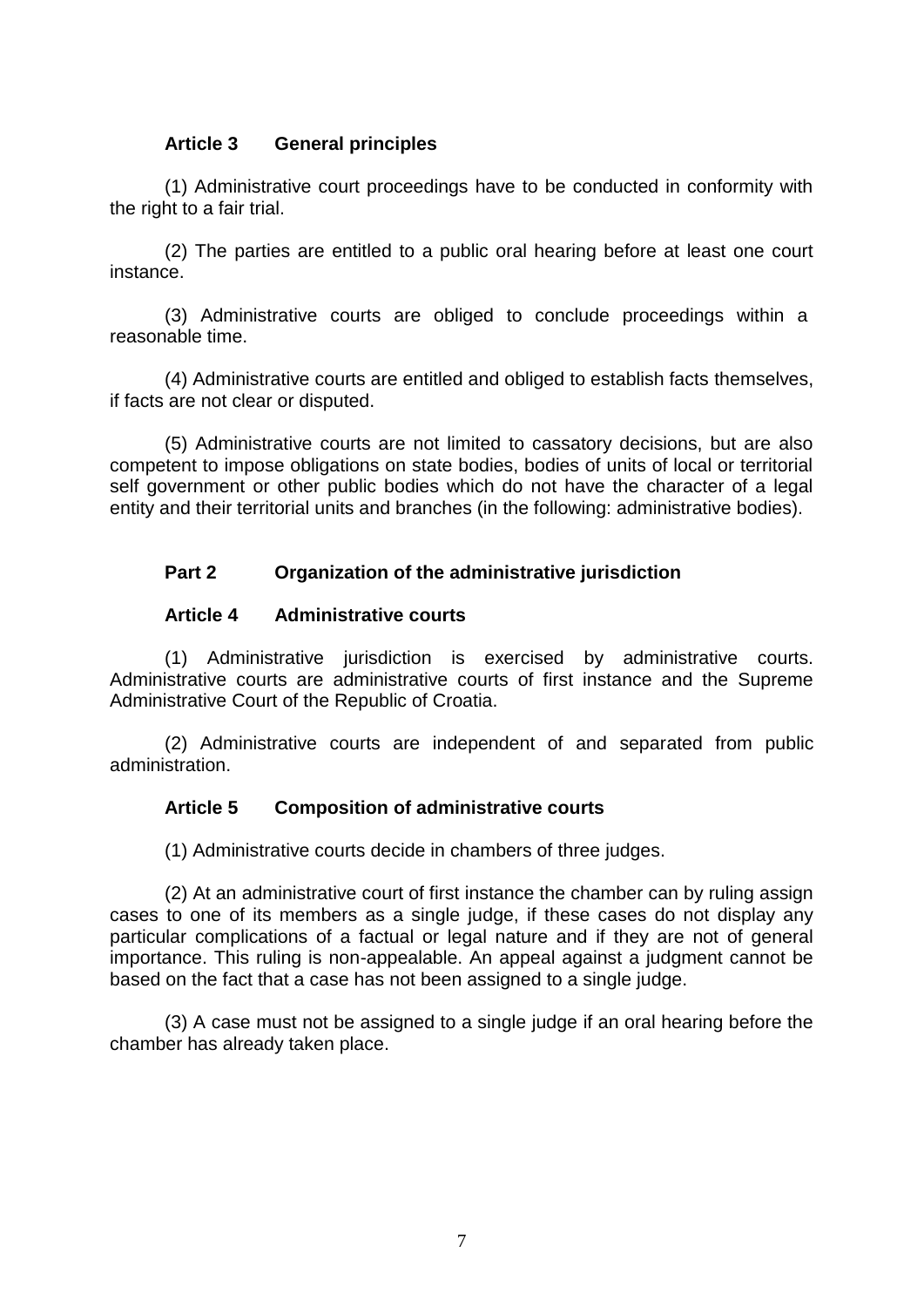# **Part 3 Jurisdiction**

### **Article 6 Jurisdiction of administrative courts of first instance**

The administrative courts of first instance adjudicate on all administrative court proceedings unless they are assigned to the Supreme Administrative Court.

# **Article 7 Territorial jurisdiction**

(1) In proceedings regarding immovable property or a legal issue connected to a certain place, territorial jurisdiction lies with the administrative court of first instance within whose district the immovable property or the place is located.

(2) In proceedings regarding ships and aircrafts under the Croatian flag or in proceedings the reasons of which arose on such a ship or aircraft territorial jurisdiction lies with the administrative court of first instance within whose district the home port of the ship or the home airport of the airplane are located.

(3) In proceedings regarding

- 1. social law,
- 2. financial law as far as customs duties and state taxes are concerned,
- 3. the right of access to information,
- 4. civil servant law or
- 5. administrative measures by professional associations

territorial jurisdiction lies with the administrative court of first instance within whose district the plaintiff has his/her legal residence, his/her habitual residence or his/her seat.

(4) In all other cases, the territorial jurisdiction lies with the administrative court of first instance within whose district the first instance administrative body or the branch office of this body that has taken or refused to take or omitted an administrative measure has its seat.

(5) The Supreme Administrative Court determines the territorial jurisdiction of the administrative courts of first instance if in a particular case the court having jurisdiction under para. 1 to 4 is prevented from exercising its jurisdiction for legal or factual reasons.

### **Article 8 Jurisdiction of the Supreme Administrative Court of the Republic of Croatia**

- (1) The Supreme Administrative Court adjudicates on
- 1. appeals against judgments of the administrative courts of first instance,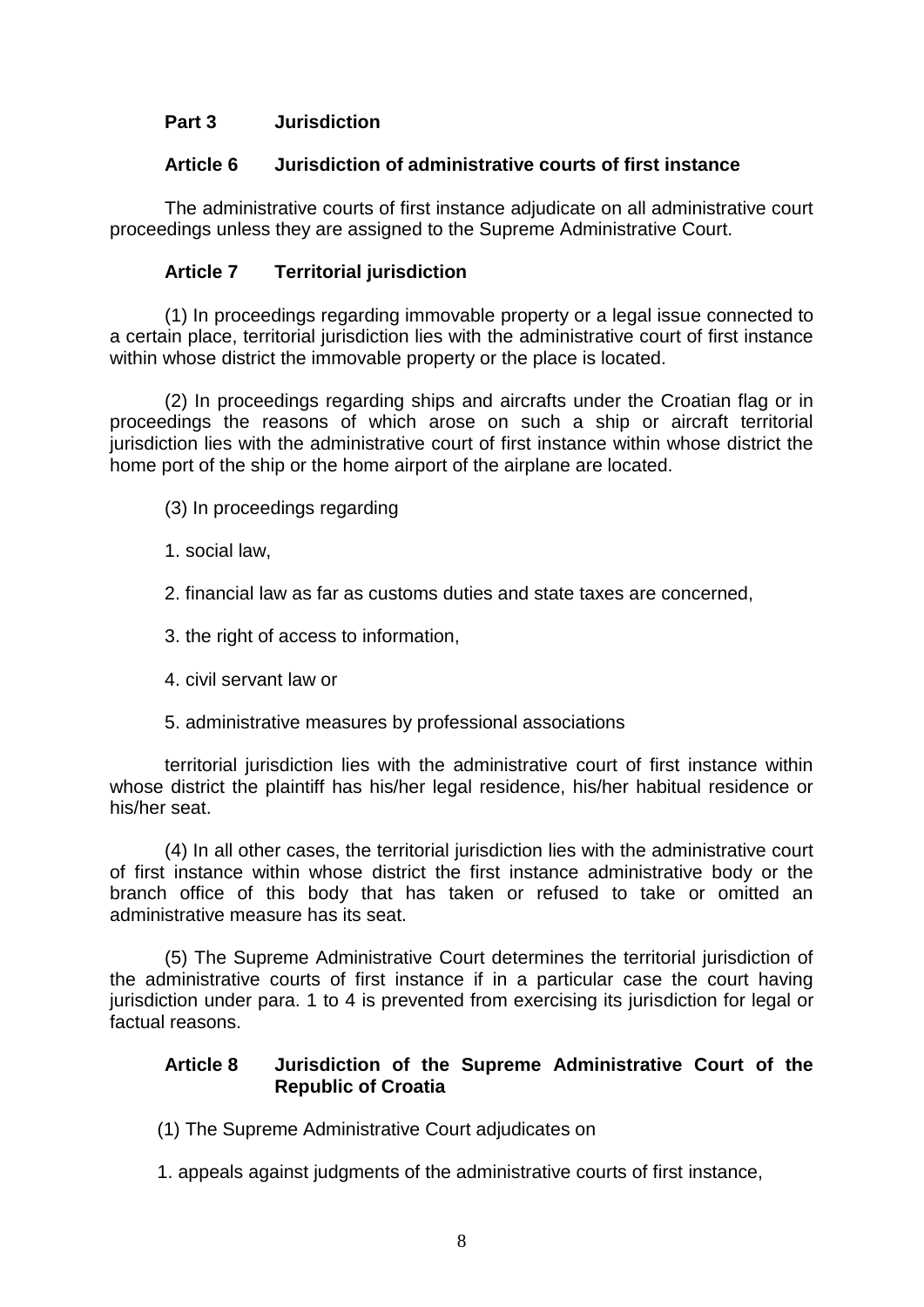2. complaints against rulings of the administrative courts of first instance.

(2) The Supreme Administrative Court adjudicates as a first instance court on proceedings concerning

1. the control of the constitutionality and the legality of general acts which are not comprised by the term "other regulations" in Art. 128 indent 2 of the Constitution of the Republic of Croatia,

2. decisions of the National Judicial Council on the appointment of judges,

3. decisions of the National State Attorney Council on the appointment and dismissal of state attorneys except decisions on the appointment or dismissal of the General Attorney,

4. decisions of the Minister of Justice on the appointment, the dismissal or the determination of the end of service of public notaries,

5. decisions of the Government of the Republic of Croatia on the dismissal of representative bodies of units of local and territorial self government,

6. decisions of the Central State Office for Administration on the supervision over the legality of the work of bodies of units of local and territorial self government,

7. decisions on sanctions according to the Law on the Prevention of Conflicts of Interest in Public Office.

### **Article 9 Referral of cases between administrative courts**

(1) An administrative court addressed in administrative court proceedings for which it has no jurisdiction shall issue a respective ruling and refer the case to the competent administrative court.

(2) If an administrative court of first instance accepts its jurisdiction, it shall issue a respective ruling, if a party argues that the case falls into the jurisdiction of another administrative court.

(3) If two administrative courts of first instance do not accept their jurisdiction for administrative court proceedings, the court to which the case was referred to has to send the case to the Supreme Administrative Court which decides the conflict of jurisdiction by ruling.

(4) If two administrative courts of first instance accept their jurisdiction, the Supreme Administrative Court shall decide the conflict of jurisdiction by ruling.

#### **Article 10 Referral of cases to courts of other jurisdictions**

(1) An administrative court addressed in proceedings that are not administrative court proceedings shall issue a respective ruling and refer the case to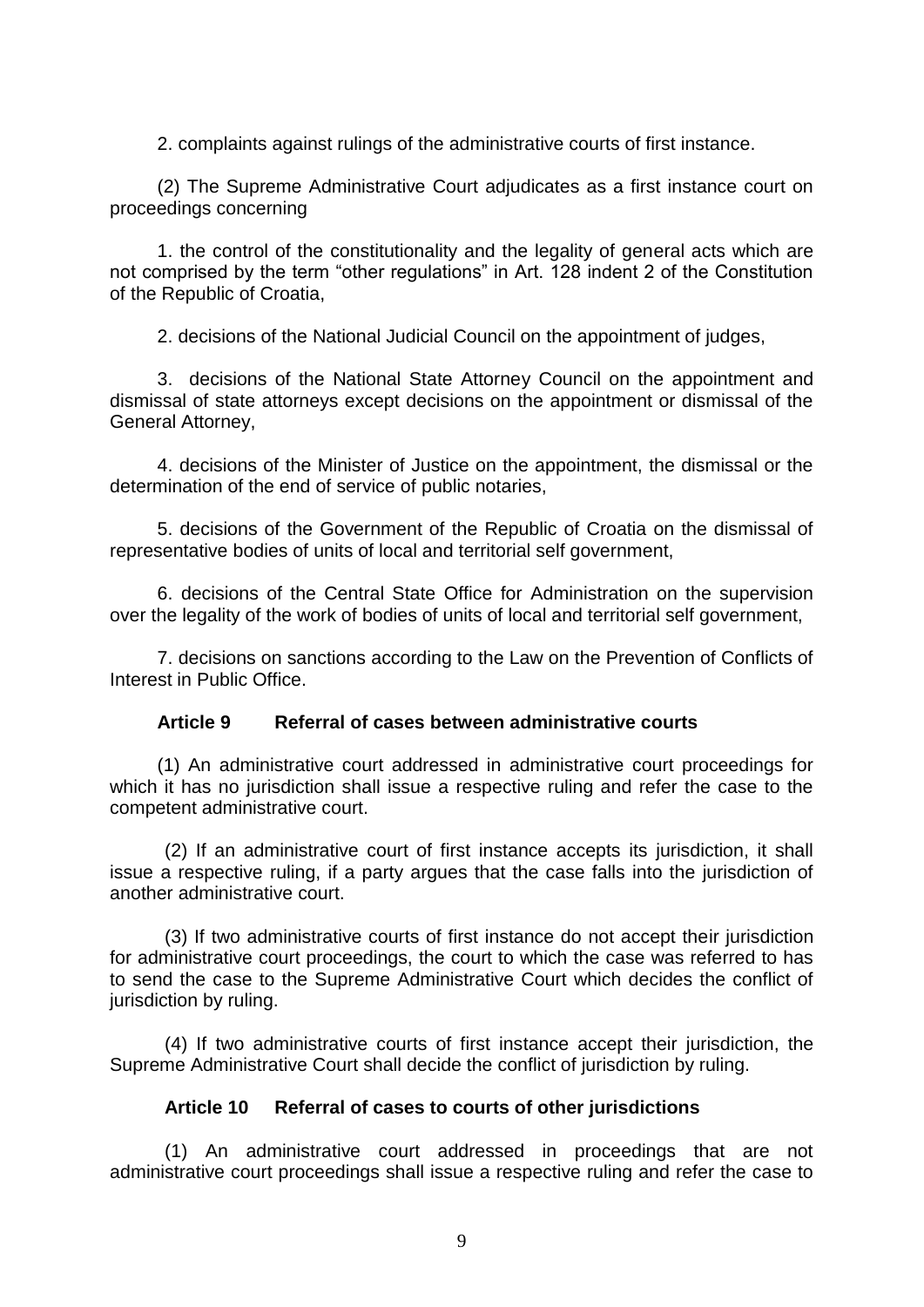the competent court. The ruling can be appealed before the Supreme Court of the Republic of Croatia.

(2) If an administrative court accepts its jurisdiction, it shall issue a respective ruling, if a party argues that the case falls into the jurisdiction of a court from another jurisdiction. The ruling can be appealed before the Supreme Court of the Republic of Croatia.

(3) If both an administrative court and a court of another jurisdiction do not accept their jurisdiction, the court to which the case was referred to has to send the case to the Supreme Court of the Republic of Croatia, which decides the conflict of jurisdiction.

(4) If both an administrative court and a court of another jurisdiction accept their jurisdiction, the Supreme Court of the Republic of Croatia shall decide the conflict of jurisdiction.

### **Article 11 Forwarding of cases to the Constitutional Court of the Republic of Croatia**

An administrative court addressed in proceedings falling under the jurisdiction of the Constitutional Court of the Republic of Croatia shall forward the case to this court.

### **Part 4 Types of actions**

### **Article 12 Types of actions**

An action may be filed to seek

1. the repeal of an administrative act (action for the repeal of an administrative act);

2. the issuance of an administrative act, which has been refused or omitted (action for the issuance of an administrative act);

3. the declaration of the unlawfulness of an administrative act which has lost its legal consequences if the plaintiff has a reasonable interest in such a declaration (action for the declaration of the unlawfulness of a ceased administrative act). If the administrative act has lost its legal consequences after the filing of an action under No 1 or 2, the plaintiff may modify his/her petition to issue such a declaration;

4. an order to act, to tolerate a measure or to omit a measure (action for performance). No 3 applies mutatis mutandis;

5. the declaration of the existence or non-existence of a legal relationship or of the nullity of an administrative act or an administrative contract, if the plaintiff has a reasonable interest in a declaration in due time (declaratory action). An action for the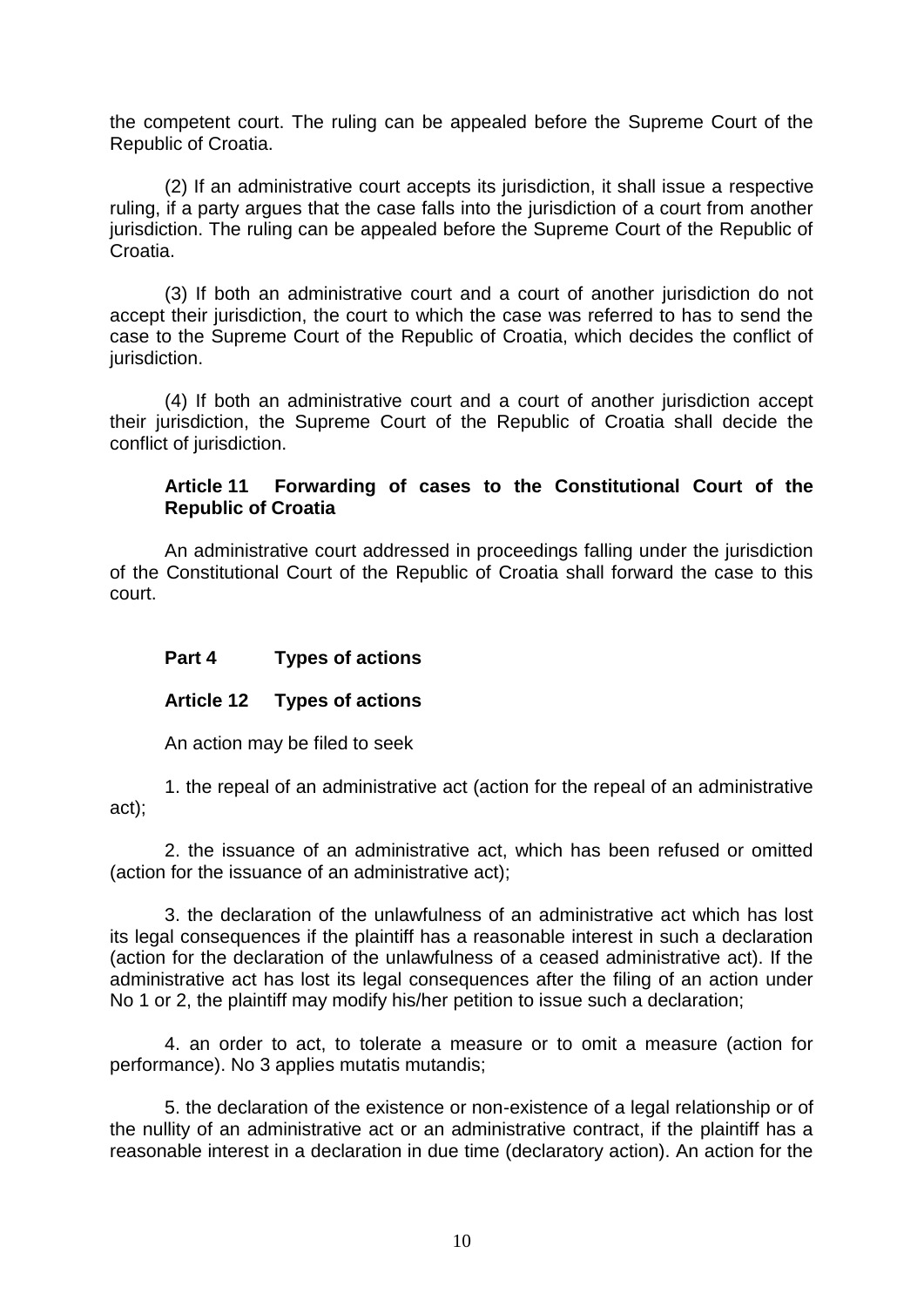declaration of the existence or non-existence of a legal relationship is inadmissible if the plaintiff could have filed an action under No 1 to 4.

### **Article 13 Subject of actions for the repeal of an administrative act and actions for the issuance of an administrative act**

The subject of an action for the repeal of an administrative act or an action for the issuance of an administrative act is

1. the first instance administrative act as amended by the decision on an objection,

2. the first instance administrative act and the decision on the objection if the former was not amended by the latter,

3. the decision on an objection if this decision contains a grievance for the first time,

4. the first instance administrative act if objection proceedings are excluded by law.

### **Article 14 Standing to sue**

(1) Actions under Art. 12 are admissible only if the plaintiff claims that his/her rights or legal interests have been violated.

(2) Para. 1 also applies for actions filed by administrative bodies. In particular such actions can be based on the claim that an administrative body's right to self government has been violated.

(3) Actions by the department of public prosecution are only admissible if authorized under a special law.

#### **Article 15 Completion of administrative remedy procedure**

If an administrative objection procedure (Art. 110 of the Law on General Administrative Procedure; LGAP) or an administrative complaint procedure (Art. 134 and 136 LGAP) is foreseen by law, an action may only be filed after respective proceedings have been completed.

#### **Article 16 Administrative inaction**

(1) Deviant from Art. 15, an action may be filed

1. if the decision on an application to issue an administrative act is not rendered within the deadline prescribed by law and if an administrative objection procedure is not foreseen by law or

2. if the decision on an objection is not rendered within the deadline prescribed by law.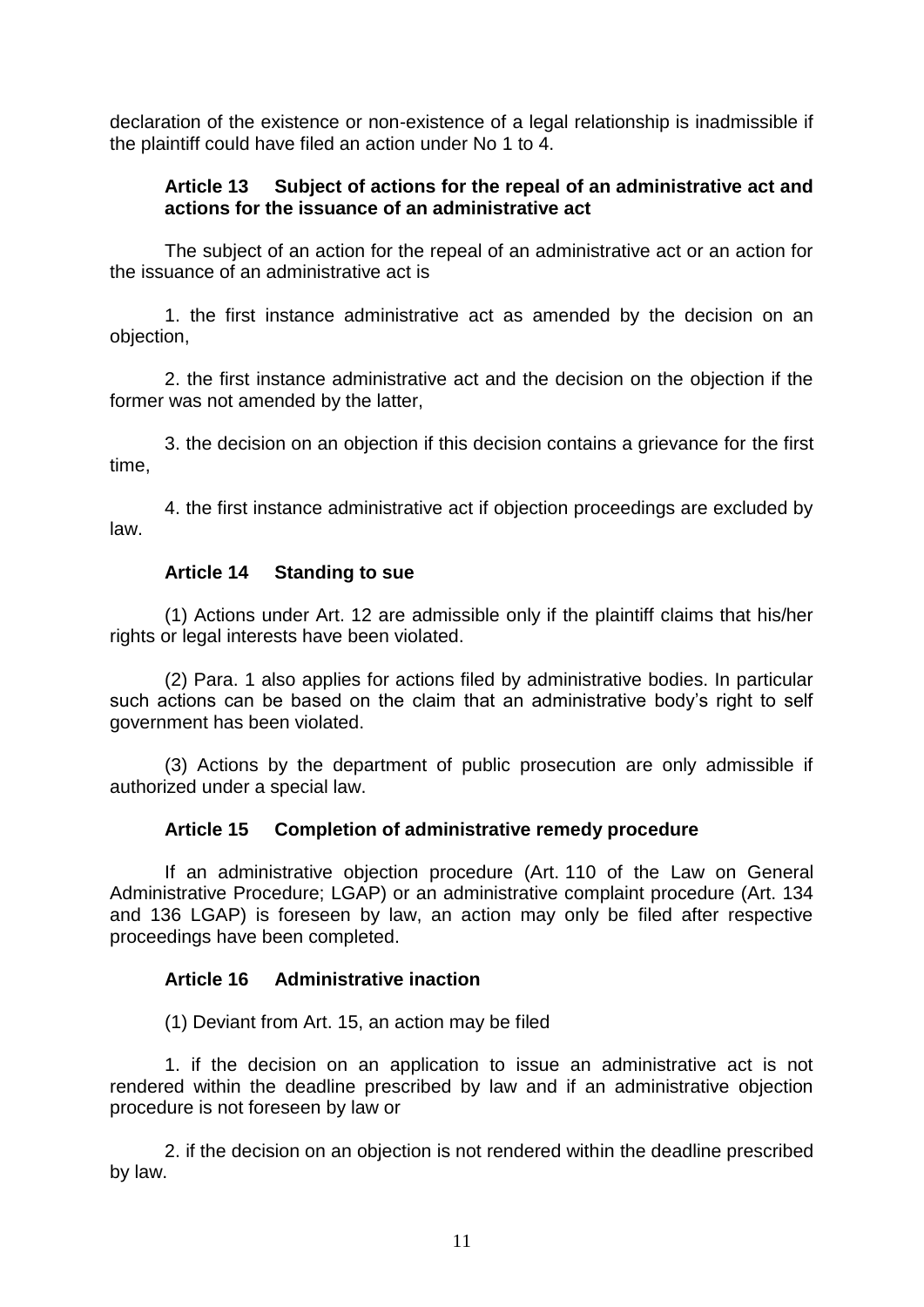(2) If the decision has not been rendered within the deadline for justified reasons, the court shall suspend the proceedings and set the administrative body a deadline within which the decision has to be rendered. The deadline may be prolonged, as long as justified reasons exist.

(3) If the administrative act applied for is rendered or if the objection is acceded to, the court has to conclude the proceedings and to decide on the costs by ruling. If the plaintiff is of the opinion that the administrative decision does not completely comply with his/her application or his/her objection he/she can file a motion within 30 days since the service of the ruling under sentence 1 to resume the proceedings. If the court comes to the conclusion that the application or the objection have been completely complied with, it dismisses the motion by judgment. Otherwise it has to annul the ruling under sentence 1 by a non-appealable ruling and continue with the proceedings.

(4) If the application to render an administrative act or the objection is rejected, the court has to decide on the merit provided that all other requirements for the admissibility of the action are met.

(5) If the information about the measures taken on the basis of a complaint (Art. 138 para. 2 LGAP) is not given within the deadline prescribed by law, para. 1 to 4 apply mutatis mutandis.

### **Article 17 Deadlines for filing an action**

(1) An action for the repeal of an administrative act (Art. 12 No 1), an action against the refusal of an administrative act (Art. 12 No 2 first case) and an action on the declaration of the unlawfulness of a ceased administrative act (Art. 12 No 3) have to be filed within 30 days from the day of service of the decision on the objection or – if such a procedure is not foreseen by law – within 30 days from the day of service of the administrative act.

(2) An action for performance (Art. 12 No 4) and a declaratory action regarding the existence or non-existence of a legal relationship (Art. 12 No 5 first case) have to be filed within 30 days from the day of service of the decision on the complaint.

### **Article 18 Procedural orders issued by administrative bodies**

(1) Procedural orders by an administrative body regardless if they were rendered in form of a conclusion or a decision may not be challenged separately, but can only be challenged with the admissible legal remedy against the decision on the merit.

(2) Para. 1 does not apply, if such orders may be enforced separately or if they are directed against non-parties.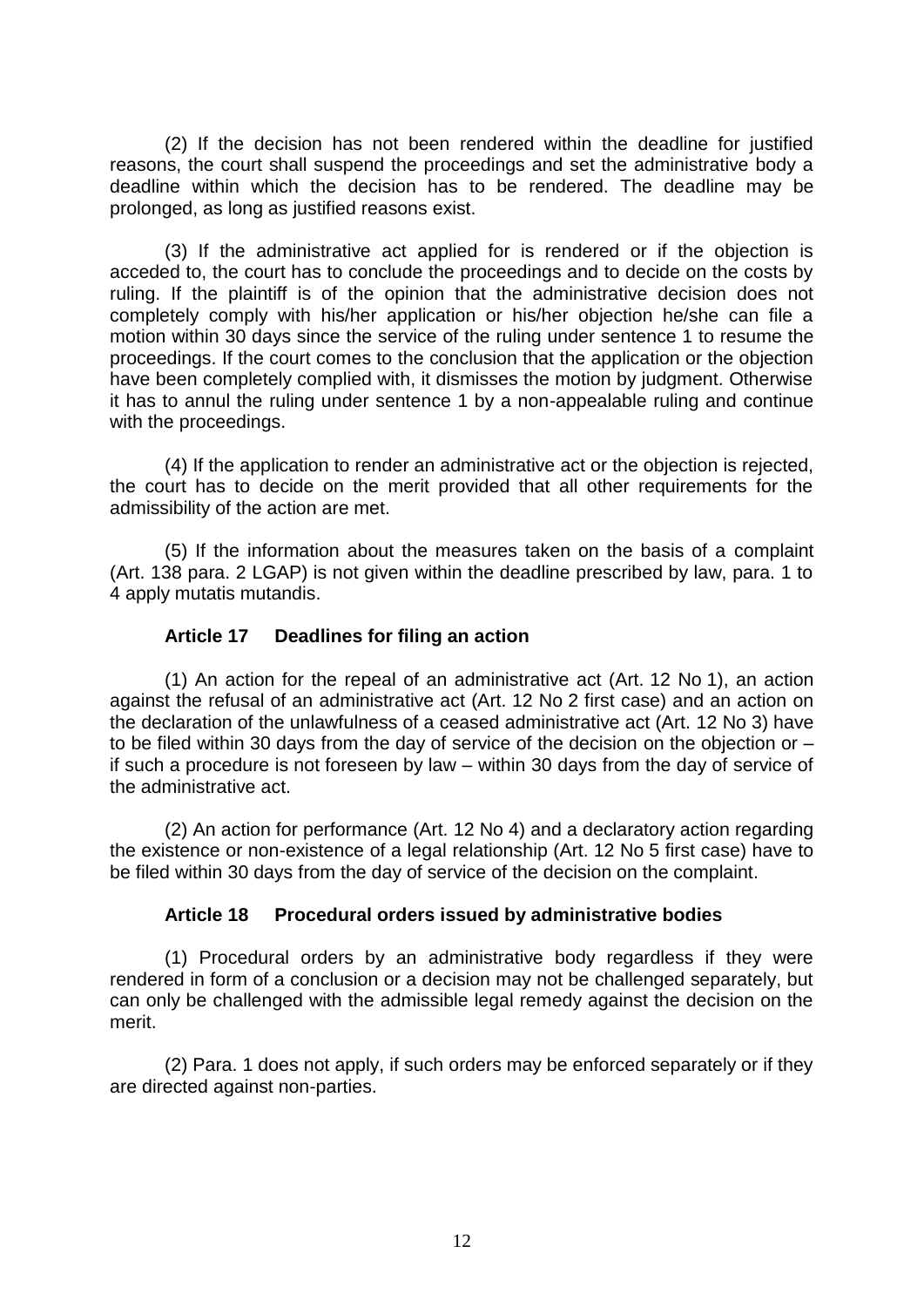### **Article 19 Action for the control of the constitutionality and the legality of general acts**

(1) Individuals, legal entities, other entities entitled to sue and administrative bodies may file an action for the control of the constitutionality and legality of general acts enacted by public authorities which are not comprised by the term "other regulations" in Art. 128 indent 2 of the Constitution of the Republic of Croatia.

(2) If the action is filed by an individual, a legal entity or another entity entitled to sue, the action is only admissible if the plaintiff claims that his/her rights or legal interests have been violated or will be violated in the near future.

(3) The action has to be filed within one year from the publication of the challenged general act.

(4) In suitable cases, the court may ask public authorities which are not a party to the proceedings to submit written statements. The court may also summon representatives of these public authorities to the public oral hearing.

(5) Art. 46 does not apply.

### **Part 5 General provisions on procedure**

### **Article 20 Capacity to be a party and procedural capacity**

(1) Capacity to be a party extends to

1. individuals,

2. legal entities,

3. groups of persons joined by a common interest (other entities entitled to sue) to the extent that they can be a party in administrative proceedings (Art. 4 LGAP),

4. administrative bodies.

(2) Procedural steps can be taken by

1. adult individuals with unlimited legal capacity or persons authorized to represent them

2. individuals with limited legal capacity if they are granted limited legal capacity in the administrative matter which is the subject of the proceedings on the basis of a separate law or provision or persons authorized to represent them,

3. persons authorized to represent legal entities or representatives appointed by them,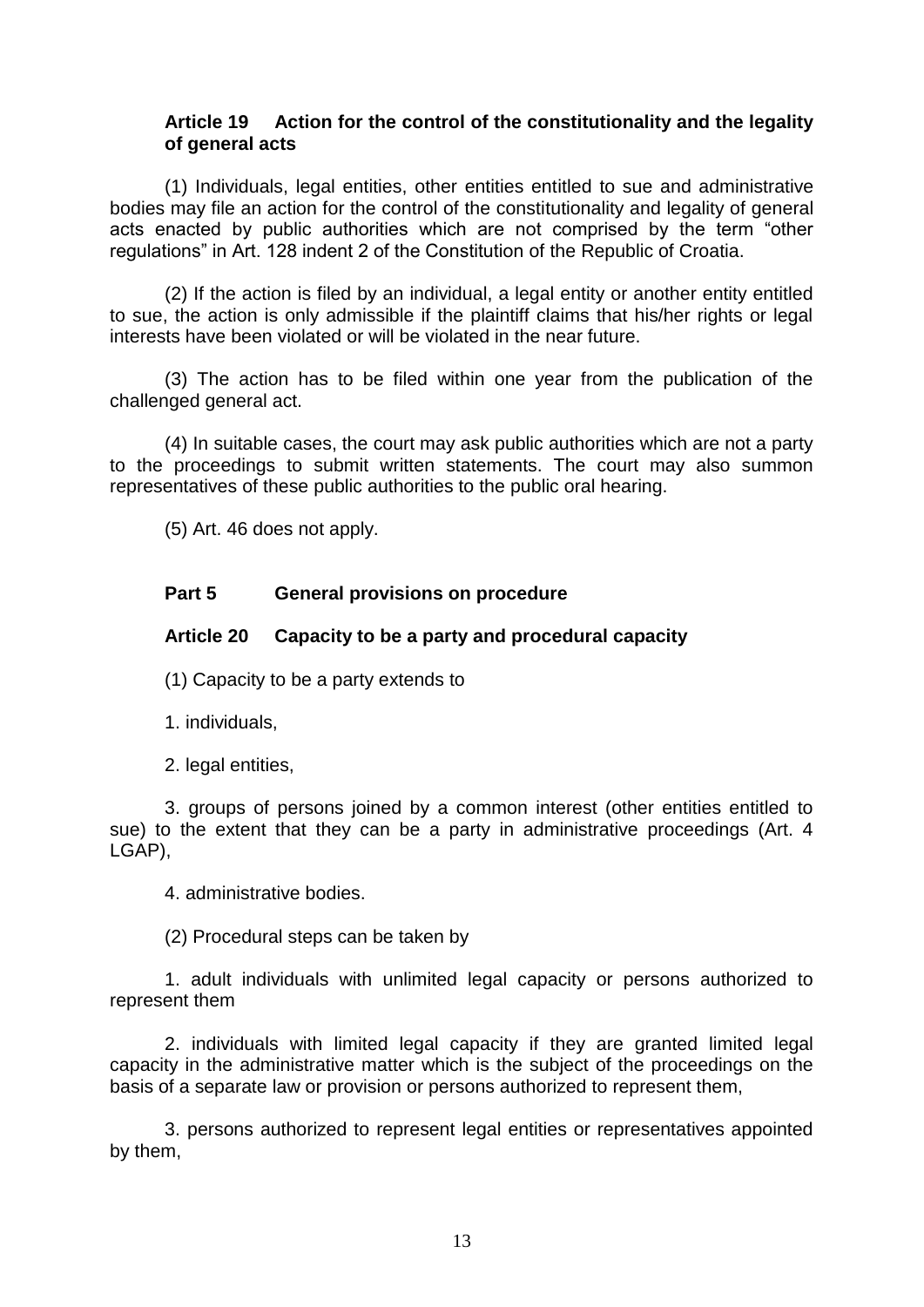4. the heads of administrative bodies or representatives appointed by them or

5. representatives of other entities entitled to sue (para. 1 No 3).

### **Article 21 Parties**

Parties in administrative court proceedings are

1. the plaintiff,

2. the defendant and

3. any third individual, legal entity, other entity entitled to sue or administrative body who has been summoned to join the proceedings (third parties).

### **Article 22 Summons to join the proceedings**

(1) The court may summon ex officio or on a respective motion third individuals, legal entities, other entities entitled to sue or administrative bodies, who have rights or legal interests connected to the subject of the proceedings, to join these proceedings. The motion may be submitted by any party as well as by the third individual, legal entity, other entity entitled to sue or administrative body itself.

(2) The court must summon third individuals, legal entities, other entities entitled to sue or administrative bodies to join the proceedings, if the decision of the court would directly interfere with their rights or legal interests (mandatory summons).

(3) If an administrative measure necessitates the approval of another administrative body, the court must summon this body.

(4) If the court is of the opinion that the granting of a social benefit or a comparable right may fall into the jurisdiction of another administrative body than the defendant, the court must summon this body. If the court holds that the summoned body is competent and that the claim is founded, the court may order this body to grant the requested social benefit or comparable right.

(5) Summoned parties may submit both petitions on the merit and procedural motions. Petitions on the merit may not go beyond the petitions of the main parties (Art. 21 para. 1 No 1 and 2).

(6) The ruling on the summons has to be served on all parties. The court informs the summoned party about the reasons for the summons and about the state of the proceedings. A summons to join the proceedings is non-appealable.

### **Article 23 Actions against public authorities**

(1) Actions against public authorities have to be directed against the first instance administrative body that has taken or refused to take or omitted an administrative measure. In the case of Art. 13 No 3 the action has to be directed against the administrative body that has taken the decision on the objection.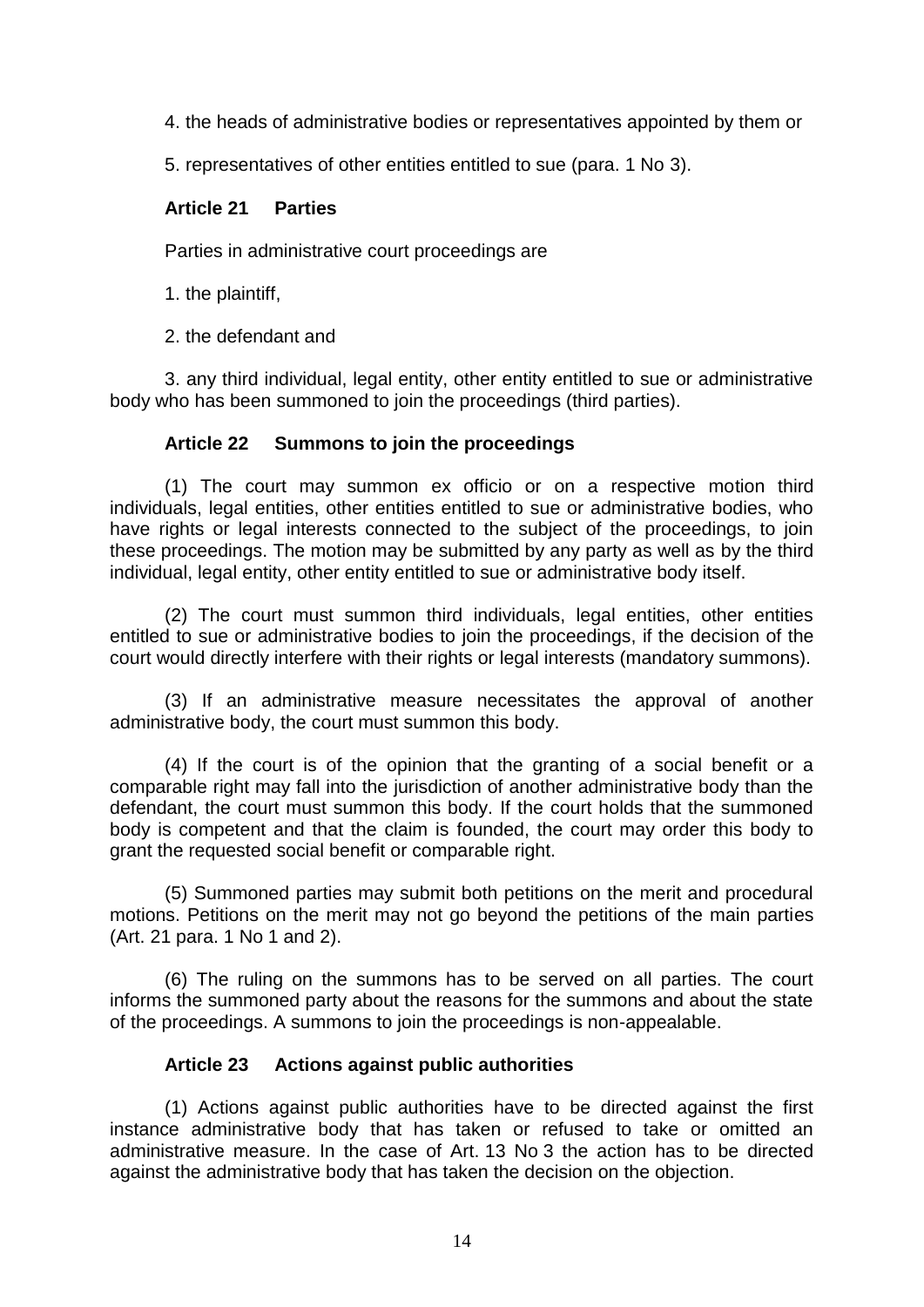(2) Actions for the control of the constitutionality and legality of general acts have to be directed against the public authority which rendered the challenged act.

(3) Administrative bodies are represented by civil servants working for the respective administrative body. Administrative bodies may authorize lawyers or civil servants working for other administrative bodies to represent them.

### **Article 24 Service of documents**

(1) Decisions and court orders by which a deadline is actuated, the fixing of the date of a hearing and summonses are to be served. If one of these measures has been pronounced in court, service is only necessary if explicitly ordered by law.

(2) Art. 57 and 61 to 68 LGAP apply mutatis mutandis.

### **Article 25 Deadlines**

(1) Deadlines are actuated on service or if service is not required on notification or pronouncement.

(2) If an administrative decision (administrative act, decision on an objection, decision on a complaint) or a court decision has not been duly served on a party, an action or a legal remedy against court decisions has to be filed within three months from the day, on which this party had or should have had knowledge of the decision. The same applies, if service is not required and the decision has neither duly been notified nor pronounced to a party.

(3) If an administrative decision (para. 2) or a court decision does not contain information on legal remedies or if this information is incomplete or wrong, an action or a legal remedy against court decisions has to be filed within three months upon service, notification or pronouncement of the decision. If the information states a longer deadline than provided by law, the longer deadline applies. If the information wrongly states that a legal remedy is not available, an action or a legal remedy against court decisions has to be filed within three months from the day on which the party had knowledge of the possibility to file an action or a legal remedy.

### **Article 26 Reinstatement**

(1) For the reinstatement in case of failing to meet a deadline or to appear in a public oral hearing Art. 117 to 122a of the Civil Procedure Act (CPA) apply mutatis mutandis.

(2) A motion for reinstatement is only admissible within one year since the date of the hearing or the expiry of the deadline respectively.

### **Article 27 Electronic communication**

(1) Parties may transmit electronic documents to the court. The court may transmit electronic documents to a party, if he/she consents with it. The consent can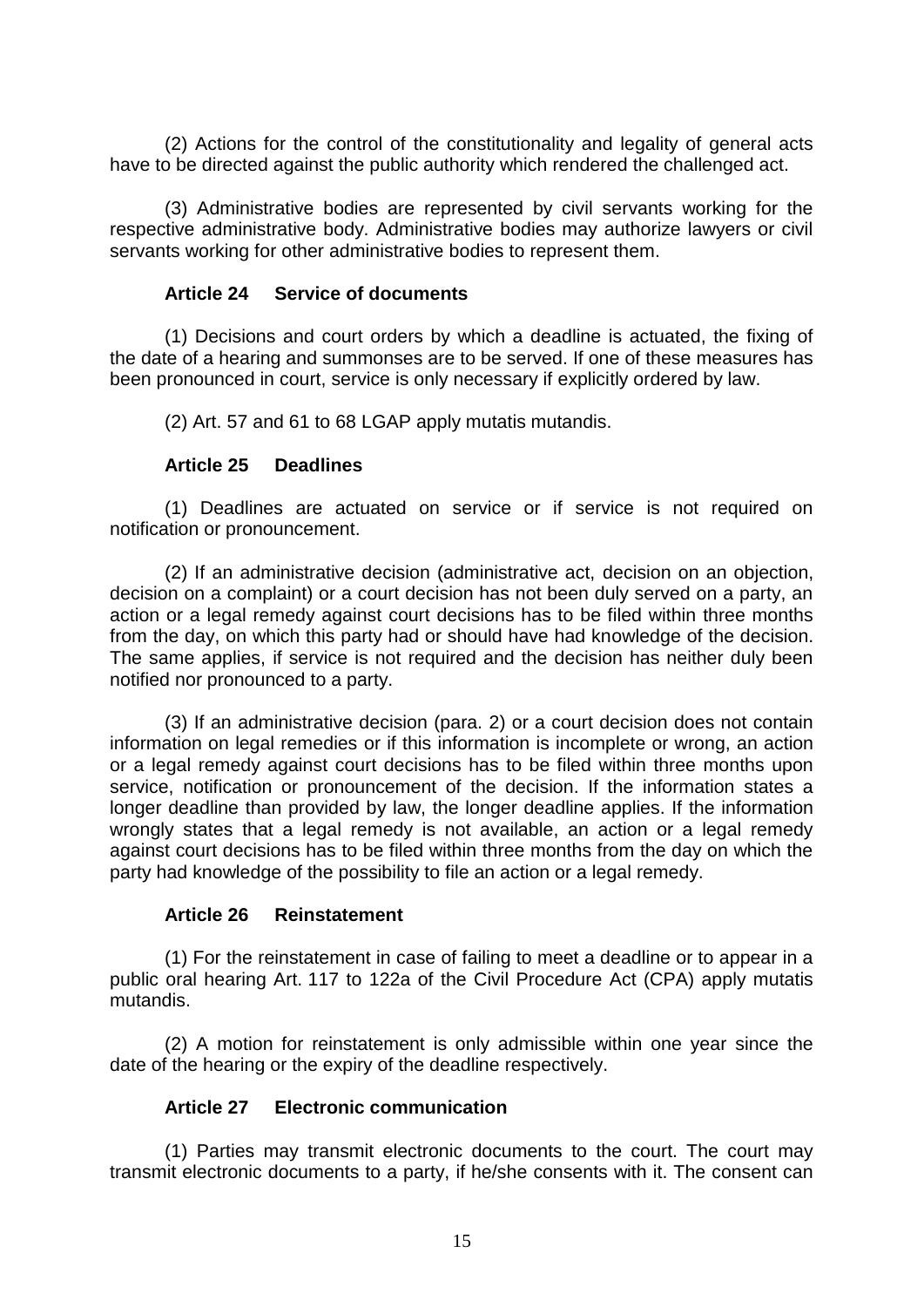be revoked any time. The Minister of Justice shall regulate the start of electronic communication as well as the technical specifications for the transmission of electronic documents by decree. By this decree, electronic communication may be restricted to certain courts, certain kinds of proceedings or certain kinds of documents.

(2) If under this law a document has to be handed in written form, this requirement is met by an electronic document that is provided with a qualified electronic signature according to the Law on Electronic Signatures.

(3) If under this law a document has to be signed by a judge or a court official, this requirement is met by an electronic document that contains at its end the first and last name of the competent judge or court official and is provided with a qualified electronic signature according to the Law on Electronic Signatures.

(4) An electronic document which is transmitted in the format defined by the decree under para. 1 is considered to be submitted to the court in the moment it has been recorded by the device dedicated to receive such documents. The court immediately has to issue a notification of receipt to the sender.

(5) If an electronic document cannot be read by the recipient, he/she immediately has to notify the sender. The notification sent by the court has to inform the sender about the technical specifications for the transmission of electronic documents.

(6) If an electronic document is transmitted to the court in another format than defined by the decree under para. 1, para. 5 applies mutatis mutandis.

### **Article 28 Service of electronic documents**

(1) In order to serve an electronic document to a party, the court has to inform the party that the document is available for retrieval on a server designated by the court. To retrieve the document the party has to identify himself/herself immediately before he/she retrieves the document. The Minister of Justice shall regulate the start of electronic service as well as the organizational and technical details, including encryption, by decree.

(2) The document is presumed to be served upon retrieval from the server. If the document is not retrieved within three days since the party has been informed under para. 1 sentence 1 the court has to inform the party again. If the document is not retrieved within three days since the second information, the court has to serve the document in paper form (Art. 24 para. 2).

### **Article 29 Electronic files**

(1) Court files and files submitted to the court may be kept electronically. The Minister of Justice shall regulate the start of electronic filing as well as the organizational and technical details regarding the keeping and the storage of electronic files by decree. By this decree, the keeping of electronic files can be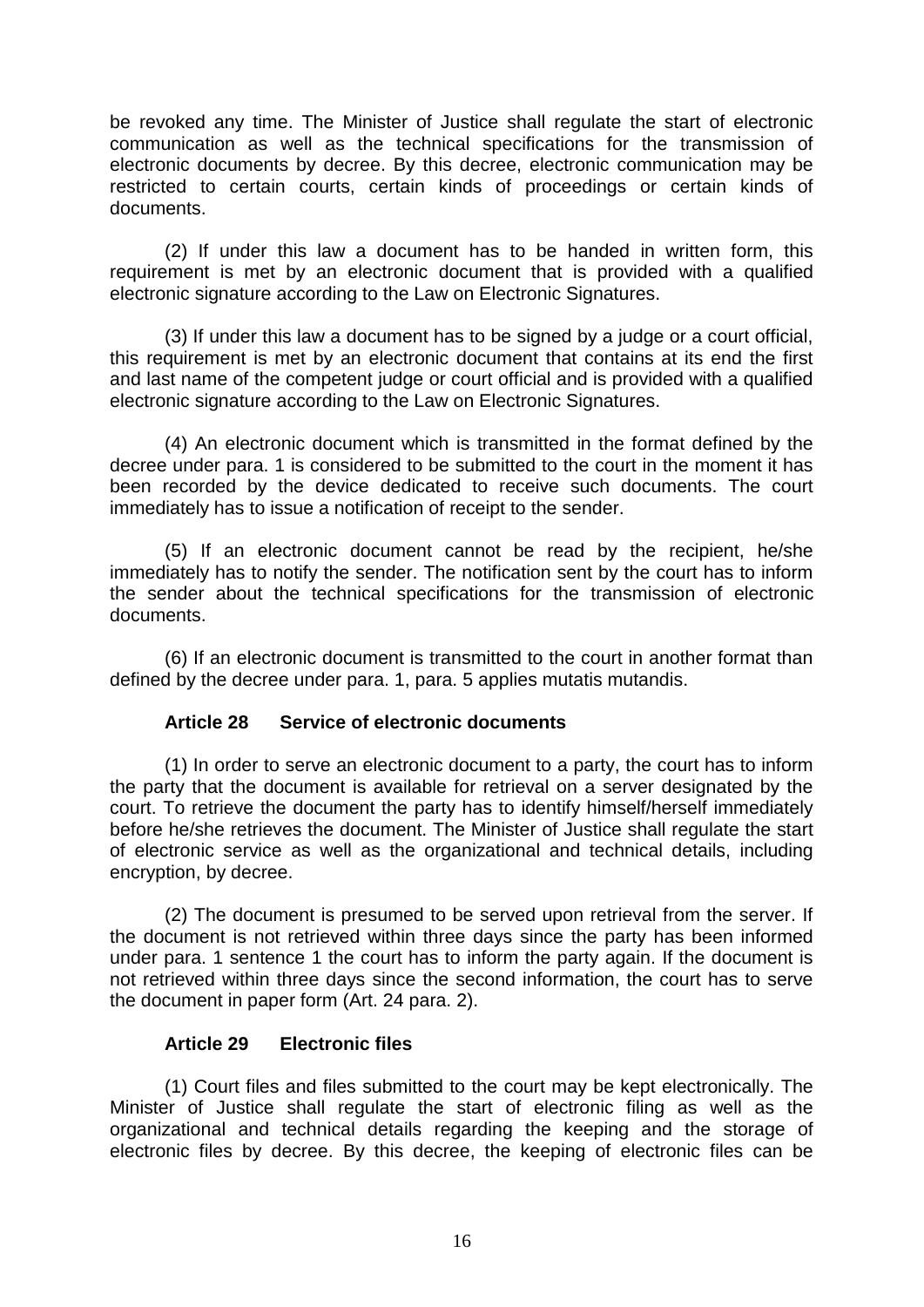restricted to certain courts, certain kinds of proceedings or certain kinds of documents.

(2) Documents submitted to the court that do not correspond to the modality of file-keeping have to be transformed. If a paper document is transformed into an electronic document, the latter has to contain a memo when and by whom the transformation was done. If an electronic document is transformed into a paper document, the latter has to contain a memo which states

1. the result of the integrity check of the electronic document,

2. the first and last name of the person who owns the signature as reported by the signature check, and

3. the date and time the signature was attached as reported by the signature check.

(3) The original of a transformed document has to be kept with the court files at least until the moment the decision of the court has become final.

(4) Documents that were transformed according to para. 2 are to be used in court proceedings as long as no doubts regarding their correspondence with the handed in documents exist.

### **Article 30 Access to electronic files**

(1) The court has to provide the necessary technical means to read electronic files.

(2) Access to electronic files can be granted via the internet. To get access, the applicant has to identify himself/herself immediately before he/she is granted access. The Minister of Justice shall regulate the start of access to electronic files via the internet as well as the organizational and technical details, including encryption, by decree. Art. 42 applies mutatis mutandis.

### **Part 6 First instance proceedings**

### **Article 31 Filing of an action**

(1) Administrative court proceedings are instituted by an action.

(2) An action has to be filed with the competent court in writing or by fax.

(3) If an action is sent by registered mail it is considered to be filed on the day it was submitted to the post office.

(4) A case becomes pending on the day the action is filed with the court.

(5) The deadline to file an action is presumed to be kept, if the action is not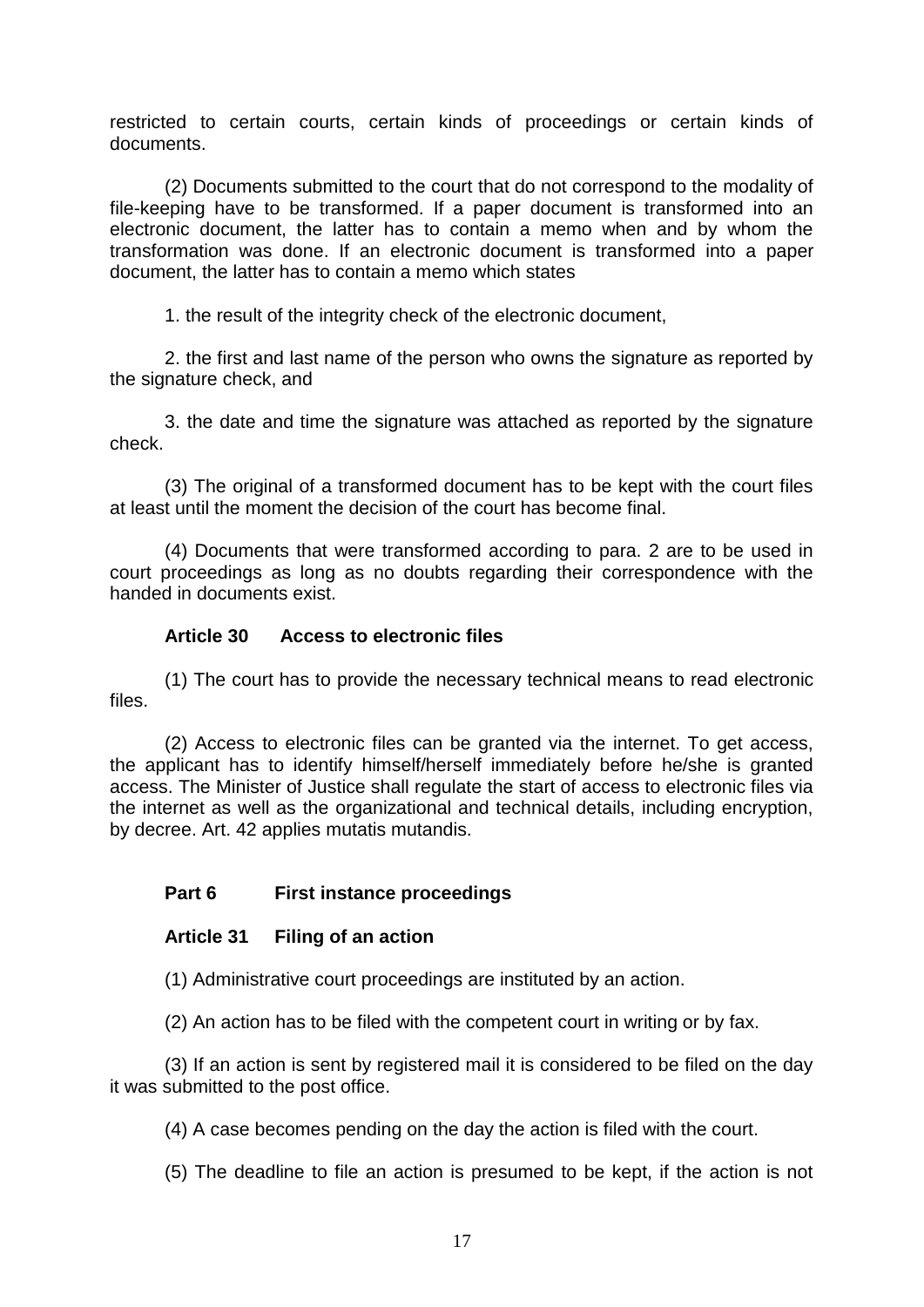filed with the competent court but within the deadline with another administrative court, a Croatian consulate or an administrative body that decided on the challenged administrative measure.

### **Article 32 Actions from abroad**

(1) A party who does not have his/her seat, legal residence or habitual residence in the Republic of Croatia, is obliged upon the filing of the action to authorize a person who has his/her seat or legal residence in the Republic of Croatia to receive mail from the court. This does not apply if the party has a representative who has his/her seat or legal residence in the Republic of Croatia.

(2) If a party fails to fulfill its obligation under para. 1, Art. 33 para. 3 and Art. 51 para. 2 apply mutatis mutandis.

### **Article 33 Content of the statement of claim**

(1) The statement of claim must include

1. the name and the address of the plaintiff,

2. the name and the address of the defendant, and

3. the aim of the action.

The statement of claim has to be signed.

(2) The statement of claim should include

1. an explanation of the claim and a specific petition,

2. the original or a copy of the challenged act or decision (first instance administrative act, decision on an objection or decision on a complaint),

3. one copy of the action and the enclosures for each of the other parties, except if the enclosures are already known to another party or if they are very voluminous.

(3) If the statement of claim does not meet the requirements under para. 1, the presiding judge or the reporting judge has to instruct the plaintiff about the insufficiencies and has to set him/her a deadline to complete the statement. The court also has to inform the plaintiff about the legal consequences if he/she fails to complete the statement of claim within the set deadline.

(4) If the plaintiff does not complete the statement of claim within the set deadline, the action is considered to be withdrawn.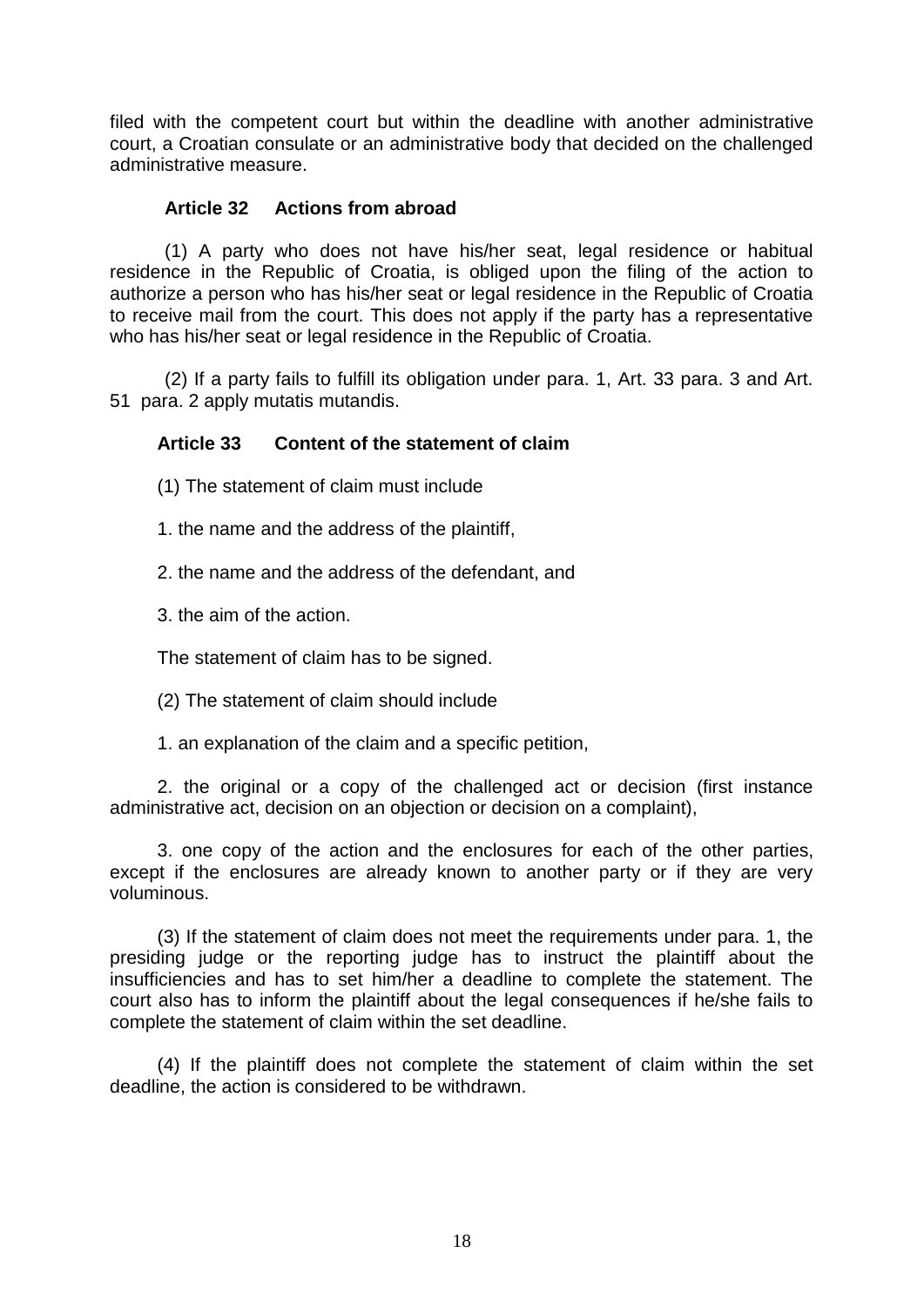### **Article 34 Service of the statement of claim**

(1) If the court does not dismiss the action immediately as evidently inadmissible, the statement of claim including all enclosures has to be served to all other parties. If the enclosures are already known to the other party or if they are very voluminous, the exact specification of the enclosures together with the offer to grant access to court files is sufficient.

(2) The presiding judge or the reporting judge have to set a deadline to respond to the statement of claim that may not be shorter than eight days nor longer than 30 days. For the response, Art. 31 para. 2, Art. 33 para. 2 No 3 and para. 1 sentence 2 of this article apply mutatis mutandis.

### **Article 35 Right to be heard**

(1) The court has to give the parties the opportunity to be heard before any decision.

(2) Court decisions may be based only on facts and evidence as to which the parties were given the opportunity to be heard.

### **Article 36 Inquisitorial principle**

The court investigates the facts ex officio. The parties are obliged to assist on request. The court is bound neither by the parties' pleadings nor by their motions to take evidence.

### **Article 37 Binding effect of the plaintiff's claim**

The court may not go beyond the plaintiff's claim, but is neither bound by the plaintiff's reasoning nor by the wording of his/her petition.

#### **Article 38 Duty to advise the parties**

The presiding judge or the reporting judge has to ensure that the ignorance of a party or any other person participating in the proceedings does not affect their rights. In particular it has to be ensured that formal defects are removed, incomprehensible petitions are explained, appropriate petitions are filed and that all relevant declarations are submitted.

#### **Article 39 Preparation of the oral hearing**

(1) In order to prepare the oral hearing, the presiding judge or the reporting judge has to take all measures that are necessary to enable the court to possibly decide the case based on one oral hearing. In particular the court may

1. summon the parties to a preliminary hearing to discuss factual and legal aspects of the case and to try to reach an amicable settlement; the personal appearance of parties (Art. 48) can be ordered,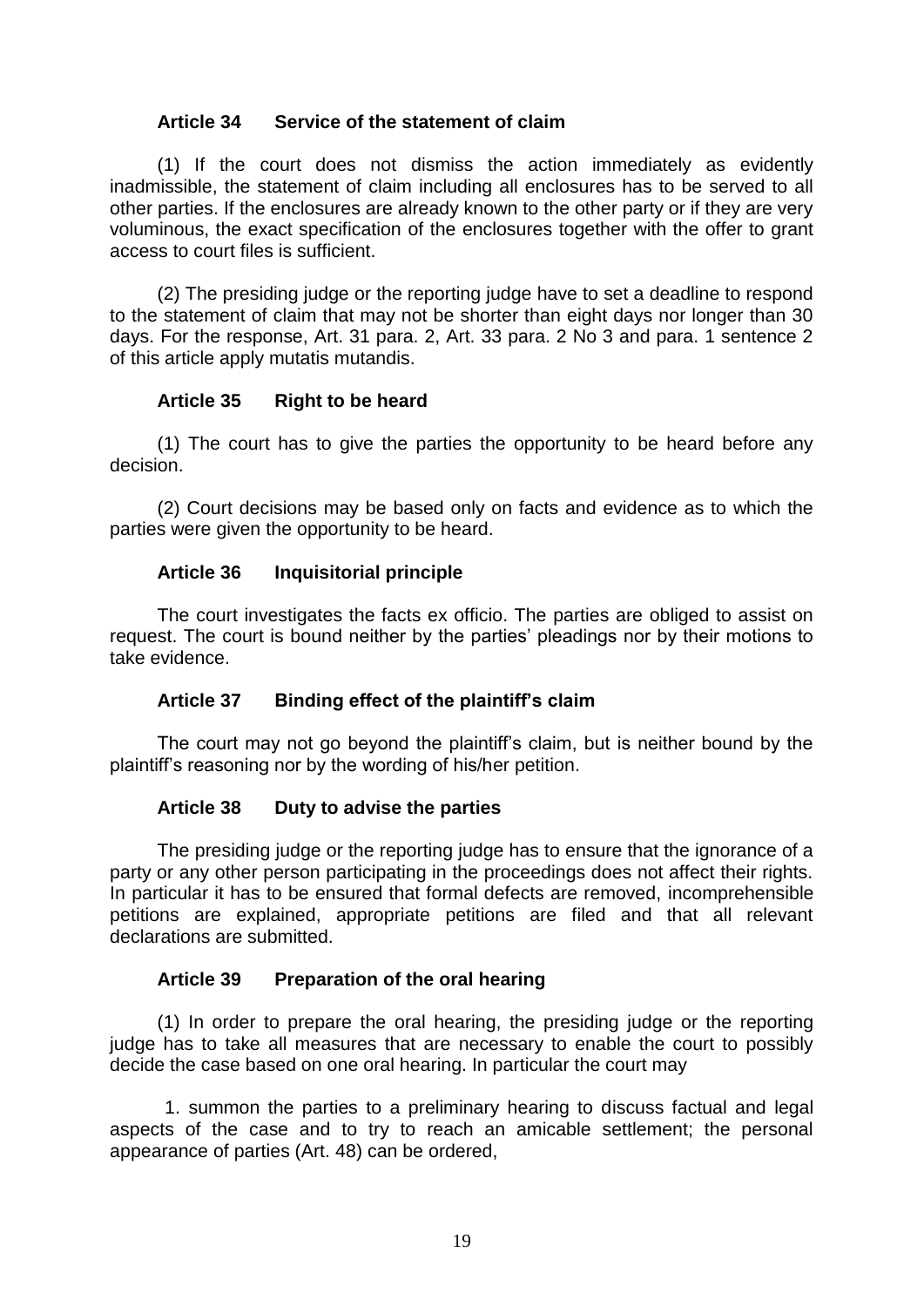2. request the parties to complement or explain their previous pleadings, submit documents, electronic documents or movable objects,

3. make inquiries,

4. order administrative bodies to perform complex calculations according to the specifications of the court; Art. 41 para. 2 applies mutatis mutandis.

The court has to inform the parties about every measure taken.

(2) If an expert opinion is necessary, the court should obtain such an opinion before the oral hearing.

(3) In order to speed up the proceedings, the court may authorize a member of the chamber or a judge from another court to take specific evidence in a preliminary hearing if this is suitable to simplify the proceedings and if it can be assumed that the court can evaluate the evidence properly without its direct perception in the oral hearing.

(4) Preliminary hearings are open to the parties.

### **Article 40 Decisions by the reporting judge**

Until the beginning of the oral hearing, the reporting judge decides by ruling on the following issues:

1. withdrawal of the action, settlement and acknowledgement, including the decision on legal aid,

2. suspension of proceedings,

3. costs,

4. value of the matter in dispute.

### **Article 41 Obligation to forward documents and files and to provide information**

(1) All public authorities are obliged to forward documents, files and electronic documents and to provide information requested by the court. The public authorities have to name those parts of a document, file or electronic document as well as information which in their opinion have to be kept secret and therefore should be excluded from access to files (Art. 42).

(2) If a public authority does not fulfill its obligations under para. 1 on a second request, the court may

1. summon the head of the public authority or his/her deputy to the court in order to demand an explanation why obligations under para. 1 are not met, or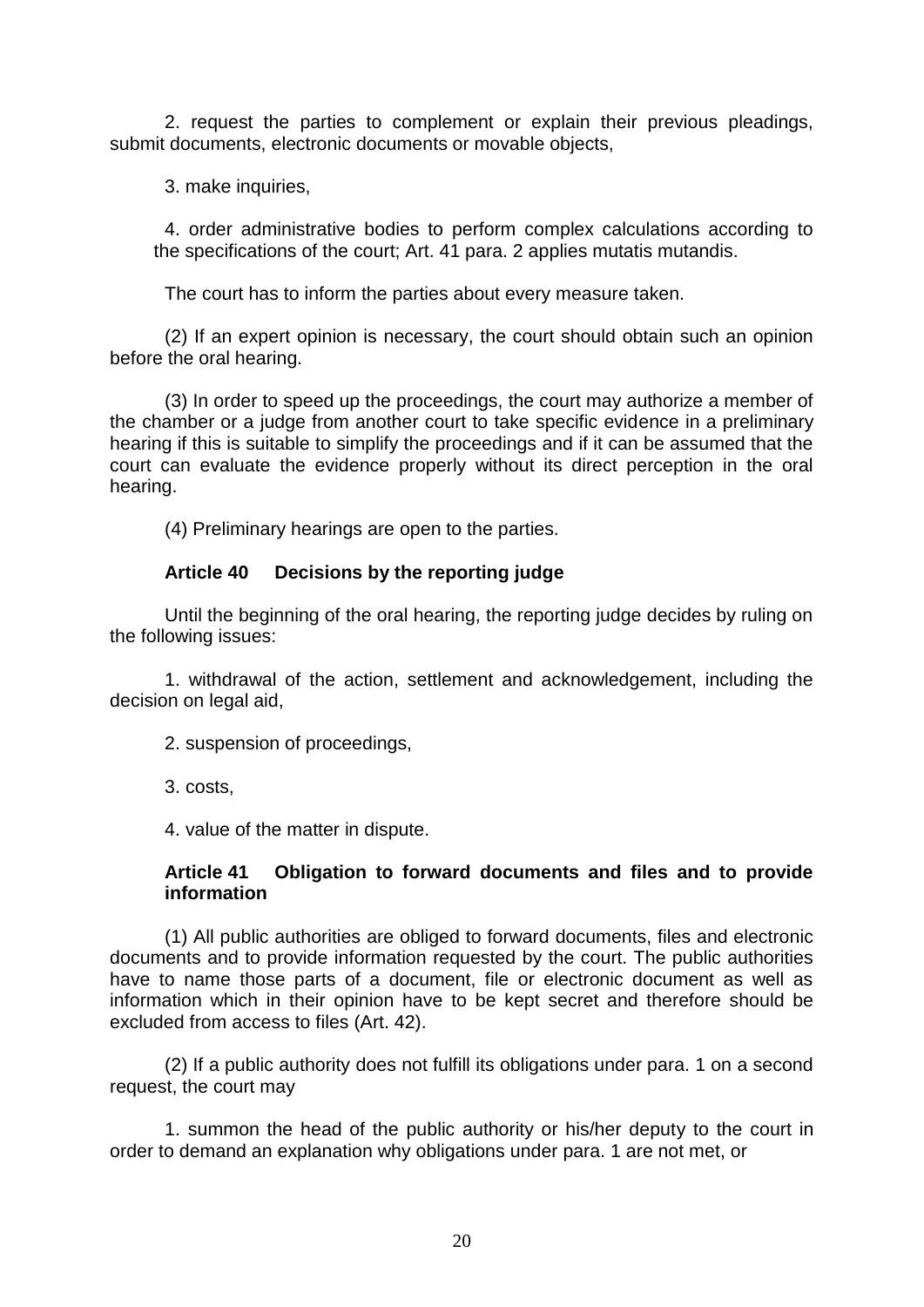2. by ruling impose a fine between 500,- and 10.000,- kuna on the public authority or its head, provided that it has issued a respective warning beforehand. Both the warning and the imposition of the fine may be repeated.

### **Article 42 Access to files**

(1) Regarding access to court files and files submitted to the court and regarding the taking of copies from these files, Art. 150 CPA applies mutatis mutandis. Draft versions of court decisions and texts drafted during their preparation are not part of the court files.

(2) Access to court files does not extend to the minutes on deliberations and voting.

(3) Access to files has to be denied to the extent that documents, files, electronic documents or information contained in the files have to be kept secret because this is required by law or because of overriding public interest, overriding interests of one of the parties or overriding interests of third persons.

(4) Access to files is, as a rule, granted by the presiding judge. If an objection to granting full access to files is raised or if the presiding or the reporting judge are of the opinion that para. 3 applies, the chamber decides by ruling. A complaint against such a ruling has suspending effect.

(5) If a case has been transferred to a single judge (Art. 5 para. 2), access to files is granted by the single judge, who also takes decisions by ruling according to para. 4 sentence 2. A complaint against such a ruling has suspending effect.

### **Article 43 Exclusion of late pleadings**

(1) The presiding judge or the reporting judge may set the plaintiff a deadline to state all facts which in his/her opinion should have been considered by the administrative body or which he/she thinks are incorrectly or insufficiently established.

(2) The presiding judge or the reporting judge may set a party a deadline

1. to answer specific questions concerning facts,

2. to specify means of evidence or

3. to submit documents, electronic documents or movable objects, unless the party has a right to refuse their submission.

Sentence 1 does not apply if the facts of the matter may be investigated with little effort without the cooperation of the party.

(3) The court may reject any statement or means of evidence submitted after the deadline set under para. 1 and 2 has expired and may decide the case without conducting further enquiries, if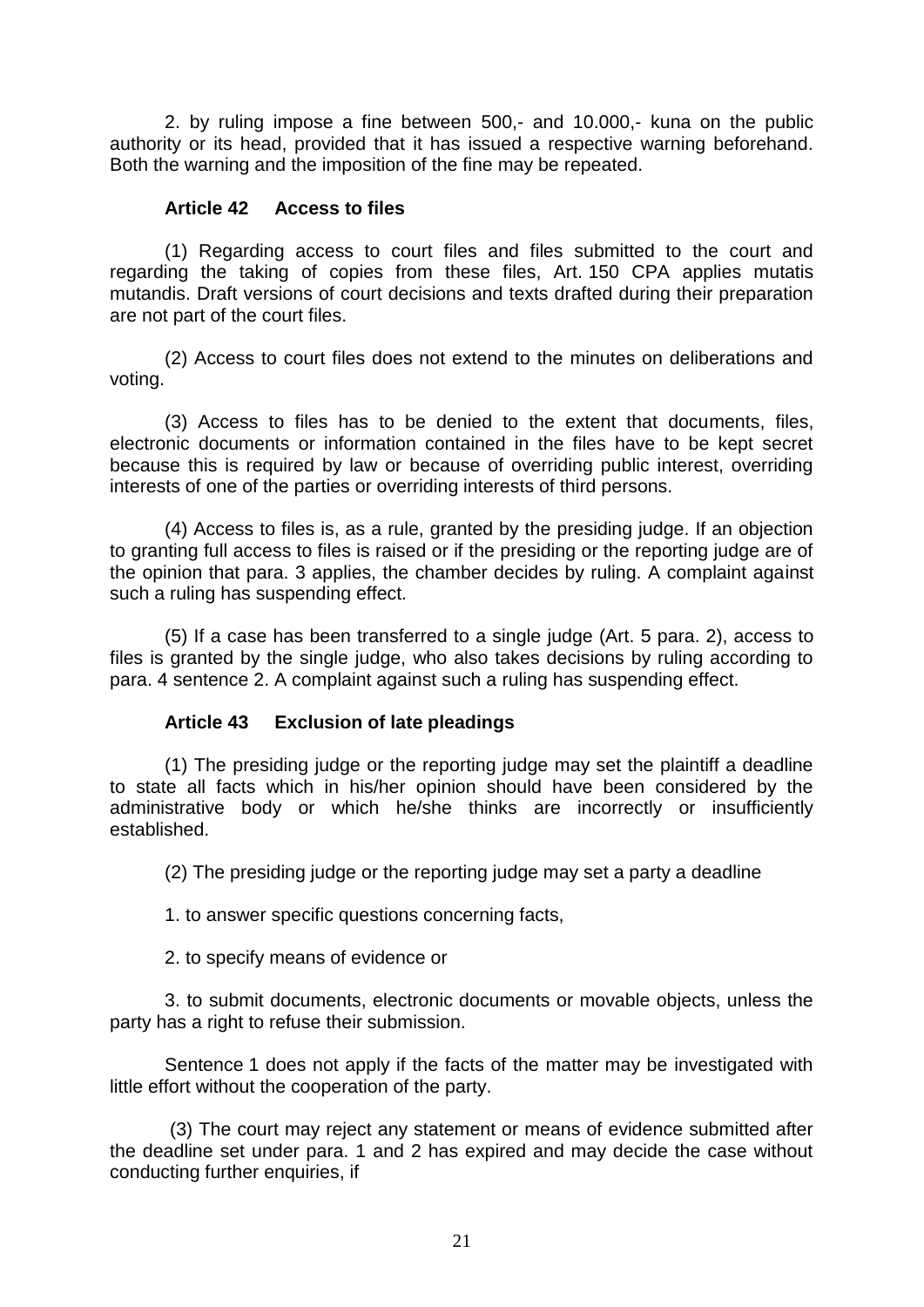1. their admission would delay the decision of the court, and

2. the party has not brought forward a reasonable excuse for the delay, and

3. the party has been instructed about the consequences of failing to observe the deadline set under para. 1 and 2.

### **Article 44 Amendment of the action**

(1) Regarding amendments of the action Art. 190 to 192 CPA apply mutatis mutandis.

(2) The decision that an action was not amended or that such an amendment is admissible cannot be appealed separately.

### **Article 45 Principle of public oral hearing**

(1) Unless otherwise stated in this law, the court decides on the basis of a public oral hearing. Art. 306 to 309 CPA apply mutatis mutandis.

(2) With the consent of all parties the court may issue a judgment without hearing.

(3) Rulings may be issued without hearing.

### **Article 46 Judgment without public oral hearing without consent of the parties**

(1) Without the consent of the parties the court may decide by judgment without public oral hearing if the case does not display any particular complications of a factual or legal nature and if the facts of the case have been established. The parties have to be heard in advance.

(2) Within 30 days of service of a judgment under para 1, parties may choose whether to lodge the admissible legal remedy or to request a public oral hearing before the court which has issued the judgment under para. 1. If both a legal remedy is lodged and a hearing is requested, the court has to hold a hearing.

(3) If a hearing is requested within the deadline under para. 2 of this article, the judgment under para. 1 is presumed not to have been issued.

(4) The judgment issued on the basis of a hearing does not require further substantiation to the extent that the court follows its reasoning in the judgment under para. 1.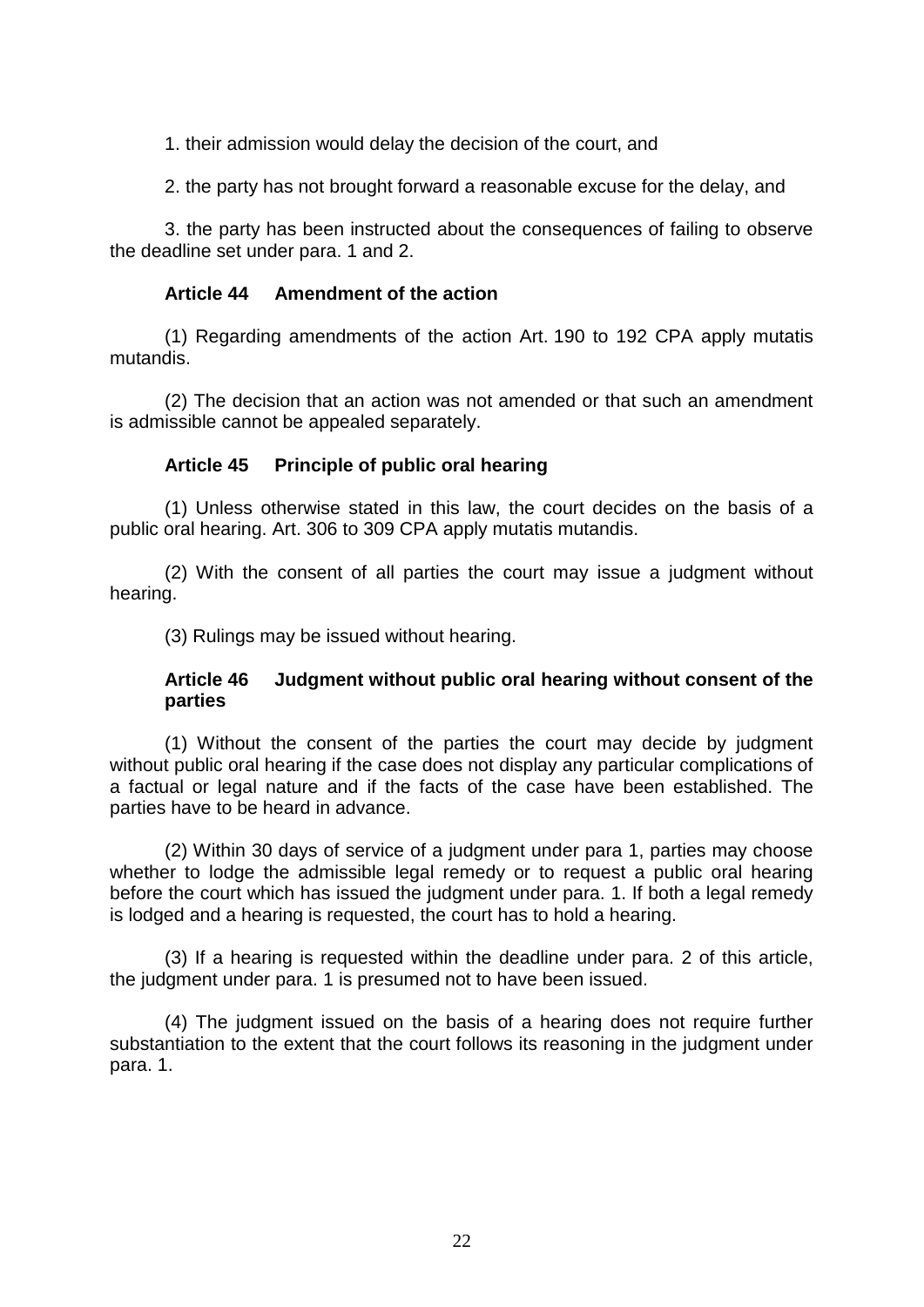### **Article 47 Summons to hearings**

(1) The presiding judge determines the date of the hearing and summons the parties to the hearing. The summons has to be served at least 15 days before the date of the hearing. In urgent cases the presiding judge may shorten this deadline.

(2) The summons has to state that the case may be heard and a decision may be taken even if the party fails to appear.

(3) The court may request an administrative body to send a civil servant to attend the oral hearing who is authorized to represent the body and who is familiar with the factual and legal aspects of the case.

### **Article 48 Appearance in person**

(1) The court may order a party to appear in person. If the party does not appear without valid excuse or if he/she leaves the hearing without the court's permission, the court by ruling may impose a fine between 500,- and 10.000,- kuna, provided that it has issued a respective warning in the summons. Both the warning and the imposition of the fine may be repeated.

(2) If the party is a legal entity, another entity entitled to sue or an administrative body, the fine has to be threatened to and imposed on the person(s) entitled under law or statute to represent this entity or administrative body.

#### **Article 49 Procedure at hearings**

(1) The presiding judge opens the hearing, calls the case and presides the hearing.

(2) After the case has been called, the presiding judge establishes who is present and whether all summoned persons have appeared. The reporting judge then summarizes the content of the files. Subsequently parties have the right to speak in order to file and to substantiate their petitions.

(3) The court has to discuss the factual and legal aspects of the case with the parties. The presiding judge has to give the other members of the chamber and the parties the opportunity to ask questions. If an objection against a question is raised, the court decides on the admissibility of the question.

(4) After the discussion the presiding judge closes or adjourns the hearing. The court can decide to reopen the hearing.

(5) Minutes of the hearing have to be kept. Art. 123 to 128 CPA apply mutatis mutandis.

#### **Article 50 Taking of evidence**

(1) The court takes evidence during the public oral hearing. Art. 39 para. 2 and 3 remain unaffected.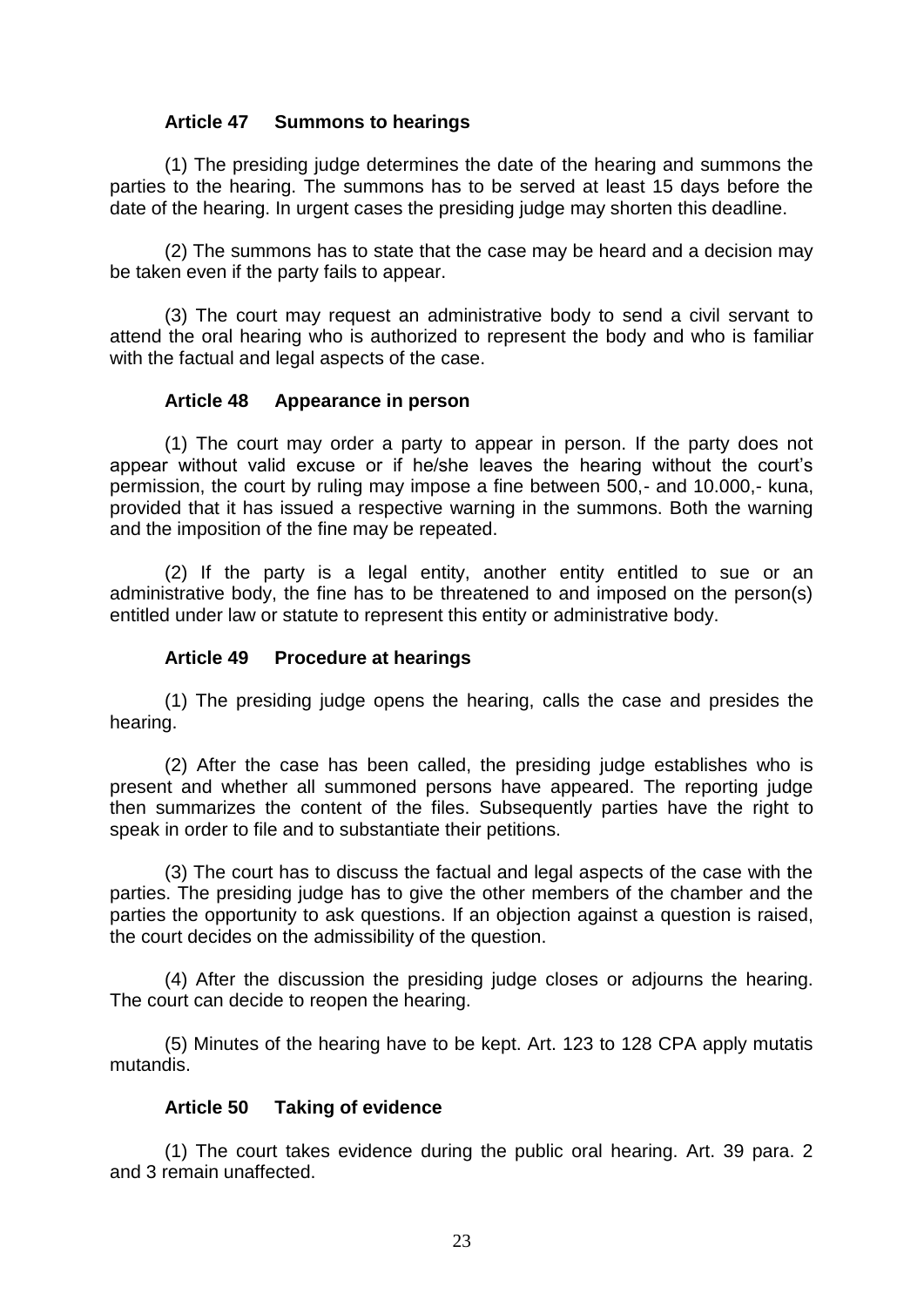(2) The parties have to be informed about all hearings for the taking of evidence and about the means and the subject of evidence. The parties have the right to attend and to put expedient questions to witnesses, experts and other parties. If an objection against a question is raised, the court decides on the admissibility of the question.

(3) The deadline under Art. 47 para. 1 sentence 2 does not apply to the summons of witnesses and experts.

(4) In addition to para. 1 to 3, Art. 219 to 276 CPA apply mutatis mutandis on the taking of evidence.

### **Article 51 Withdrawal of the action**

(1) The plaintiff may withdraw the action right up to the moment a court decision becomes final.

(2) If the plaintiff does not respond to a court order within a set deadline, the court may repeat its order. If the plaintiff does neither fulfil the order nor pursue the action in any other way within 60 days since the service of the repeated order, the action is presumed to have been withdrawn. In the repeated order the court has to inform the plaintiff about the legal consequences if he/she fails to fulfil the order and about his/her duty to bear the costs of the proceedings in this case (Art. 97 para. 1).

(3) If an action is withdrawn or presumed to be withdrawn, the court by ruling has to conclude the proceedings and decide on the costs. If the plaintiff is of the opinion that he/she has not withdrawn the action or that the requirements under para. 2 have not been fulfilled he/she can only file a motion within 30 days since the service of the ruling under sentence 1 to resume the proceedings.

(4) If the court deciding on a motion under para. 3 comes to the conclusion that the action has been withdrawn or that the requirements under para. 2 have been fulfilled, it dismisses the motion by judgment. Otherwise it has to annul the ruling under para. 3 sentence 1 by a non-appealable ruling and continue with the proceedings.

#### **Article 52 Acknowledgement of the claim**

To the extent the defendant acknowledges the claim and the plaintiff accepts the acknowledgement the proceedings are concluded. Art. 51 para. 3 and 4 apply mutatis mutandis.

### **Article 53 Amendment of the administrative act**

(1) If the challenged administrative act is amended or substituted by another one in favour of the plaintiff while court proceedings are pending, the court has to request the plaintiff to state within 30 days whether he/she accepts the new administrative act or whether and with which aim he/she wants to continue the proceedings.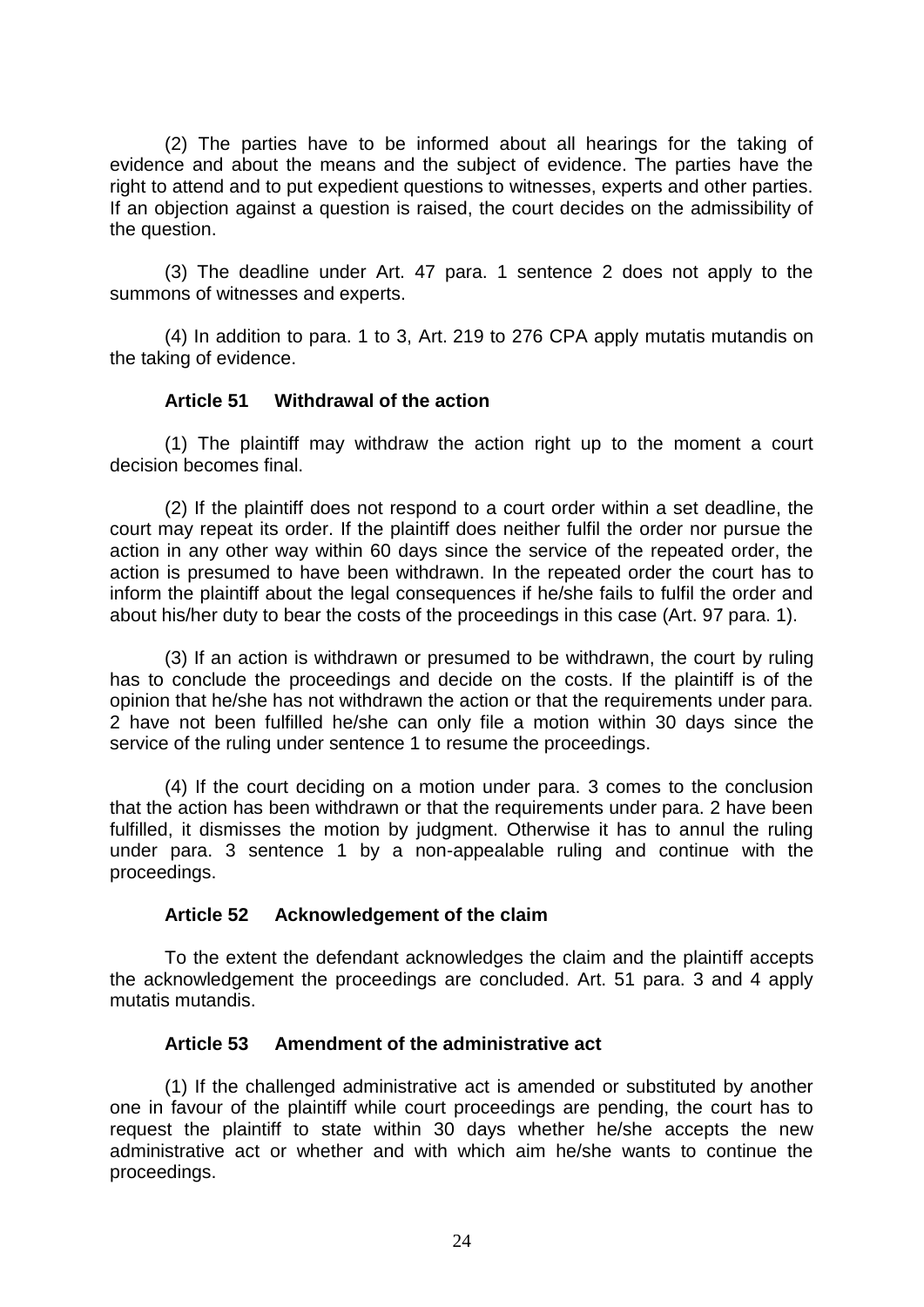(2) If the plaintiff does not answer the request under para 1, Art. 51 para. 2 to 4 apply mutatis mutandis. If the plaintiff states that he/she does not want to continue the proceedings, the court by ruling will conclude the proceedings and decide about the costs. If the plaintiff states that he/she does not accept the new act or that he/she wants to continue the proceedings according to Art. 12 No 3, the court proceedings are continued. In the first case, the new act is automatically included in the pending proceedings.

(3) If the challenged administrative act is amended or substituted by another one to the detriment of the plaintiff while court proceedings are pending, the new act is automatically included in the pending proceedings.

(4) The parties are obliged to forward the new administrative act to the court.

### **Article 54 Court settlement**

(1) The court is obliged to examine at any point of the proceedings, whether the dispute can be settled amicably. The court can make respective proposals.

(2) A settlement can only be concluded to the extent that the parties are able to dispose of the subject matter of the settlement. A settlement can comprise the whole claim or only a part of it.

(3) The settlement has to be recorded by a judge of the court. A settlement is also concluded, if the parties in writing accept a written proposal (Para. 1 sentence 2). Art. 51 para. 3 and 4 applies mutatis mutandis.

### **Article 55 Mediation**

(1) The presiding judge or the reporting judge can propose to the parties to refer the case to an external or to a court mediator. If all parties agree, the court refers the case to the mediator and suspends the proceedings by ruling. The ruling is non-appealable. The proceedings have to be continued on demand of one of the parties.

(2) If the parties agree on a settlement, Art. 54 para. 3 apply mutatis mutandis.

(3) At each administrative court at least one judge should be trained as a mediator.

### **Article 56 Suspension of proceedings**

(1) The court has to suspend the proceedings by ruling if plaintiff, defendant and parties summoned under Art. 22 para. 2 to 4 file a respective motion. The ruling is non appealable. The proceedings have to be continued on demand of one of the above mentioned parties.

(2) The court may suspend the proceedings by ruling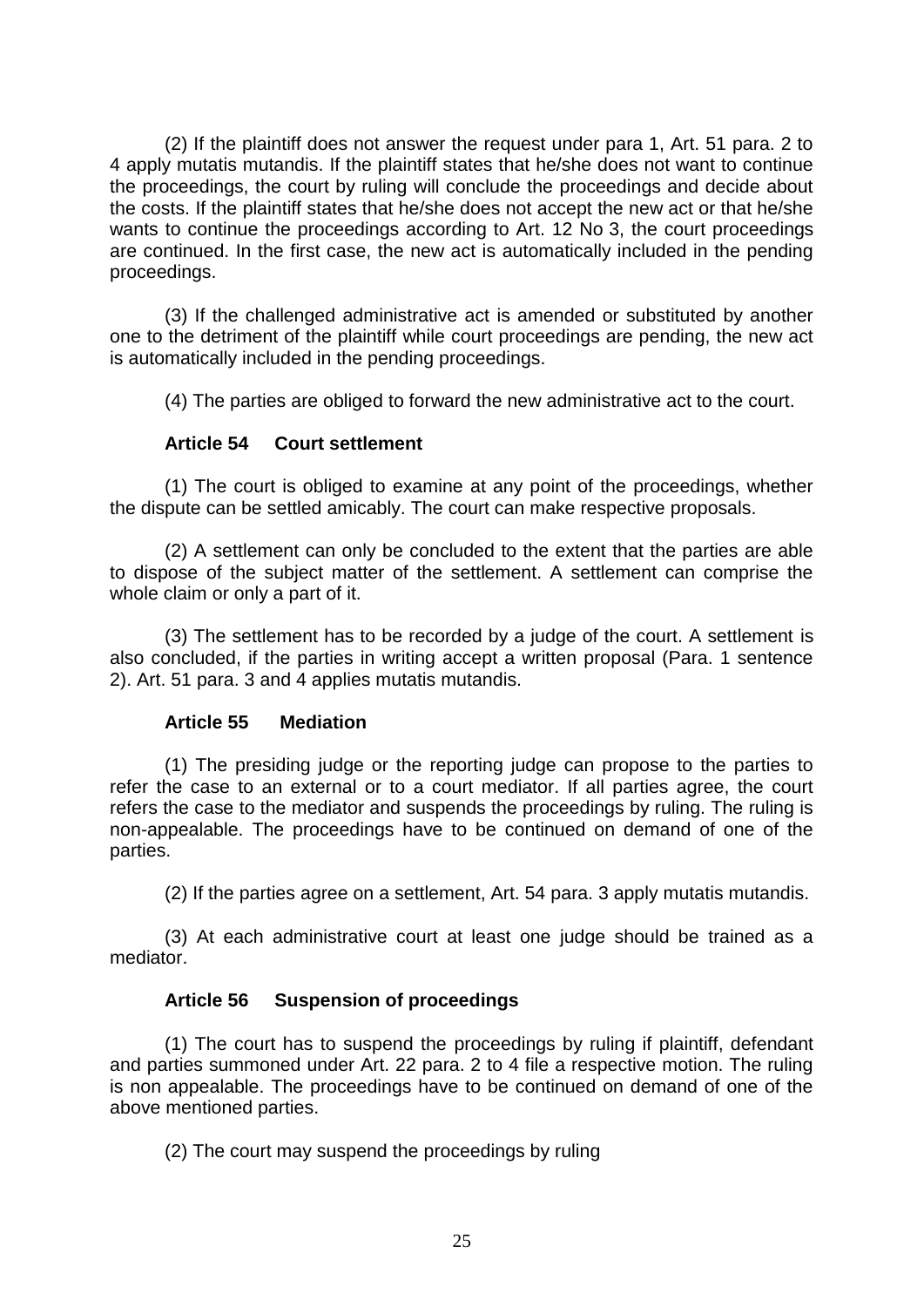1. until a preliminary issue has been decided if proceedings regarding this issue are already pending before a court or an administrative body, or

2. until the Supreme Administrative Court has decided on an action to review the constitutionality and legality of a general act that has to be applied in the proceedings.

### **Article 57 Pilot proceedings**

(1) If the legality of the same administrative measure or the same legal question is subject of more than twenty first instance proceedings, the chamber by ruling may choose one or several of these proceedings as pilot proceedings and suspend the other proceedings. The ruling is non-appealable.

(2) After the judgments on the pilot proceedings have become final and after hearing the parties of the suspended proceedings the chamber may decide the suspended proceedings by judgment without public oral hearing without consent of the parties (Art. 46), if it is of the unanimous opinion that these proceedings do not differ significantly on matters of fact and law from the decided pilot proceedings and if the facts of each respective case have been established.

(3) The chamber may introduce evidence that has been established in pilot proceedings into proceedings under para. 2. The chamber may deny motions to take evidence relating to facts which were already established in pilot proceedings, if it is of the unanimous opinion that the taking of evidence would not lead to the establishment of new relevant facts.

### **Part 7 Decisions**

#### **Article 58 Types of decisions**

(1) The court decides by judgment or ruling.

(2) The decision on an action is taken by judgment. This also applies if an action is inadmissible. All other decisions are taken by ruling.

#### **Article 59 Basis of decisions**

The court decides according to its free conviction, based on the overall result of the court proceedings.

### **Article 60 Composition of the bench**

(1) If a decision is based on a public oral hearing, it has to be taken by the judges who attended the hearing.

(2) Art. 13 para. 1 to 3 CPA do not apply in administrative court proceedings.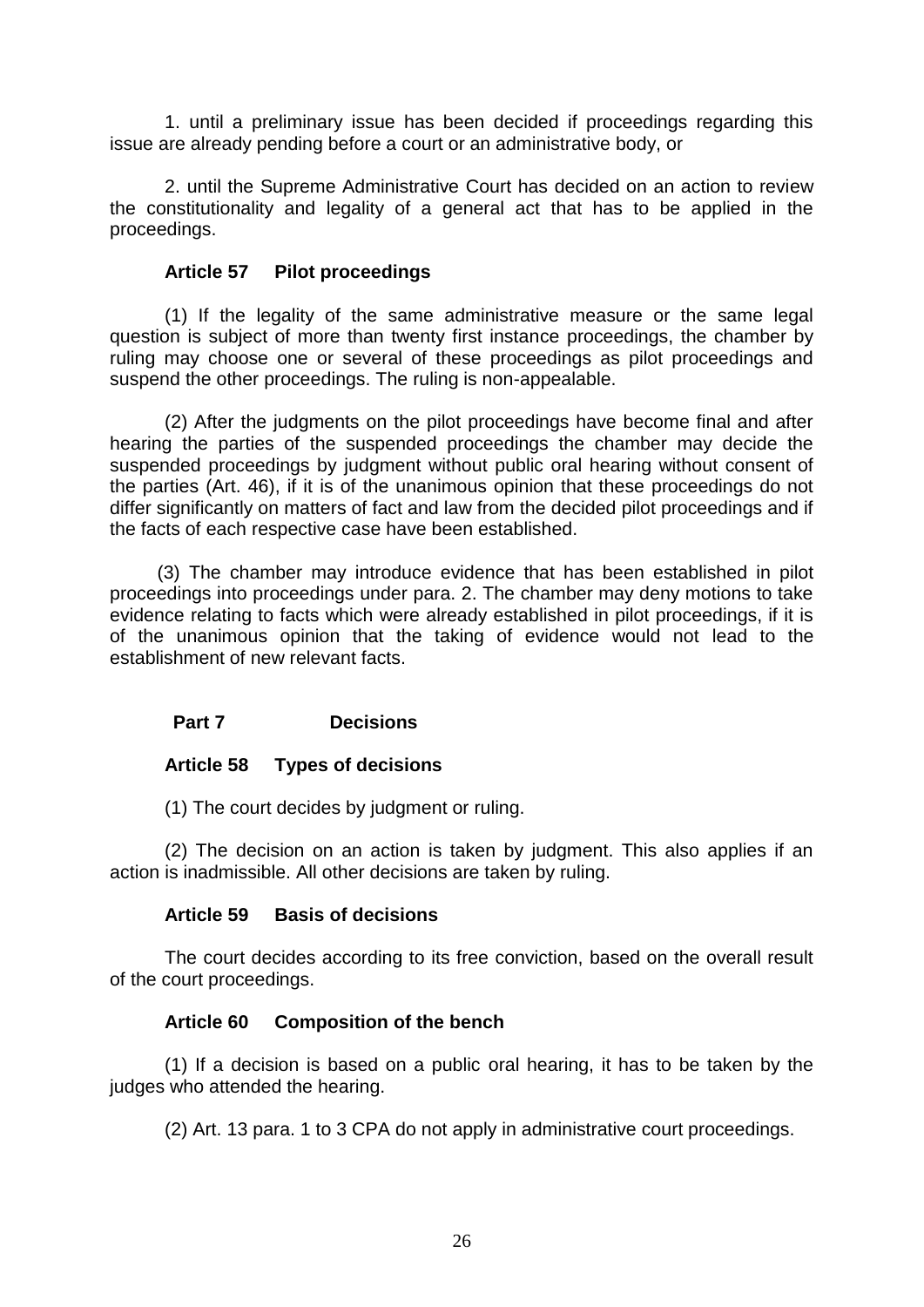### **Article 61 Deliberation and voting**

(1) Decisions are taken by a majority vote.

(2) Separate minutes of the deliberations and the voting are kept. These minutes are signed by all members of the chamber and the recording secretary.

(3) Apart from the judges that take the decision, only court advisors assigned to the chamber may be present at the deliberations and voting. The presiding judge may allow the presence of court trainees and other persons for training purposes.

### **Article 62 Issuing of decisions**

(1) Decisions based on a public oral hearing as a rule are pronounced at the session in which proceedings are closed. Decisions are pronounced in the name of the Republic of Croatia.

(2) As an exception the court may postpone the pronouncement of the decision for up to 15 days from the day of the closing of the hearing. The date for the pronouncement has to be announced immediately after the hearing has been closed.

(3) If all parties agree, the pronouncement of a decision may be replaced by its service upon all parties.

(4) Decisions based on a hearing have to be served to the parties within 30 days after the closing of the hearing. On a respective motion of a single judge or the presiding judge the president of the court may prolong the deadline by another 30 days.

(5) If a decision is not based on a hearing, its pronouncement is replaced by service upon all parties.

(6) Decisions are served upon the parties as authenticated copies.

### **Article 63 Content of decisions**

(1) Decisions contain an introductory part, the operative part of the decision, the statement of reasons and information on legal remedies.

(2) The introductory part of the decision contains

1. the clause that the decision is pronounced in the name of the Republic of Croatia,

2. the name of the court,

3. the first and last name of the single judge or the presiding judge and the additional judges and the recording secretary,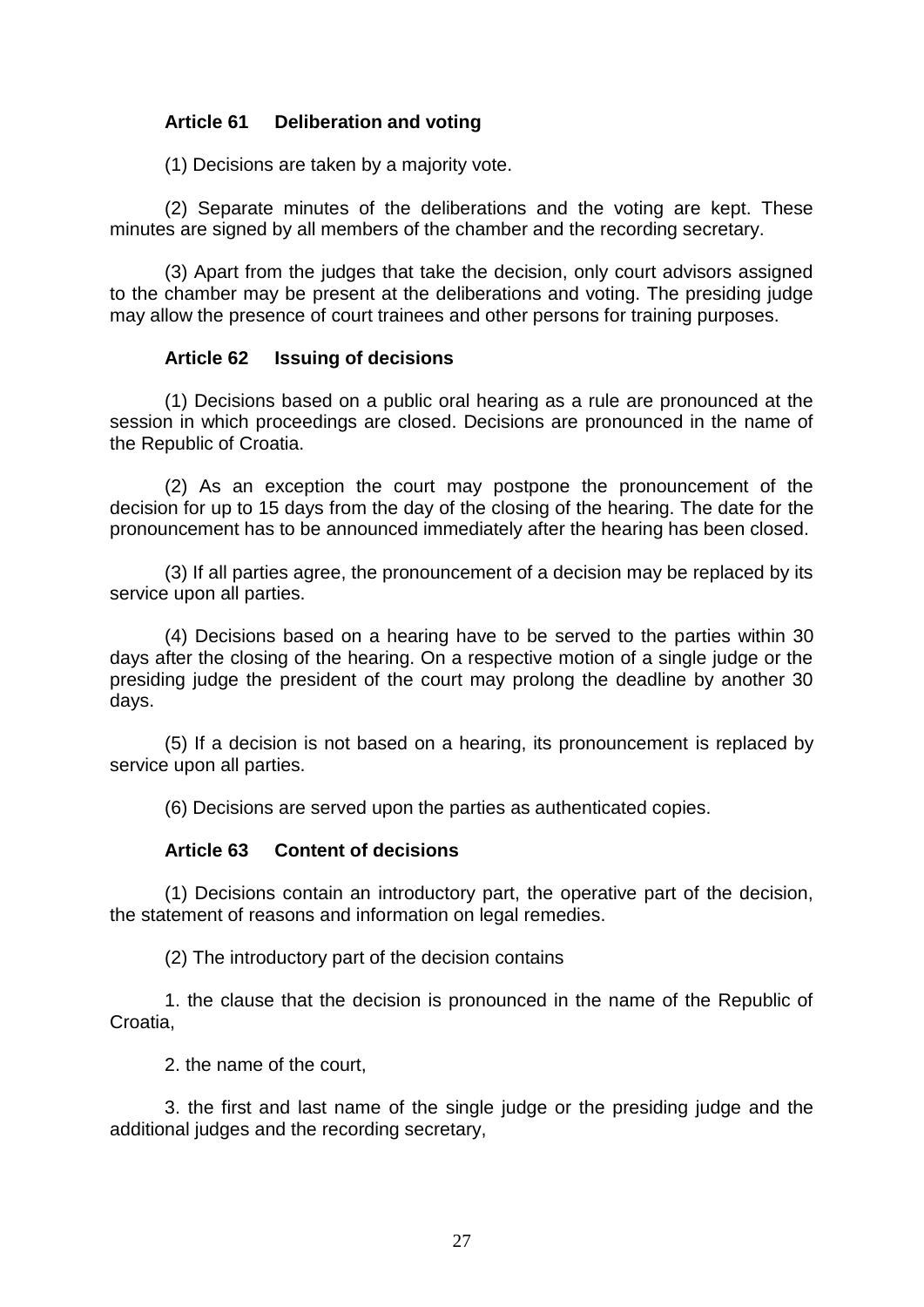4. the first and last name or the name of the entity as well as the address of the parties and their legal representatives and agents,

5. a brief characterisation of the subject of the proceedings (key word) and

6. the date of the decision.

(3) The operative part of the decision contains the holding of the court.

(4) The statement of reasons contains a concise summary of the claim and the main legal arguments of the parties, the relevant facts, the relevant legal provisions and the legal reasoning of the court.

(5) The legal reasoning may be replaced by a reference to the reasoning of the challenged administrative act or the respective decision on an objection or complaint if the court follows this reasoning. The same applies, if the court follows the legal reasoning of another court decision on the same legal issue; the decision to which the court refers has to be attached.

(6) The information on legal remedies has to state the admissible legal remedy, the applicable time limit and the court, at which the remedy has to be filed. If no legal remedy is given, the information has to state that the decision is final.

(7) The original of the decision is signed by the presiding judge and the recording secretary.

### **Article 64 Correction of obvious errors**

(1) The court may by ruling correct errors in names and numbers, spelling and calculation errors as well as other obvious errors at any time. The parties should be heard in advance.

(2) A reference to the ruling has to be made at the end of the original decision and on each authenticated copy of this decision. If a decision is stored in electronic form, the reference has to be stored as separate electronic document. Both electronic documents have to be linked permanently.

### **Article 65 Complementation of decisions**

(1) If the court has not decided on all petitions filed by the parties, a party may within 15 days from the day of service of the incomplete decision file a motion to complement the decision. The decision on the complementation has to be taken in the same form (Art. 58) as the decision to be complemented. Art. 45 and 46 apply mutatis mutandis.

(2) If the court has not decided on the costs, a party may within 15 days from the day of service of the incomplete decision file a motion to complement the decision. The decision on the complementation is taken by ruling. Art. 94 applies mutatis mutandis.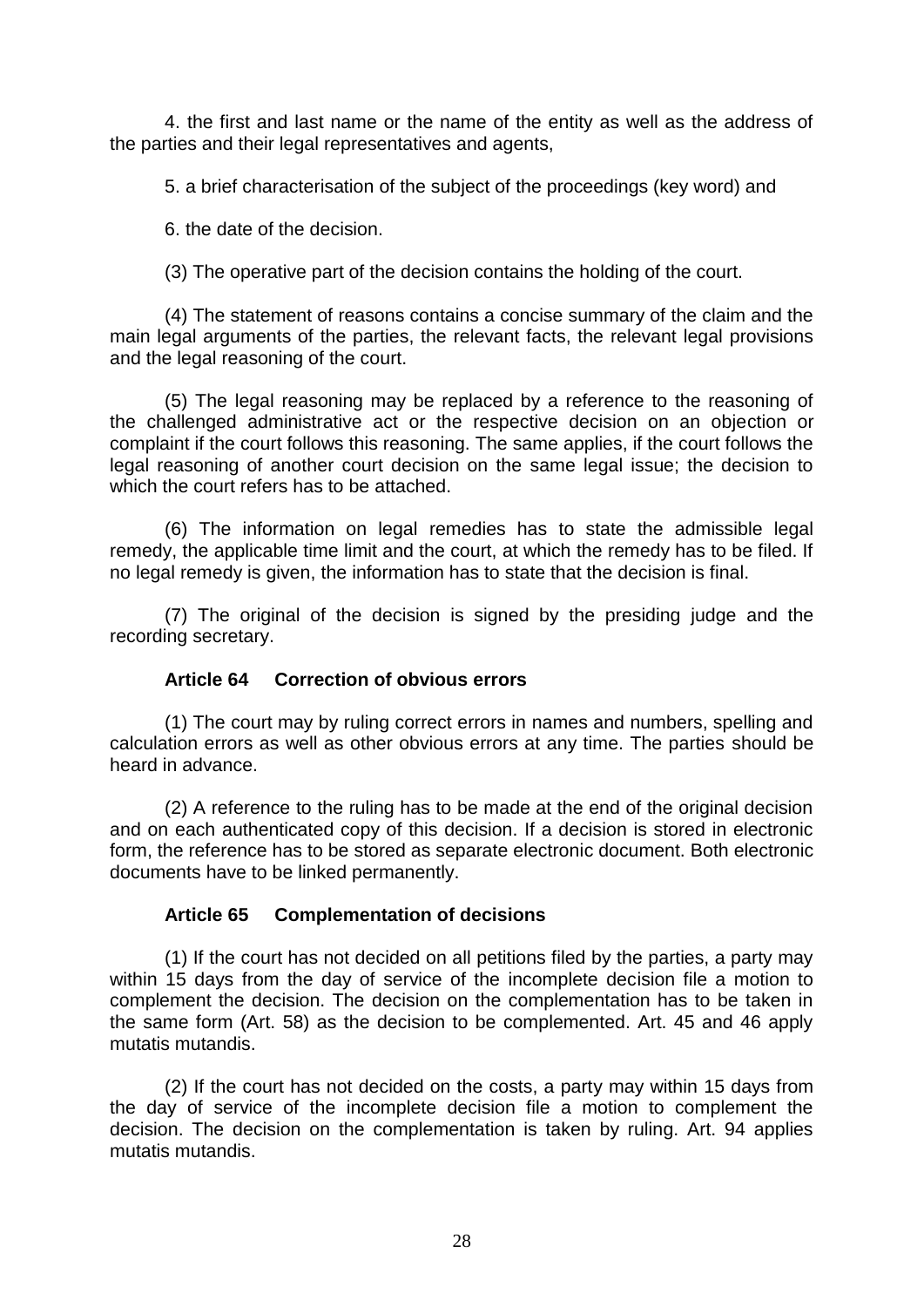(3) Art. 341 CPA applies mutatis mutandis.

### **Article 66 Operative part of the judgment – action for the repeal of an administrative act**

(1) To the extent that an administrative act is unlawful and violates the rights or legal interests of the plaintiff, the court shall repeal the administrative act as well as a decision on an objection.

(2) If the administrative act has already been implemented, the court on a respective petition of the plaintiff shall order the administrative body how and to what extent to reverse the implementation, provided that this is possible and proportional.

(3) If due to the repeal of an administrative act the plaintiff has the right to demand a performance, the court on a respective petition of the plaintiff shall order the performance together with the decision to repeal the administrative act.

### **Article 67 Operative part of the judgment – action for the issuance of an administrative act**

(1) To the extent that the plaintiff is entitled to demand the issuing of an administrative act, the court shall order the administrative body to issue the requested administrative act.

(2) If an administrative body is authorized to exercise discretion, and if the refusal or omission of an administrative act is unlawful and violates the plaintiff's rights or legal interests, the court shall order the administrative body to issue a new administrative act observing the court's decision.

### **Article 68 Operative part of the judgment – action on the declaration of the unlawfulness of a ceased administrative act**

To the extent that an administrative act which has lost its legal consequences was unlawful and violated the rights or legal interests of the plaintiff, the court shall issue a respective declaration.

### **Article 69 Operative part of the judgment – action for performance**

To the extent that the plaintiff is entitled to demand a measure, the toleration of a measure or the omission of a measure the court shall order the defendant to act respectively.

#### **Article 70 Operative part of the judgment – declaratory action**

To the extent that the plaintiff is entitled to a declaration of the existence or non-existence of a legal relationship or of the nullity of an administrative act or an administrative contract, the court issues a respective declaration.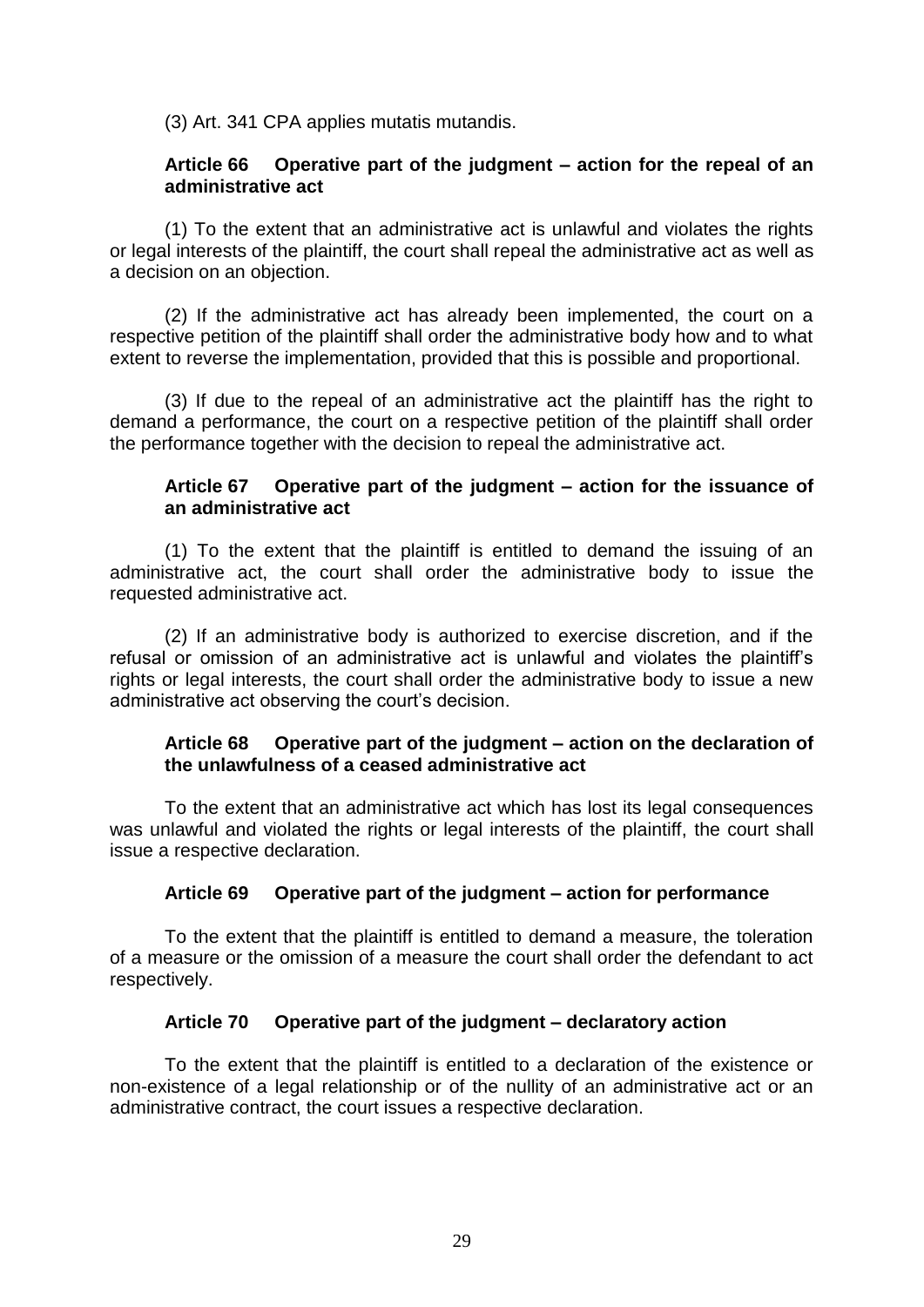### **Article 71 Operative part of the judgment – complementary provisions**

(1) If the right to a payment of money as such is disputed the court may restrict its decision to the decision whether the plaintiff is entitled to the benefit or the payment. After this judgment has become final the administrative body has to decide on the amount of the payment.

(2) If an action is aimed at the payment of money or the issuance of an administrative act that is aimed at the payment of money, the disputed amount, provided it is due for payment, bears interest beginning with the pendency of the claim. The interest rate amounts to five per cent above the discount rate of the Croatian National Bank per year.

(3) If the annulment of an administrative act constitutes an obligation for the payment of money, para. 2 applies mutatis mutandis

#### **Article 72 Control of discretion**

To the extent that an administrative body is authorised to exercise discretion, the court has to examine whether an administrative measure or its refusal or omission is unlawful because the administrative body

1. failed to exercise its discretion,

2. exceeded the statutory limits of its discretion or

3. did not exercise its discretion in accordance with the spirit and the purpose of the authorisation.

The administrative body may amend the reasoning for its exercise of discretion during court proceedings.

### **Article 73 Violation of procedural rules in administrative proceedings**

The success of an action must not be based solely on a violation of procedural rules by the administrative body, if it is obvious, that the violation of the procedural rules has not influenced its decision on the merits.

### **Article 74 Operative part of the judgment – action for the control of the constitutionality and legality of general acts**

(1) To the extent that a general act violates the constitution or statutory law the court shall declare this act null and void. The judgment has to be published in the same way as the respective act.

(2) Unless otherwise regulated by law, judgments which are based on a general act that has been declared null and void under para. 1 and which have become final remain unaffected by this declaration. However, these judgments must not be enforced anymore.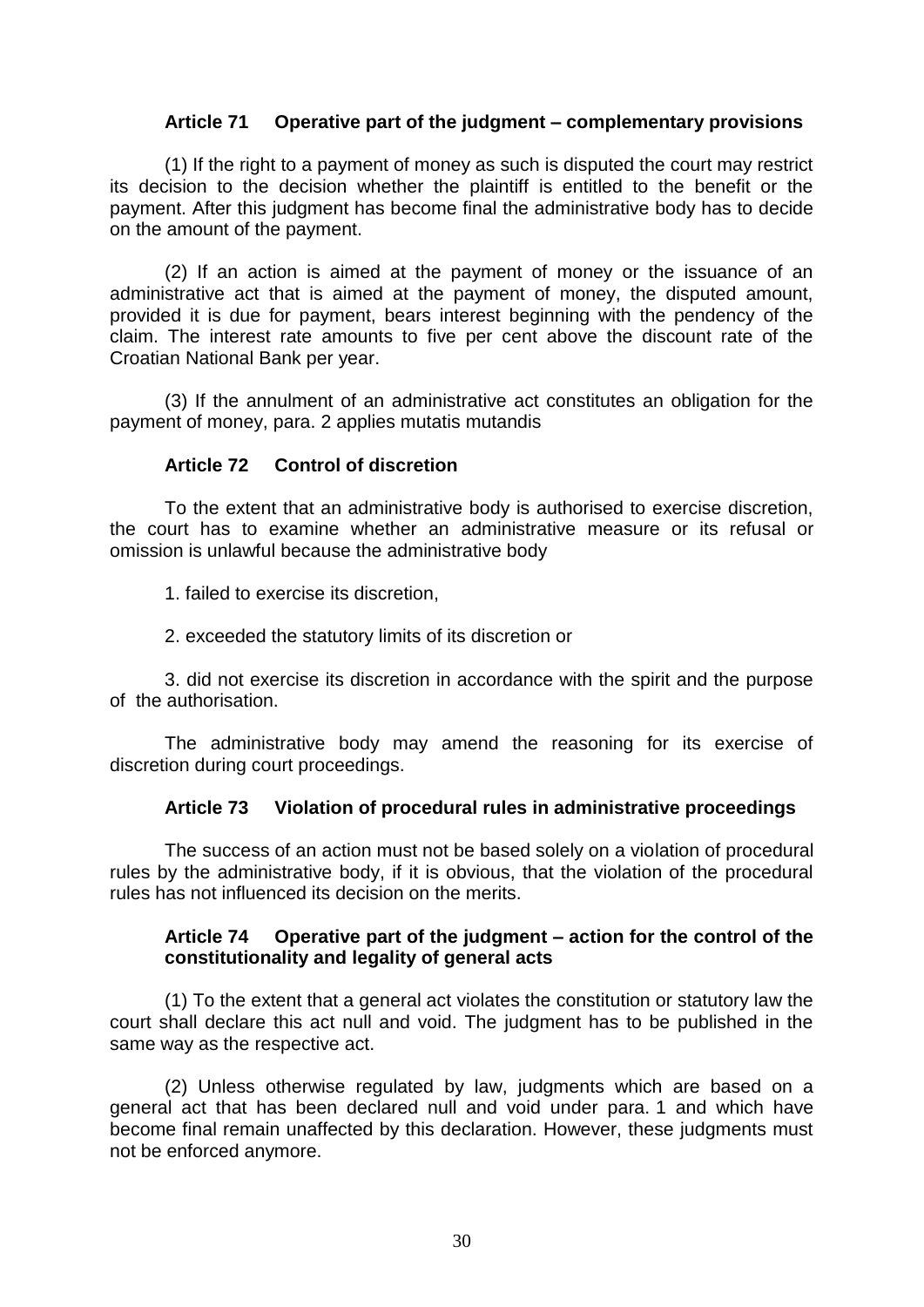(3) On a respective petition, the court may issue a temporary injunction if this is indispensable to avoid grave and irreparable consequences.

### **Article 75 Res judicata effect**

(1) Judgments that have become final have binding effect upon the parties of the proceedings (Art. 21) and their legal successors.

(2) Judgments on an action for the control of the constitutionality and legality of general acts have erga omnes effect to the extent that the act is declared null an void.

### **Article 76 Rulings**

(1) Rulings must contain a statement of reasons if they can be appealed or if they decide on a legal remedy. Rulings in provisional proceedings and rulings based on Art. 97 para 1 and 2 must always contain a statement of reasons.

(2) Rulings which decide on a legal remedy do not require further substantiation to the extent that the court follows the reasoning in the challenged ruling.

### **Part 8 Legal remedies**

### **Article 77 Right to appeal**

(1) Judgments of administrative courts of first instance may be appealed, if

1. serious doubts regarding the lawfulness of the judgment exist,

2. the case is of general importance,

3. the challenged judgment deviates from a decision or a legal opinion of the Supreme Administrative Court or the Constitutional Court provided the judgment is based on this deviation, or

4. the challenged judgment may be based on a procedural deficiency.

(2) An appeal has to be lodged at the court of first instance which has rendered the challenged judgment within 30 days of the service of this judgment. Art. 31 para. 2 and 3 apply mutatis mutandis. The deadline to lodge the appeal is presumed to be kept if the appeal is lodged at the Supreme Administrative Court within the deadline.

(3) The appeal should contain the file number of the challenged judgment and should state the reasons for the appeal.

(4) If the appeal is inadmissible the Supreme Administrative Court takes a respective decision by ruling. Such a ruling should be rendered within six months.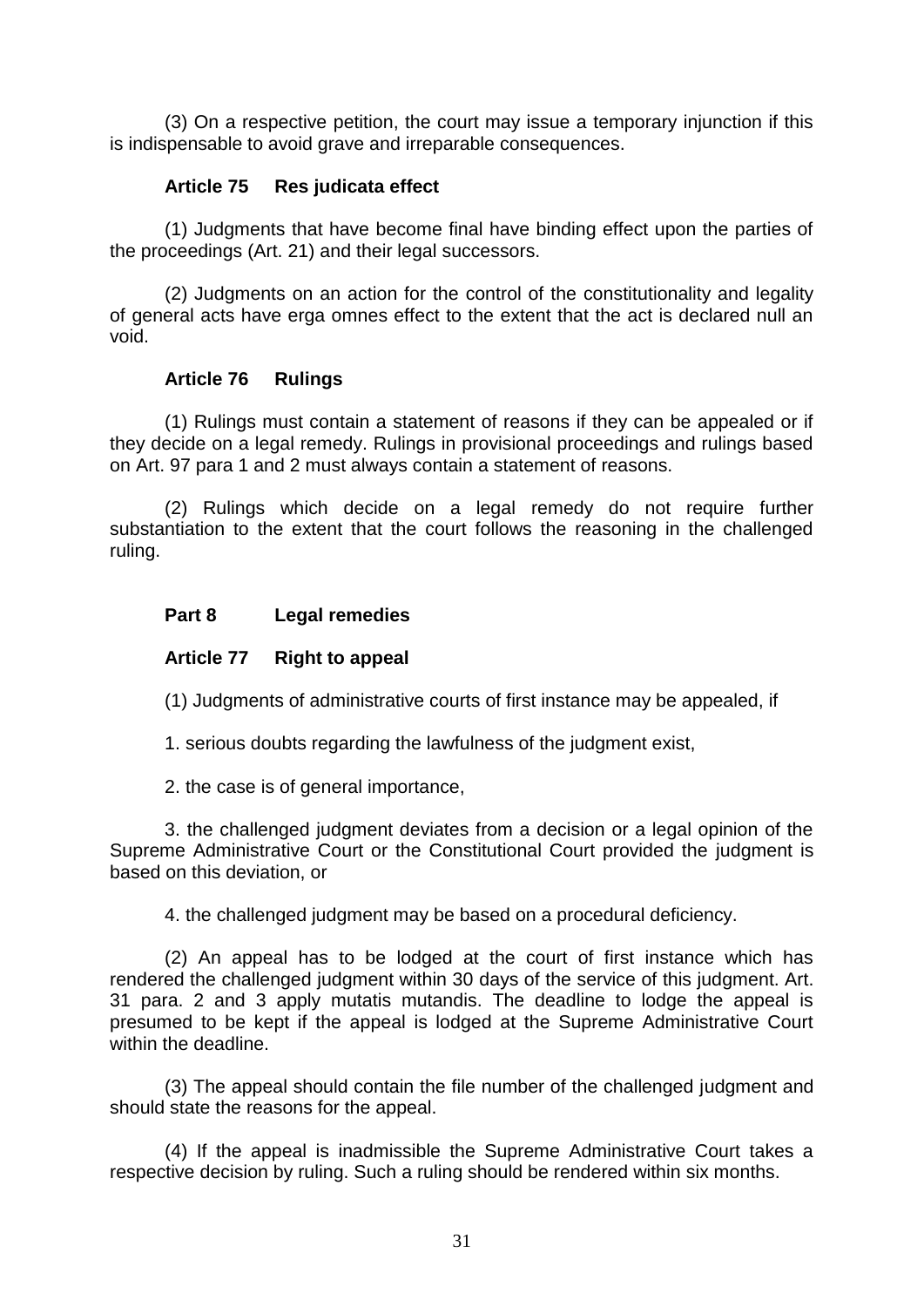(5) If the appeal is admissible, the Supreme Administrative Court decides by judgment.

### **Article 78 Complementary provisions**

(1) Unless otherwise provided for in this part, the provisions of the other parts of this law, except for Art. 46, apply mutatis mutandis.

(2) Within the limits of the appellant's claim the Supreme Administrative Court establishes facts, takes evidence, examines the lawfulness of the challenged measure and decides on the merits of the case in the same way as a court of first instance. New facts or evidence have to be considered according to Art. 80.

(3) The Supreme Administrative Court may refer the case back to the court of first instance if the latter court's decision is repealed and the case cannot be decided without an extensive establishment of facts. In this case, the court of first instance is bound by the legal opinion of the Supreme Administrative Court.

### **Article 79 Public oral hearing in appeal proceedings**

(1) The Supreme Administrative Court may as a rule decide on appeal proceedings without public oral hearing.

(2) A hearing has to be held,

1. if new facts or new means of evidence which are not rejected under Art. 80 are submitted or

2. if new legal issues arise

which may influence the outcome of the case. Art. 45 para. 2 remains unaffected.

#### **Article 80 Exclusion of late pleadings in appeal proceedings**

(1) The Supreme Administrative Court has to reject new facts and evidence which were not submitted to the court of first instance within a set deadline (Art. 43 para. 1 and 2) if

1. their admission would delay the decision of the court, and

2. the party has not brought forward a reasonable excuse for the delay, and

3. the party has been instructed about the consequences of failing to observe the deadline set under Art. 43 para. 1 and 2.

Sentence 1 does not apply if the facts of the matter may be investigated with little effort without the cooperation of the party.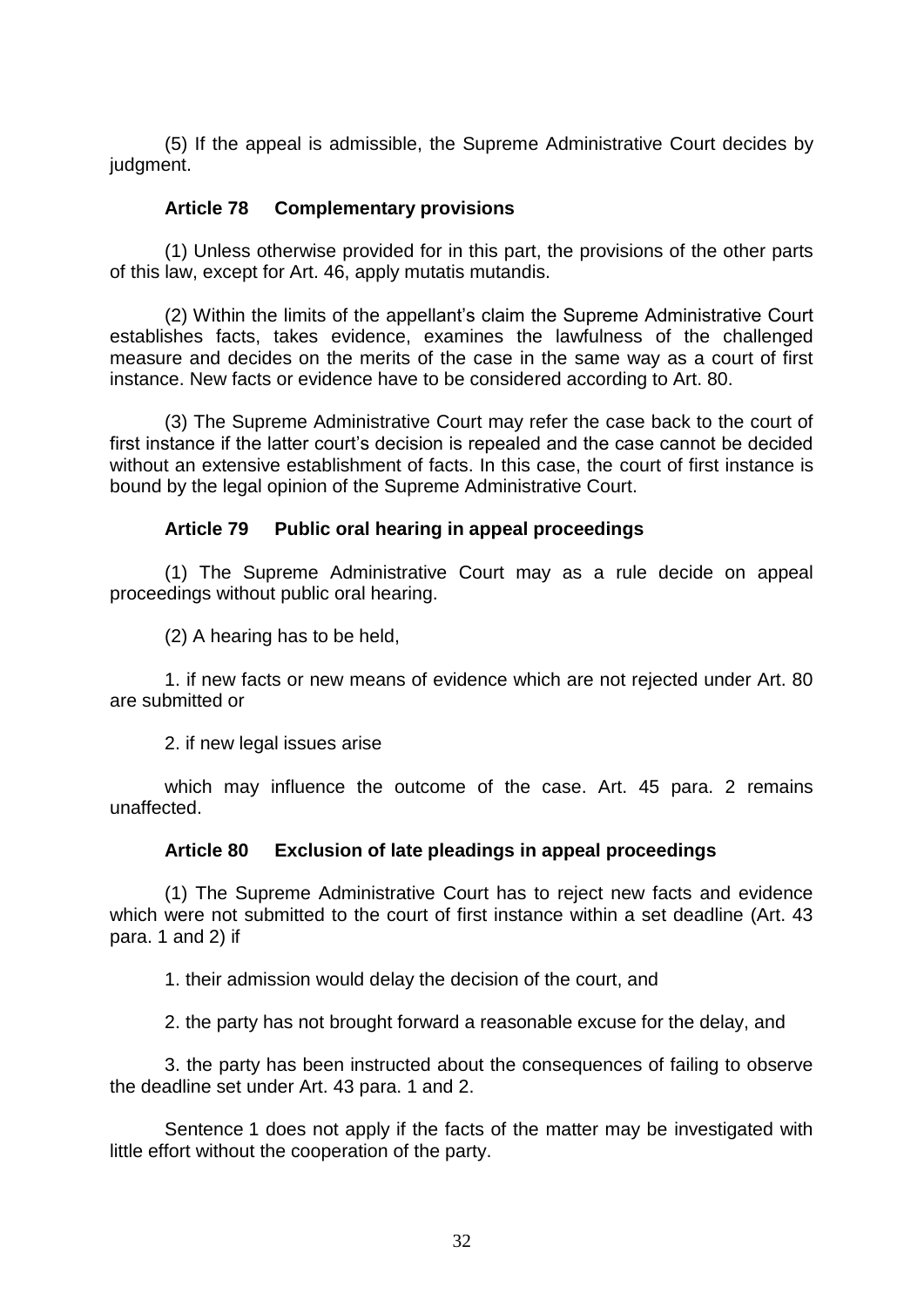(2) The Supreme Administrative Court has to reject new facts and evidence which were rightly rejected by the court of first instance court.

### **Article 81 Complaint**

(1) Unless otherwise provided for by this law, rulings by administrative courts of first instance can be challenged by complaint.

(2) Rulings on the course of proceedings are non-appealable.

(3) A complaint has to be lodged at the court of first instance which has rendered the challenged ruling within 15 days of the service of this ruling. Art. 31 para. 2 and 3 apply mutatis mutandis. The deadline to lodge the complaint is presumed to be kept if the complaint is lodged at the Supreme Administrative Court within the deadline.

(4) The complaint should contain the file number of the challenged ruling and should state the reasons on which it is based.

(5) Rulings by a judge from another court (Art. 39 para. 3) are presumed to be taken by the administrative court which requested the help of this judge.

(6) The Supreme Administrative Court decides on the complaint by ruling.

# **Article 82 Suspending effect of complaints**

(1) On a respective petition the Supreme Administrative Court may order that a complaint has suspending effect.

(2) Complaints against fines or against the detention of a person have suspending effect.

(3) Para. 2 does not apply for rulings concerning the restoration of order during a hearing and rulings concerning enforcement matters.

# **Part 9 Reopening of proceedings**

### **Article 83 Reopening of proceedings**

(1) Proceedings concluded with a judgment or a ruling shall be reopened upon a motion by a party,

1. if a party finds out about new facts or gains the opportunity to use new evidence on the basis of which the dispute would have been resolved in his/her favour had these facts or evidence been presented or used in the former proceedings,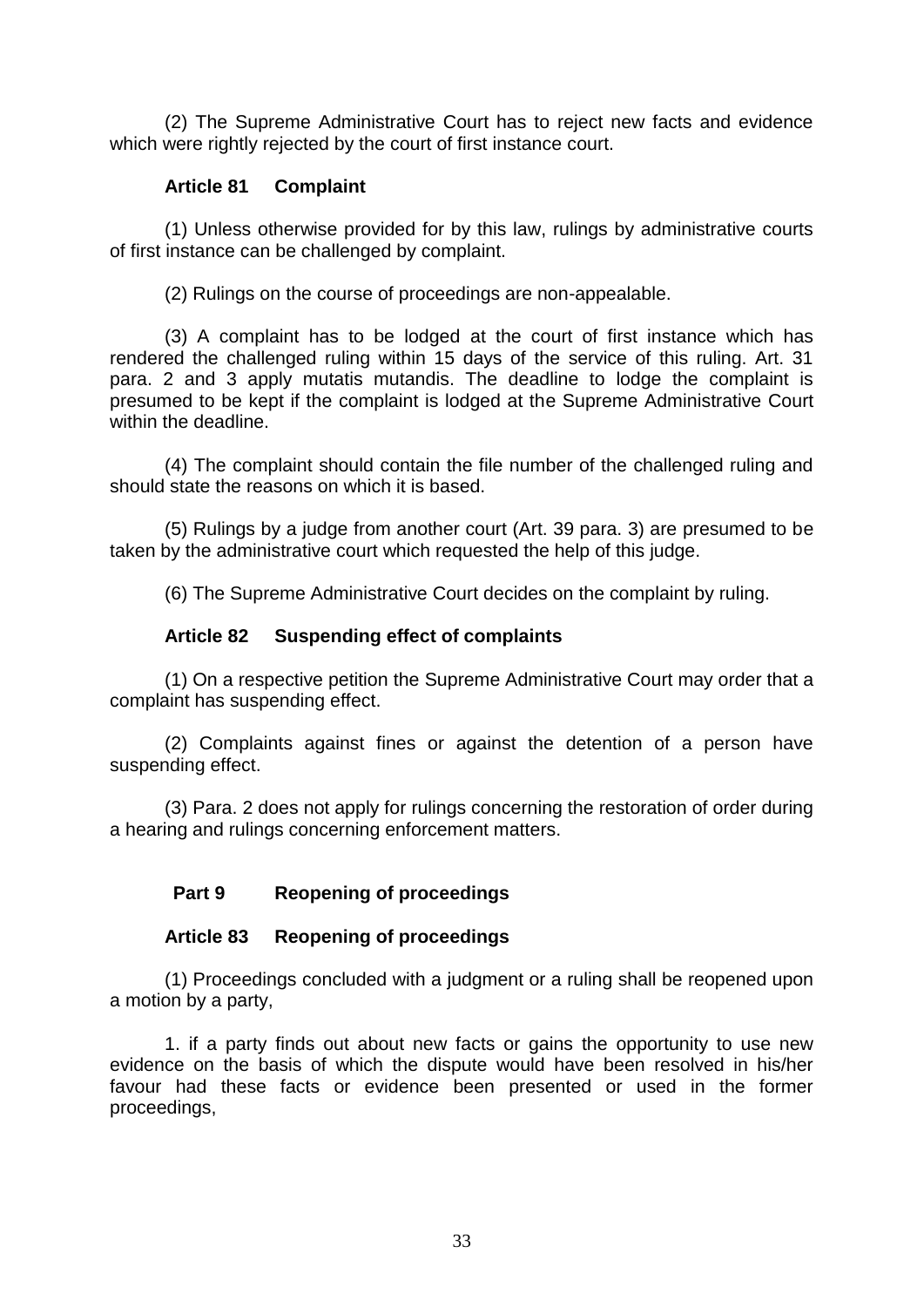2. if the challenged decision was rendered as a result of a criminal offence by a judge or a court official or if this decision was gained by fraud and that act constitutes a criminal offence,

3. if the challenged decision was based on a judgment rendered in a criminal or civil matter and this judgment was later annulled by another final court decision,

4. if a document on which the challenged decision was based was false or falsely amended, or if a witness, expert witness or party gave false testimony at the hearing before the court provided that the challenged decision was based on this testimony,

5. if the party finds or obtains the opportunity to use a previous decision rendered in the same administrative dispute,

6. if a judge who had to be disqualified (Art. 71 para. 1 No 1 to 6 CPA) or who was disqualified by ruling took part in the rendering of the challenged decision,

7. if a person who did not have the status of a judge took part in the rendering of the challenged decision or

8. if in the former proceedings a party was not represented in accordance with the law unless the conduct of litigation or performance of certain measures in the former proceedings was subsequently approved by this party.

(2) A reopening of proceedings shall only be permitted if the party had not been able to present these facts during the former proceedings for no fault of his/her own.

### **Article 84 Deadline for the filing of a motion for reopening**

(1) The motion to reopen the proceedings has to be filed within 30 days from the day when the party discovers the reason for the reopening. If the party discovers such a reason before the proceedings are concluded before the court, but he/she was not able to make use of this reason during the course of the proceedings, the motion has to be filed within 30 days of the service of the decision.

(2) A reopening of proceedings can no longer be requested after the expiration of five years from the day the decision became legally effective. Sentence 1 does not apply for motions based on Art. 83 para. 1 No 2 to 4.

#### **Article 85 Filing of a motion for reopening**

(1) The motion for a reopening of proceedings has to be filed at the court before which the proceedings were concluded.

(2) The motion must contain in particular

1. the judgment or ruling rendered in the proceedings for which a reopening is requested;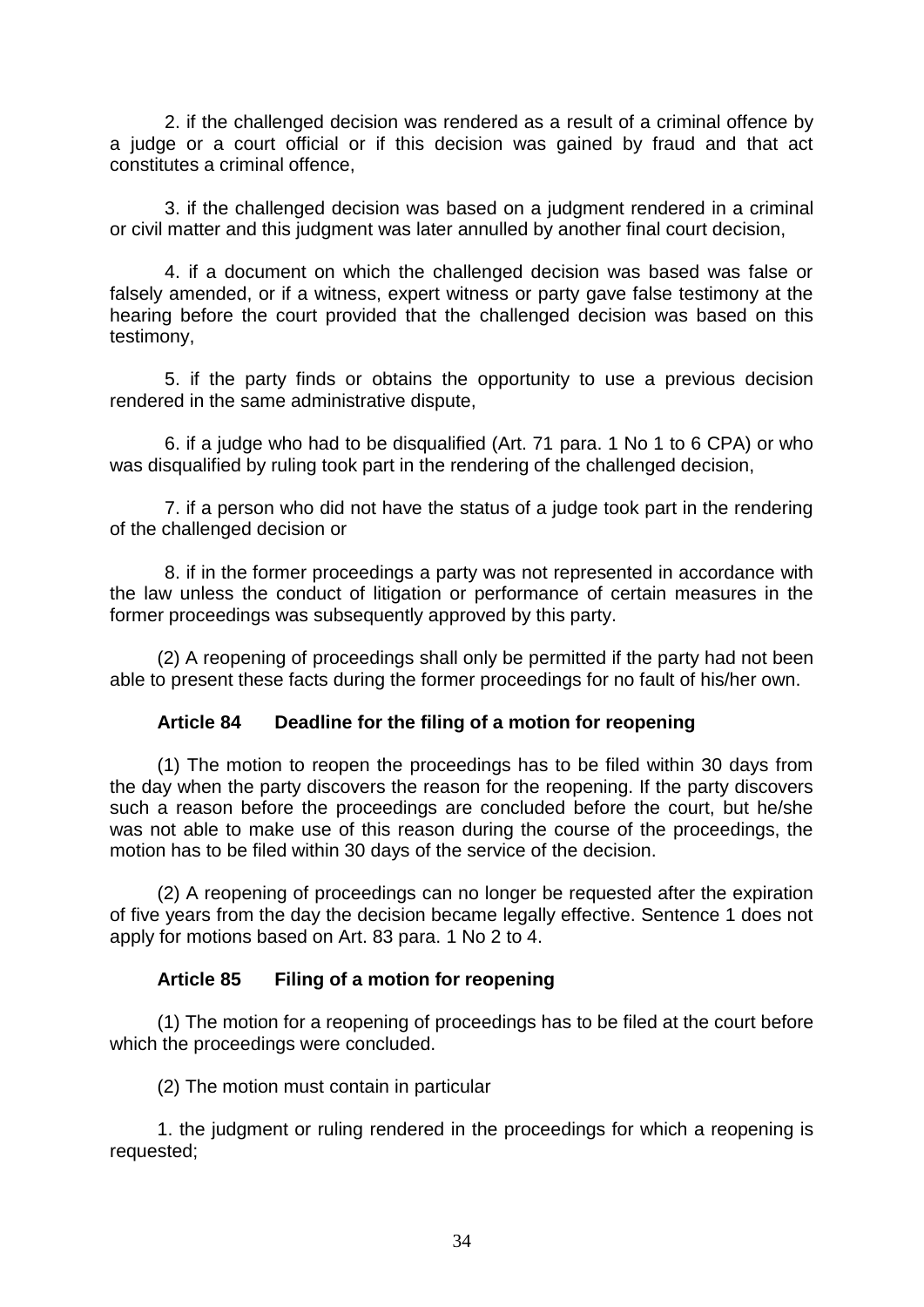2. the statutory basis for a reopening (Art. 83 para. 1) and the evidence or circumstances which make the existence of this basis likely;

3. the circumstances from which it arises that the motion was filed in time and evidence to support this;

4. the direction and the scope of the requested amendments to the judgment or ruling rendered in the proceedings for which a reopening is requested.

### **Article 86 Decision on the motion for reopening**

(1) The court shall dismiss the motion with a ruling if it establishes that it was filed by an unauthorised person or that it was not filed in time or that the party did not demonstrate the existence of a statutory basis for the reopening at least likely.

(2) If the court does not dismiss the motion according to para. 1, it is served upon the other parties who may reply to it within 30 days.

(3) After the expiration of the time limit (para. 2) the court shall rule on the motion by judgment.

(4) To the extent that the proceedings are reopened, the previous decision shall be repealed whether in part or in its entirety. The previous procedural actions which are not affected by the reasons for the reopening do not have to be repeated. The judgment allowing a reopening shall also decide on the merits.

### **Article 87 Complementary provisions**

Unless otherwise provided for in this part, the provisions of the other parts of this law apply mutatis mutandis.

# **Part 10 Provisional proceedings**

### **Article 88 Suspending effect**

(1) An objection and an action for the repeal of an administrative act suspend the legal effects of a disadvantageous administrative act until this act becomes final.

(2) An objection or an action do not have suspending effect

1. if an administrative body has revoked the suspending effect (Art. 115 para. 2 LGAP),

2. as far as the payment of public revenues (taxes, fees, custom duties, costs, social security contributions or other comparable financial obligations) is concerned,

3. if so provided by law.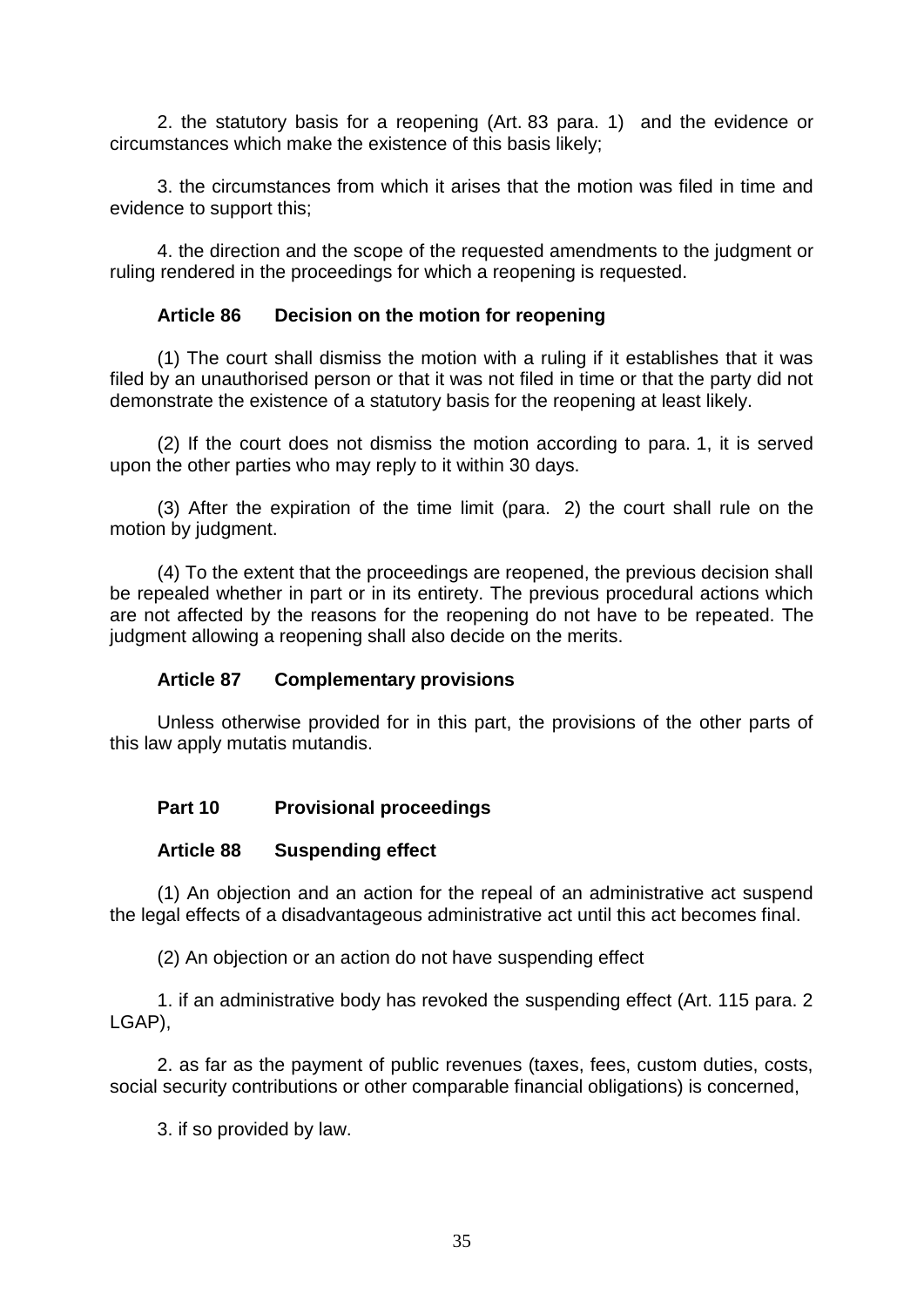### **Article 89 Restoration, ordering and declaration of the suspending effect**

(1) On a petition by the addressee of a disadvantageous administrative act the court may completely or partially

1. restore the suspending effect of an objection or an action against such an act if an administrative body revoked this effect (Art. 115 para. 2 LGAP),

2. order that an objection or an action against such an act shall have suspending effect, if this effect is excluded by law (Art. 88 para. 2 No 2 and 3),

3. declare that an objection or an action against such an act has suspending effect if an administrative body wrongly denies it.

(2) For its decision under para. 1 No 1 and 2 the court shall weigh the public and private interests in the immediate effectiveness of the challenged administrative act against the private interests in its suspension, taking into consideration the result of a summary examination of the legality of the challenged administrative act as well as the consequences of its implementation.

(3) If the court accedes to the petition, it may at the same time order a party to provide security or to meet any other condition. The court may also grant the suspending effect for a certain period of time.

(4) If the court accedes to the petition and the administrative act has already been implemented, the court on a respective petition of the plaintiff may order provisional measures how and to what extent to reverse the implementation, provided that this is possible and proportional.

#### **Article 90 Administrative acts affecting third persons**

(1) If a third person files an objection or an action for the repeal of an administrative act against a beneficial administrative act, the court may

1. on a petition by the beneficiary revoke the suspending effect of an objection or an action, or

2. on a petition of a third person order or restore the suspending effect.

(2) If the addressee of a disadvantageous administrative act which is beneficial for a third person files an objection or an action for the repeal of this administrative act, the court may on a petition of the third person revoke the suspending effect of an objection or action.

(3) Art. 89 para. 2 to 4 apply mutatis mutandis.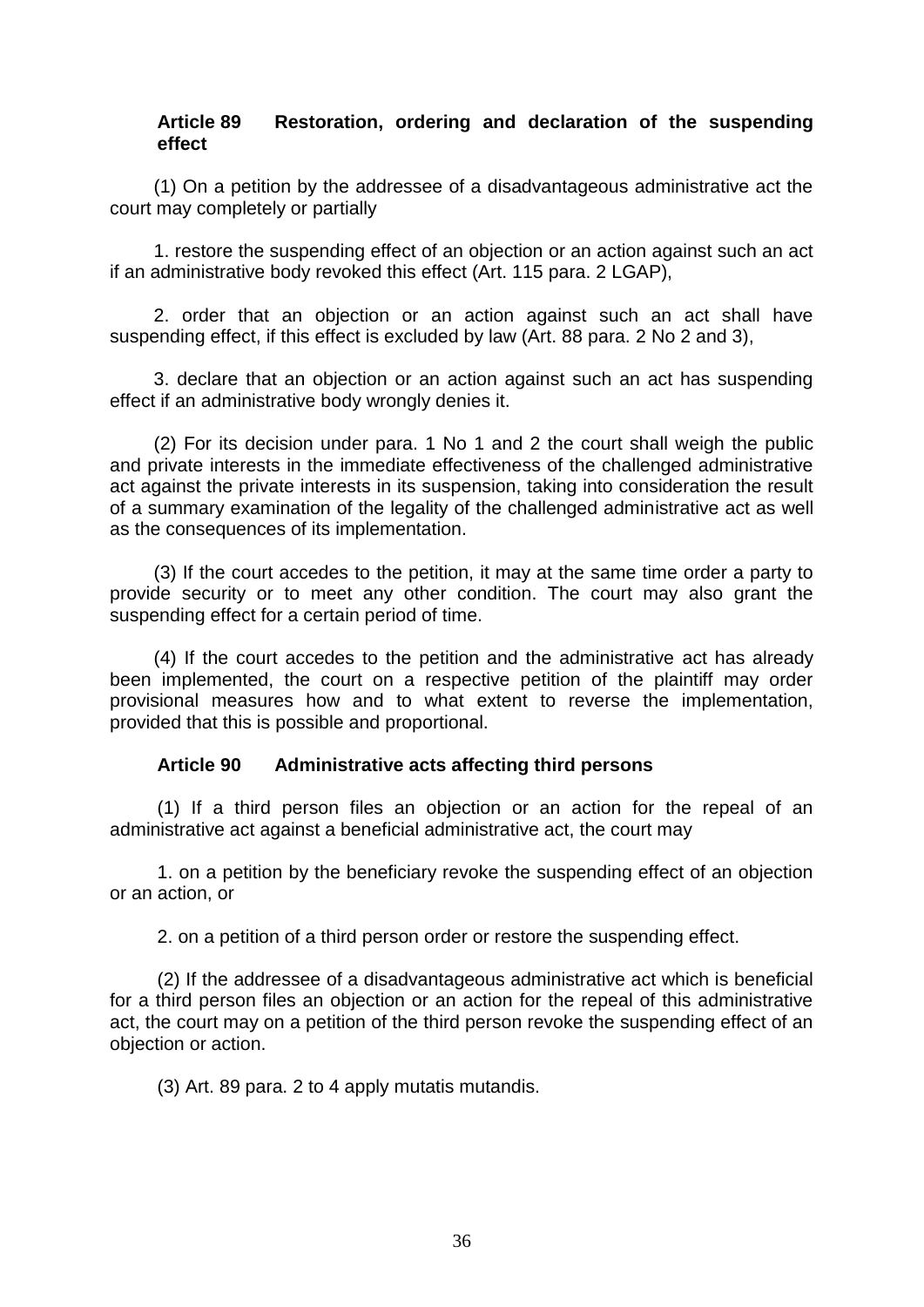### **Article 91 Temporary injunctions**

(1) In cases not falling under Art. 88 to 90 the court may on a respective petition, which may be filed even before an action is filed, issue a temporary injunction

1. if the court based on a summary examination comes to the result that the claim raised is likely to be justified, and

2. if an injunction is indispensable to avoid grave and irreparable consequences.

(2) Art. 89 para.3 applies mutatis mutandis.

### **Article 92 Complementary provisions**

(1) Jurisdiction for provisional proceedings lies with the first instance court (Art. 6 and 8 para 2). If an appeal is pending, the jurisdiction lies with the Supreme Administrative Court.

(2) The plaintiff has to substantiate the necessary facts at least by prima facie evidence.

(3) Provisional proceedings are decided by ruling. The presiding judge may decide alone if the decision has to be taken without delay and the other members of the chamber are not available.

(4) On a petition or ex officio the competent court may amend or revoke rulings on provisional proceedings if the factual or legal situation on which the ruling was based has changed or if facts are submitted that without fault of the party could not have been submitted in previous proceedings.

### **Part 11 Costs of proceedings**

### **Article 93 Decision on the apportionment of costs**

(1) Every judgment has to contain a decision on the apportionment of costs.

(2) If the proceedings end without such a decision the court decides on the costs by a non-appealable ruling.

### **Article 94 Legal remedy against decisions on the apportionment of costs**

The decision on the apportionment of costs can only be challenged together with the decision on the merits.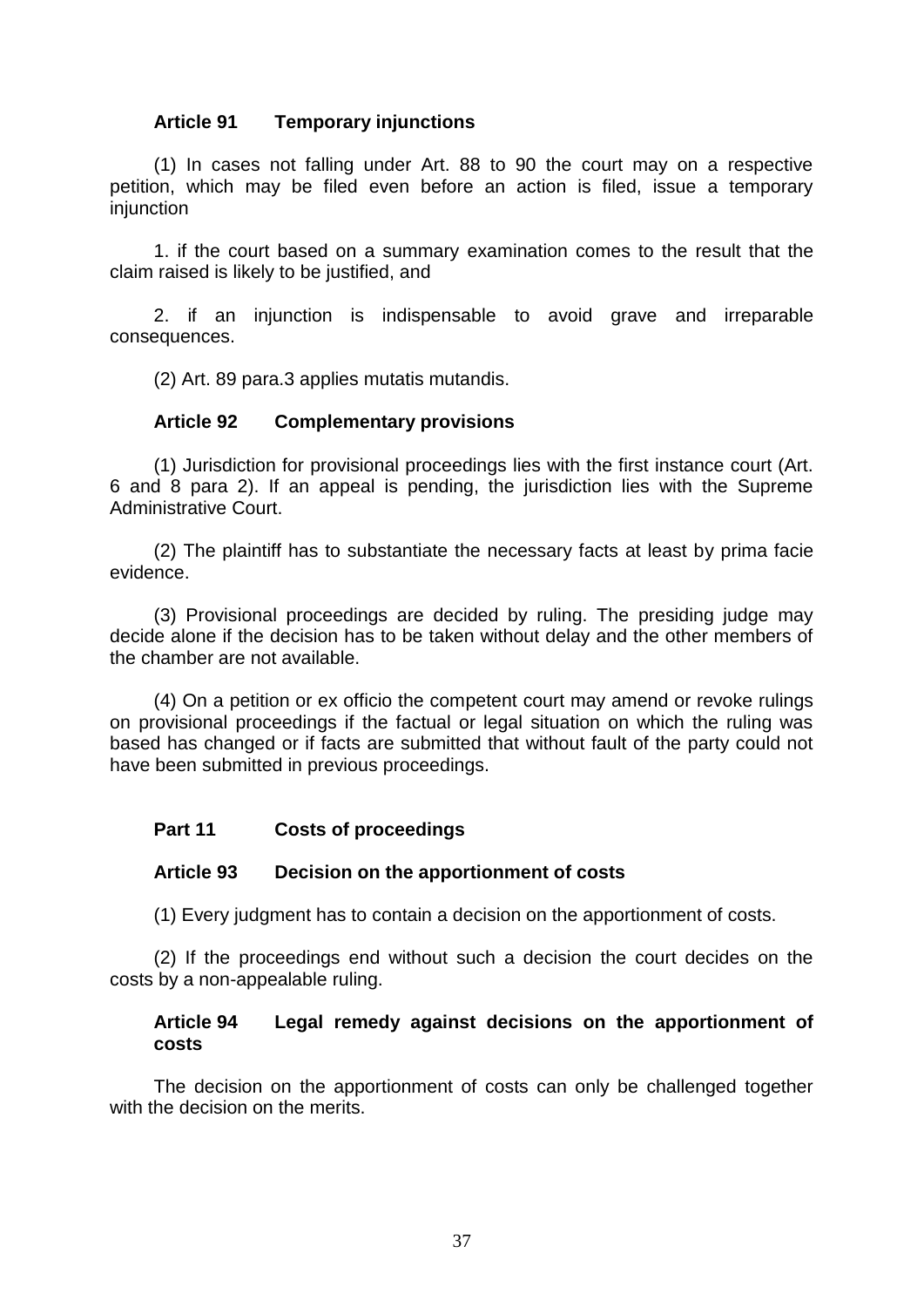# **Article 95 Principles for the apportionment of costs**

(1) The losing party has to bear the costs.

(2) If an action is only partly successful the court can order that the costs are apportioned proportionally or that each party has to bear its own costs. In the latter case each party has to bear an equal share of the court fees.

(3) If a party only succeeds to a proportionally insignificant extent the court can order that all costs have to be borne by this party.

(4) Administrative bodies bear their own costs regardless of the outcome of the proceedings.

### **Article 96 Third parties**

(1) A third party has to bear costs only if it has filed a petition or a legal remedy. Art. 101 remains unaffected.

(2) The losing party has to bear the costs of a third party, if this is equitable.

### **Article 97 Withdrawal, acknowledgement and court settlement**

(1) The party that withdraws a petition, an action or a legal remedy has to bear the costs. The court can impose costs on another party if this is equitable. Sentence 2 does not apply if an action is presumed to have been withdrawn (Art. 33 para. 4 and 51 para. 2).

(2) If the proceedings end with an accepted acknowledgement (Art. 52), the defendant has to bear the costs. The court can impose costs on another party if this is equitable. Provided that the defendant has not given the plaintiff any cause for the filing of the action, the plaintiff has to bear the costs, if the defendant declares the acknowledgement immediately after the action has been filed.

(3) If the proceedings end with a court settlement (Art. 54) that does not contain a provision on the apportionment of costs, each party has to bear an equal share of the court fees as well as its own expenses.

#### **Article 98 Administrative inaction**

If a justified reason for administrative inaction does not exist (Art. 16 para. 2), the defendant has to bear the costs regardless of the outcome of the proceedings.

### **Article 99 Reopening of proceedings and reinstatement**

(1) Regardless of the outcome of the proceedings, the costs of a successful motion to reopen proceedings may also be imposed on the party whose fault caused these proceedings or on the Republic of Croatia.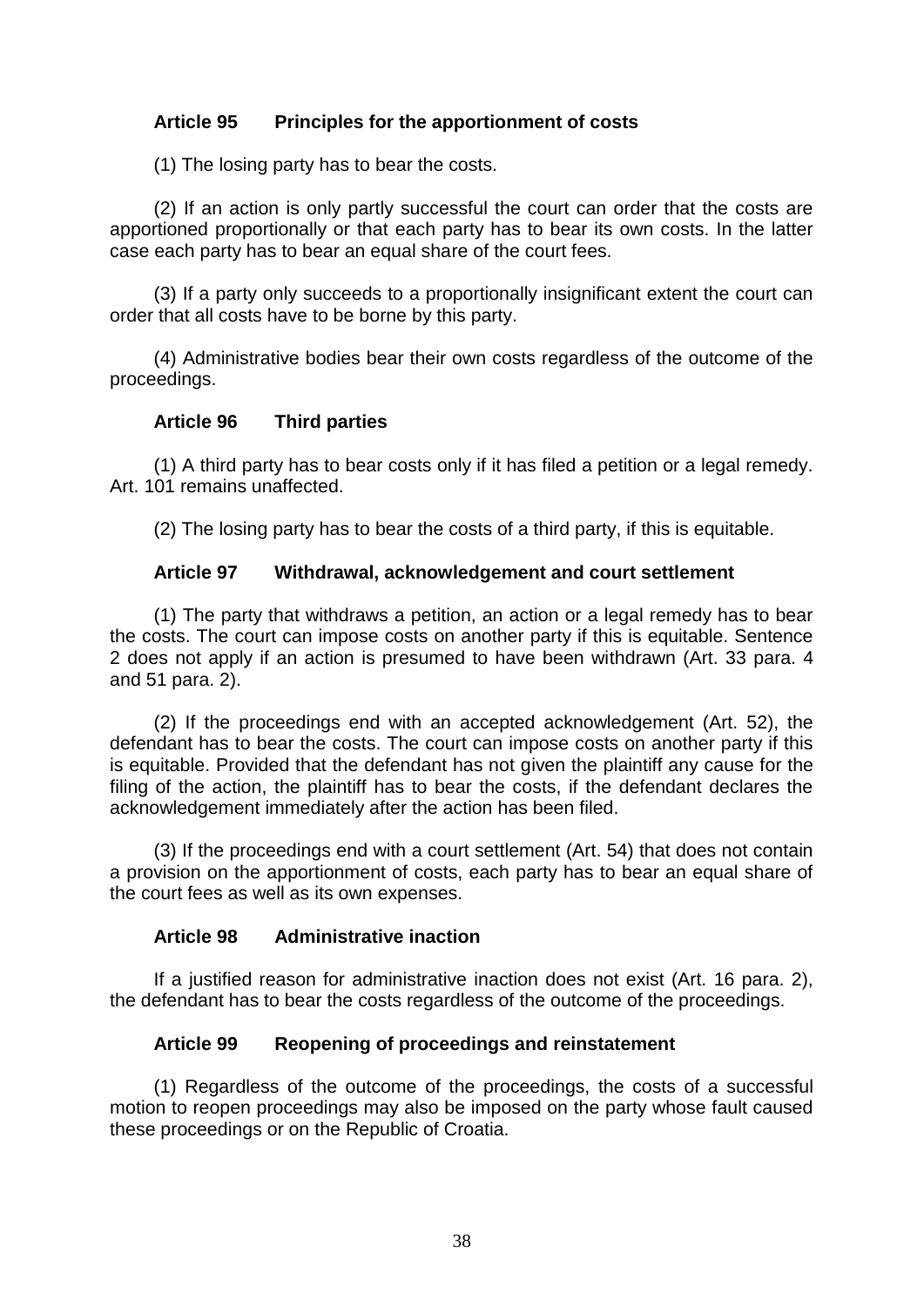(2) Costs caused by a motion for reinstatement have to be borne by the applicant.

### **Article 100 Failure to take evidence in administrative proceedings**

Regardless of the outcome of the proceedings, the court can impose costs for taking evidence on administrative bodies if they failed to conduct obviously necessary inquiries in administrative proceedings and the court took evidence to compensate this failure.

### **Article 101 Costs based on fault**

Art. 156 Para. 1 and 2 CPA apply mutatis mutandis.

### **Article 102 Violation of procedural rules in administrative proceedings**

If an action does not succeed solely because of Art. 73, the court may impose a part or all costs on the administrative body.

### **Article 103 Distribution of costs between several parties**

If several parties who share the position as plaintiff, defendant or third party have to bear costs, Art. 161 CPA applies mutatis mutandis.

### **Article 104 Reimbursable costs**

- (1) The following costs are reimbursable:
- 1. court fees,
- 2. costs and fees for lawyers,
- 3. the costs for an administrative remedy procedure,
- 4. the costs for interpreters and translators mandated by the court and
- 5. all other costs which were necessary to conduct the proceedings.

(2) As far as a tariff for lawyers exits, only these costs and fees are reimbursable. If no such tariff exists only reasonable fees are reimbursable.

(3) Costs and fees for lawyers which incurred in an administrative remedy procedure are only reimbursable if the court declares that the representation was necessary. This is the case if it cannot be expected that the party is able to conduct the proceedings itself. Art. 93 applies mutatis mutandis.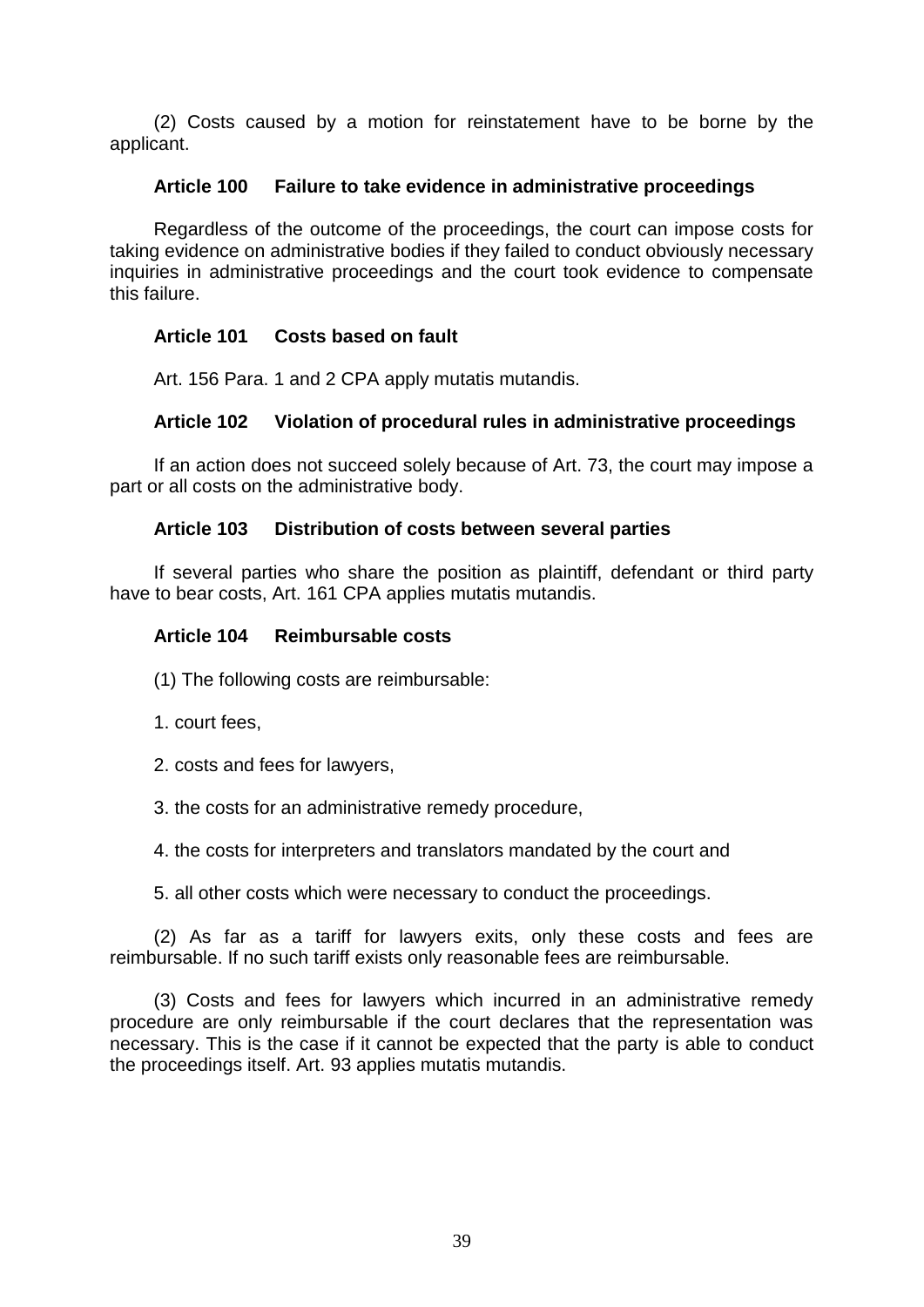### **Article 105 Determination of reimbursable costs**

(1) On request of a party or its representative a court advisor or a cost officer of the first instance court (Art. 6 and 8 para. 2) determines the amount of the reimbursable costs.

(2) The amount determined under para. 1 bears interest according to Art. 71 para. 2. The obligation to pay interest begins with the expiration of 60 days from the day the motion under para. 1 is filed.

### **Article 106 Complaint against rulings on the determination of reimbursable costs**

(1) The ruling on the determination of costs can be challenged by complaint within 15 days of its service.

(2) A special chamber of the first instance court (Art. 6 and 8 para. 2) decides on the complaint. This decision is non-appealable.

### **Part 12 Enforcement**

### **Article 107 General Provisions**

(1) Decisions of the administrative courts and other enforceable titles (Art. 108) shall be enforced according to the provisions of this part.

(2) The jurisdiction for enforcement lies with the first instance court (Art. 6 and 8 para 2).

(3) Enforcement proceedings are initiated upon a motion by the enforcement creditor. Decisions on enforcement matters are taken by ruling.

(4) The means of enforcement has to be chosen with respect to the principles of effectiveness and proportionality.

(5) In addition to the enforcement provisions of this law the provisions of the Enforcement Act apply mutatis mutandis.

#### **Article 108 Enforceable titles**

Enforceable titles are:

1. final court decisions,

2. final rulings in provisional proceedings (Art. 89 para. 4, 91 para. 1),

3. acknowledgements (Art. 52),

4. court settlements (Art. 54),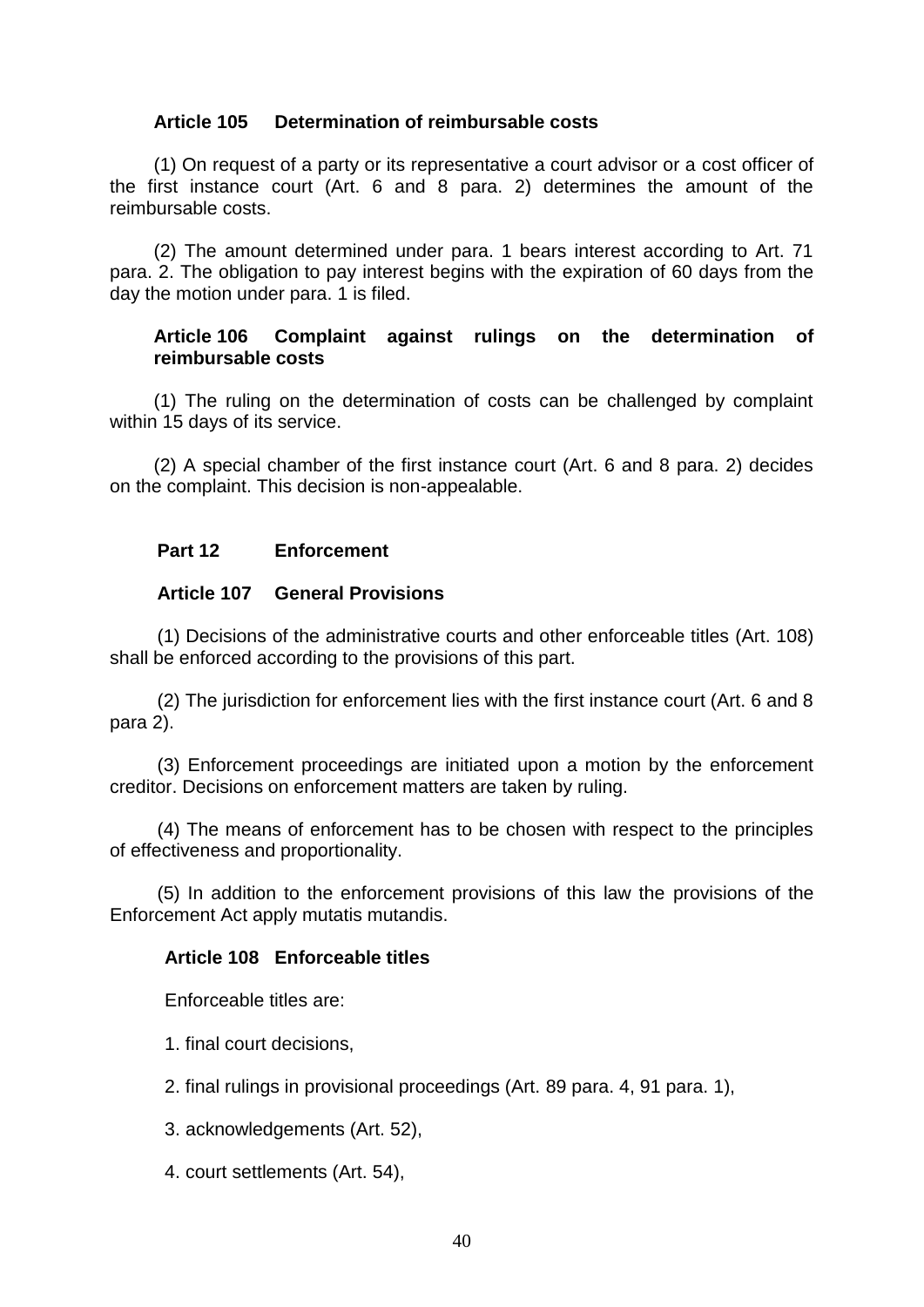5. final rulings on the determination of costs (Art. 105),

6. other titles if provided for by law.

### **Article 109 Enforcement against individuals, legal entities and other entities entitled to sue**

For the enforcement against individuals, legal entities and other entities entitled to sue the provisions of part 9 of the Law on General Administrative Procedure apply mutatis mutandis.

### **Article 110 Enforcement against administrative bodies**

(1) For the enforcement of non-monetary obligations against an administrative body the enforcement means under Art. 111 to 113 apply.

(2) For the enforcement of monetary obligations against an administrative body the enforcement means under Art. 111 and 113 apply. Beyond that, the administrative courts may charge the enforcement authorities of the civil judiciary with the enforcement. The administrative court may determine the means of enforcement. The enforcement authorities are bound by the orders of the administrative court and have to give enforcement against administrative bodies priority to other enforcement cases.

(3) Prior to issuing a writ of enforcement against an administrative body, the administrative court shall notify the head of the respective body of its intention to proceed with enforcement. The notification has to name the means of enforcement and set a deadline for voluntary compliance. This deadline must not exceed 30 days.

(4) The prior notification and the setting of a deadline are not required for the enforcement of a temporary injunction or in other urgent cases.

(5) Public property which is indispensable for the performance of public tasks or whose disposal would be in conflict with the public interest are exempt from enforcement of monetary obligations. On a respective complaint, the administrative court shall rule after hearing the competent supervisory authority or, in the case of supreme authorities, its head or his/her representative.

### **Article 111 Penalty fines**

If an administrative body fails to comply with an enforceable title the administrative court may impose and enforce a fine against the administrative body or its head between 2.000 and 100.000 kuna. The notification under Art. 110 para. 3 has to specify the body or the person against whom the fine will be imposed as well as the amount to be imposed. The notification, the imposition and the enforcement of the fine may be repeated.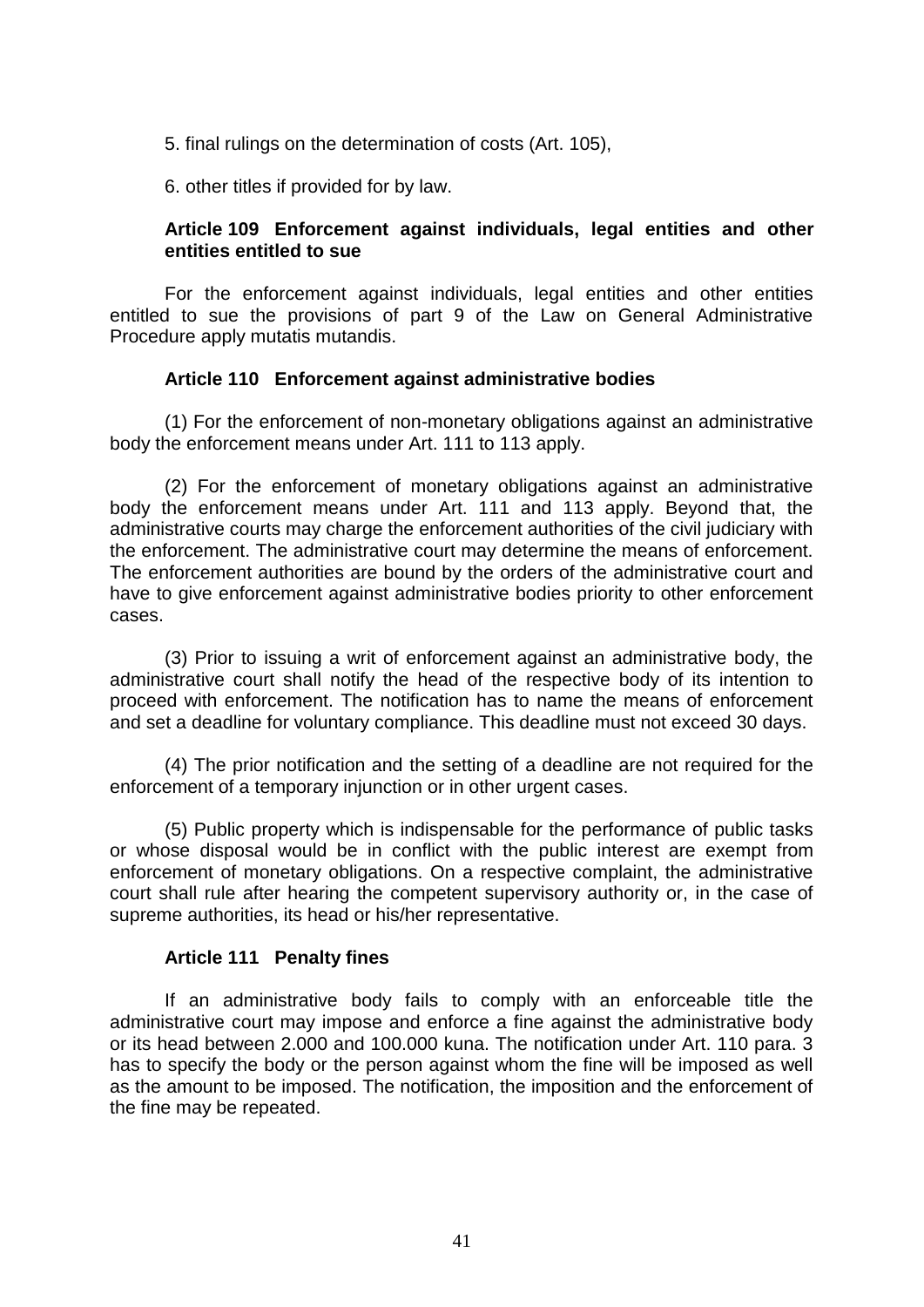### **Article 112 Issuance of administrative acts by the court**

If an administrative body fails to comply with an obligation to issue an administrative act in due time, the administrative court may in suitable cases issue the act itself.

#### **Article 113 Commissioner**

(1) If it is probable, that measures under Art. 110 para. 2 sentence 2, 111 and 112 will not lead to the compliance with an enforceable title the administrative court may appoint a commissioner. The commissioner works under the supervision of the administrative court. He/she is authorized to take all measures necessary to comply with the title to be enforced. The head of the administrative body and all other public servants and employees working at the respective body have to follow the commissioner´s orders.

(2) The commissioner is selected by the administrative court among high ranking public servants working for the supervisory authority of the body against which the enforcement is directed, among other high ranking public officials or among judges of the administrative court competent for the respective enforcement case. The appointment can only be refused because of health impairments or similar grave reasons.

(3) The ruling on the appointment of a commissioner has to be served to all parties of the court proceedings. It divests the representatives of the administrative body against whom the enforcement is directed of their competence in the respective case.

(4) The commissioner receives a financial compensation of 200 kuna per hour in addition to his/her regular salary.

(5) The costs for the commissioner as well as the costs for the measures taken by the commissioner have to be borne by the body against whom the enforcement is directed.

### **Part 13 Complementary provision**

### **Article 114 Reference to the Civil Procedure Act**

As far as this law does not contain specific procedural provisions, the provisions of the Civil Procedure Act apply mutatis mutandis, provided that this is not contrary to basic principles of administrative court procedure.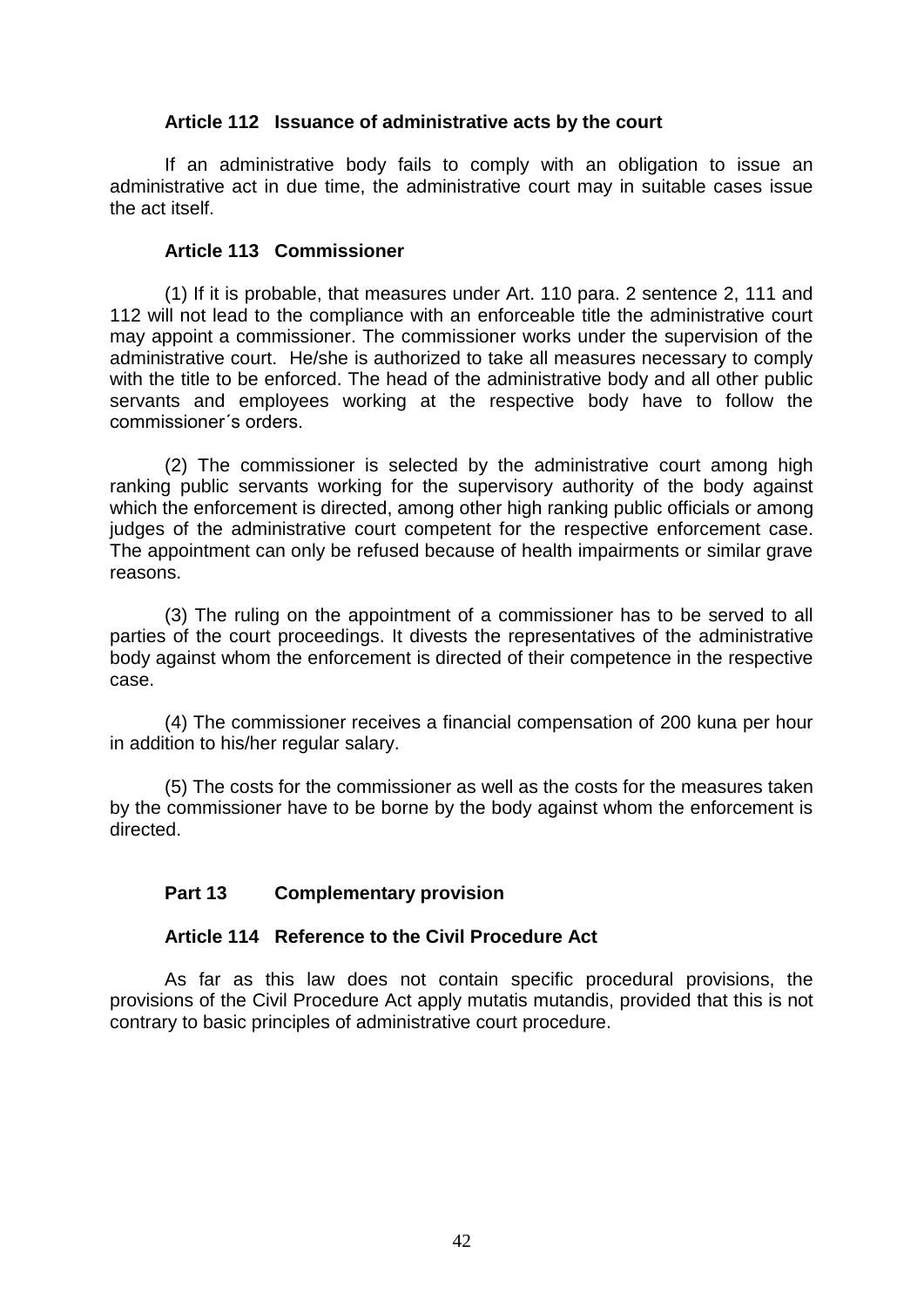### **Part 14 Transitional and concluding provisions**

### **Article 115 Supreme Administrative Court of the Republic of Croatia**

(1) The Administrative Court of the Republic of Croatia shall become the Supreme Administrative Court of the Republic of Croatia once this law has entered into force.

(2) Judges who on the day this law enters into force are employed at the Administrative Court of the Republic of Croatia will automatically become judges of the Supreme Administrative Court of the Republic of Croatia.

(3) Senior court advisors and court advisors who on the day this law enters into force are employed at the Administrative Court of the Republic of Croatia will continue to work at the Supreme Administrative Court of the Republic of Croatia. If these advisors are transferred without their consent according to the Law on Civil Servants, they may be transferred only to the Administrative Court in Zagreb and will keep all acquired rights from the existing employment relationship.

(4) Civil servants who on the day this law enters into force are employed at the Administrative Court of the Republic of Croatia will continue to work at the Supreme Administrative Court of the Republic of Croatia. If these civil servants are transferred without their consent according to the Law on Civil Servants, they may be transferred only to the Administrative Court in Zagreb and will keep all acquired rights from the existing employment relationship.

(5) Employees who on the day this law enters into force are employed at the Administrative Court of the Republic of Croatia will continue to work at the Supreme Administrative Court of the Republic of Croatia. The provisions of the Labour Law remain unaffected.

### **Article 116 Establishment of administrative courts of first instance**

(1) The administrative courts of first instance in Osijek, Rijeka, Split and Zagreb have to be established until the day on which this law enters into force. For this purpose, the Ministry of Justice of the Republic of Croatia appoints a commissioner for every court to be established. The commissioners have to be appointed within three months of the publication of this law in Narodne Novine.

(2) The commissioners in cooperation with the Ministry of Justice of the Republic of Croatia have to take all organizational measures necessary to establish the administrative courts of first instance in time, including the requisition of court buildings.

(3) For the recruiting of new judges the general provisions for the appointment of judges apply. The recruiting of new court advisors and other personnel falls into the responsibility of the President of the Administrative Court of the Republic of Croatia who may delegate this responsibility to the Vice President or another judge of the Administrative Court of the Republic of Croatia.